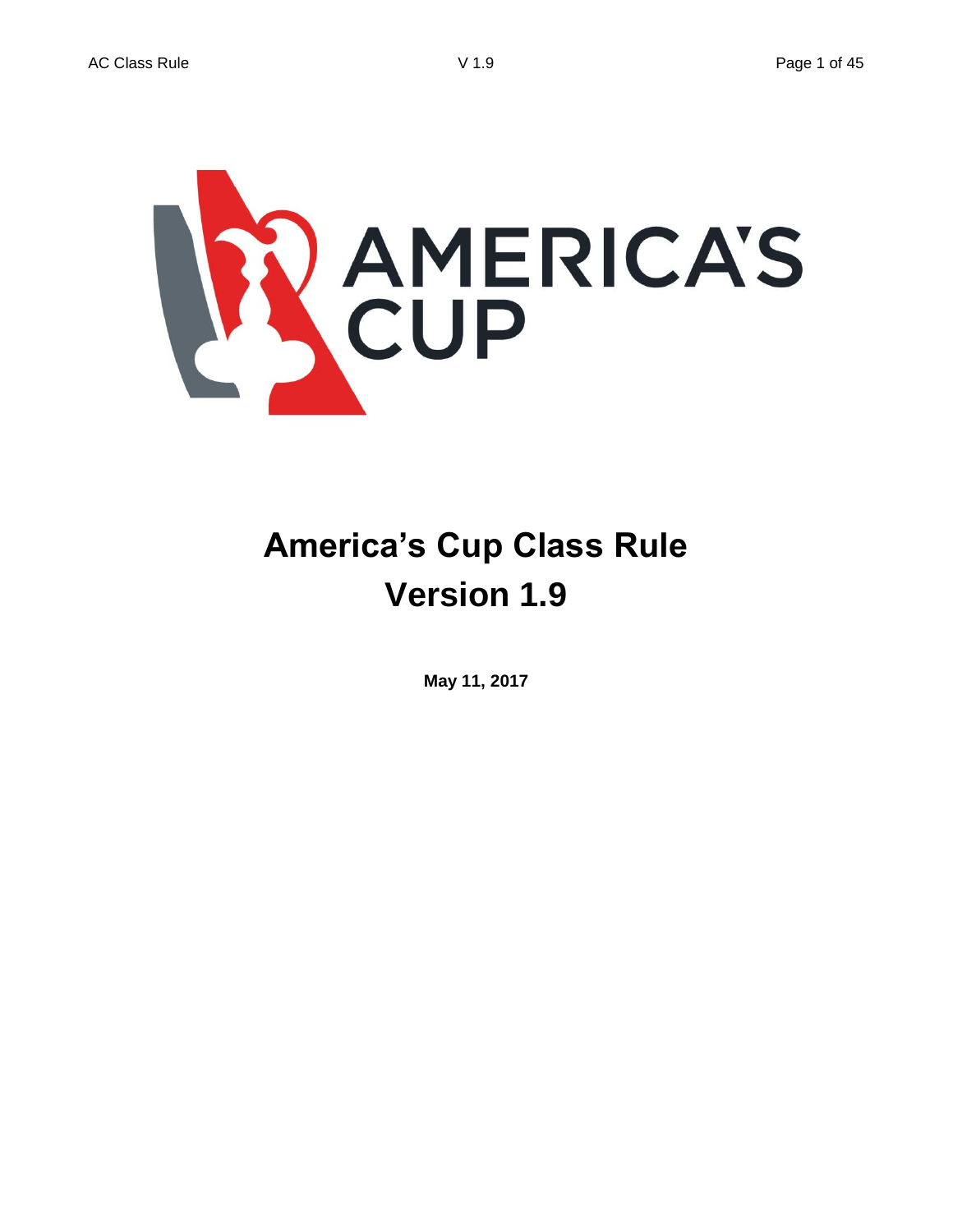## **Table of Contents**

|                | <b>SECTION A</b>                                                                                                                                                                                                                                                                                                                    |                                                                                    |
|----------------|-------------------------------------------------------------------------------------------------------------------------------------------------------------------------------------------------------------------------------------------------------------------------------------------------------------------------------------|------------------------------------------------------------------------------------|
| 1.<br>2.<br>3. | LANGUAGE AND DEFINITIONS<br>UNITS OF MEASUREMENT<br><b>INTERPRETATION</b><br>4. AMENDMENT<br>5. AC CLASS YACHT IDENTIFICATION                                                                                                                                                                                                       | $\mathbf{3}$<br>$6\phantom{1}6$<br>$\,$ 6 $\,$<br>$\overline{7}$<br>$\overline{7}$ |
|                | <b>SECTION B</b>                                                                                                                                                                                                                                                                                                                    | 8                                                                                  |
| 6.<br>7.<br>8. | <b>GENERAL</b><br><b>HULLS</b><br><b>CROSS STRUCTURE</b><br>9. TRAMPOLINE<br>10. RUDDERS and RUDDER WINGS<br>11. DAGGERBOARDS<br>12. WING<br>13. RIGGING<br>14. JIB<br>15. ADJUSTMENT OF CONTROL SURFACES<br>16. MANUAL POWER AND STORED ENERGY                                                                                     | 8<br>10<br>11<br>13<br>13<br>14<br>15<br>17<br>17<br>17<br>19                      |
|                | 17. CREW<br><b>SECTION C</b>                                                                                                                                                                                                                                                                                                        | 20<br>20                                                                           |
|                | 18. GENERAL LIMITS ON MATERIALS AND CONSTRUCTION<br>19. HULL AND CROSS STRUCTURE (EXCLUDING BOWSPRIT) LIMITS ON MATERIALS AND<br><b>CONSTRUCTION</b><br>20. WING SPAR LIMITS ON MATERIALS AND CONSTRUCTION<br>21. HARDWARE AND RIGGING LIMITS ON MATERIALS AND CONSTRUCTION<br>22. SURFACE FINISHES AND BOUNDARY LAYER INTERFERENCE | 20<br>21<br>22<br>22<br>23                                                         |
|                | <b>SECTION D</b>                                                                                                                                                                                                                                                                                                                    | 24                                                                                 |
|                | 23. MEASUREMENT MARKS<br>24. DECLARATIONS<br>25. INSPECTION AND MEASUREMENT<br>26. MEASUREMENT PROCEDURES<br>27. MEASUREMENT CONDITIONS<br>28. MEASUREMENT CERTIFICATE                                                                                                                                                              | 24<br>24<br>25<br>25<br>26<br>27                                                   |
|                | <b>APPENDIX A - MEASUREMENT CERTIFICATE</b>                                                                                                                                                                                                                                                                                         | 28                                                                                 |
|                | <b>APPENDIX B - DECLARATIONS</b>                                                                                                                                                                                                                                                                                                    | 30                                                                                 |
|                | <b>APPENDIX C - HULLS CONFIGURATION</b>                                                                                                                                                                                                                                                                                             | <u>33</u>                                                                          |
|                | <b>APPENDIX D - CROSS STRUCTURE</b>                                                                                                                                                                                                                                                                                                 | 34                                                                                 |
|                | <b>APPENDIX E - WING</b><br>36                                                                                                                                                                                                                                                                                                      |                                                                                    |
|                | APPENDIX F - JIB NOMINAL PLANFORM DIMENSIONS<br>38                                                                                                                                                                                                                                                                                  |                                                                                    |
|                | <b>APPENDIX G - SAFETY EQUIPMENT</b><br><u>39</u>                                                                                                                                                                                                                                                                                   |                                                                                    |
|                | <b>APPENDIX H - STRUCTURAL TESTING</b>                                                                                                                                                                                                                                                                                              |                                                                                    |
|                | <b>APPENDIX I - MEDIA AND RACE COMMITTEE EQUIPMENT</b>                                                                                                                                                                                                                                                                              | 41                                                                                 |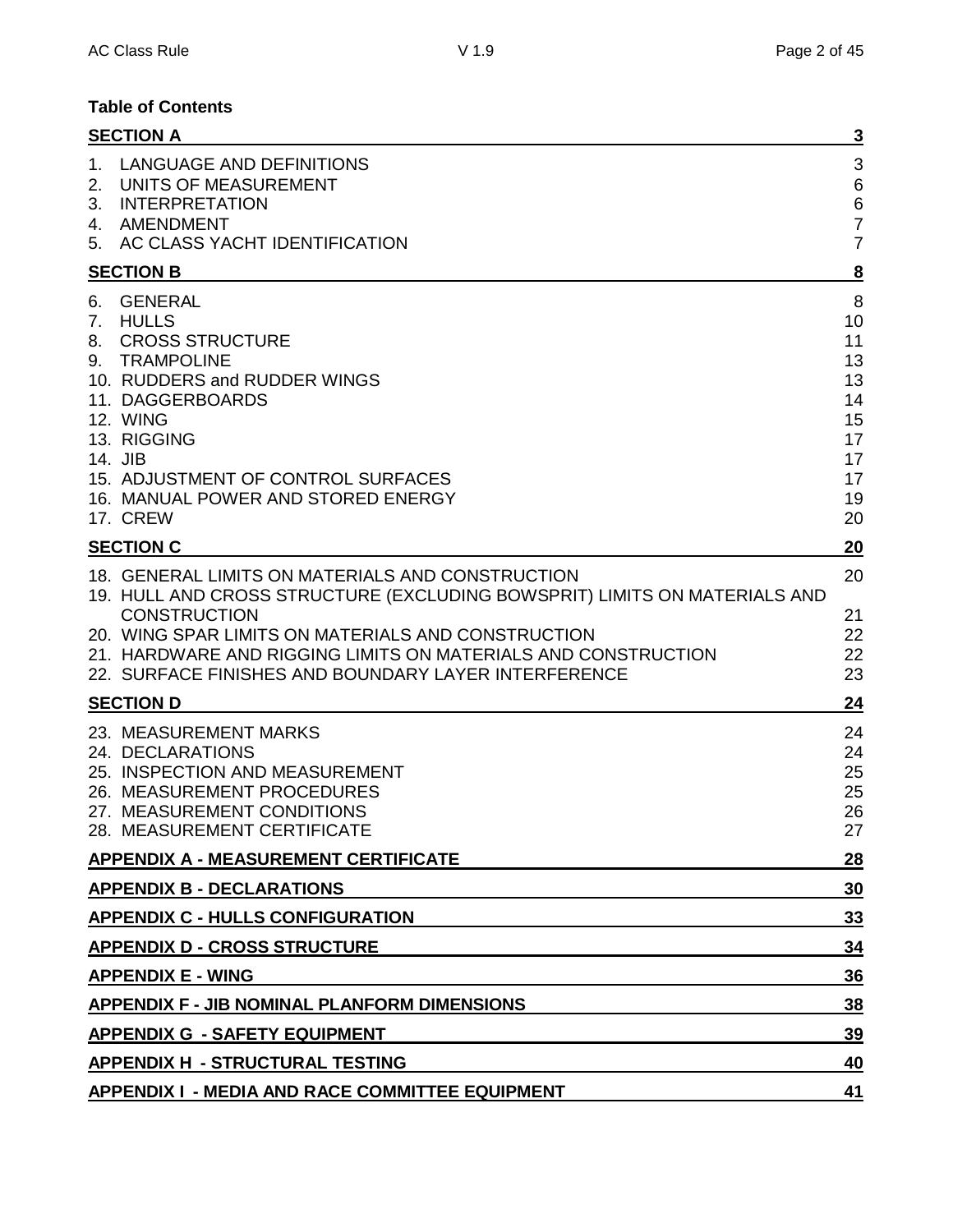## **INTRODUCTION**

**Competitors** are ultimately and solely responsible for the safety and structural integrity of the whole (and any part or parts) of their **AC Class Yacht**. No express or implied warranty of safety and/or structural integrity shall result from compliance with the whole or any part of this **AC Class Rule**. Any structural testing required for compliance with the **AC Class Rule** does not guarantee safety or structural integrity nor does it relieve the **Competitor** of this responsibility

While racing, **Competitors** shall ensure that their **AC Class Yacht** complies with the **AC Class Rule**.

The "America's Cup" word mark and the America's Cup trophy are registered trademarks of America's Cup Properties, Inc. All other intellectual property rights in and to this **AC Class Rule**, including any and all amendments or revisions, are owned by Golden Gate Yacht Club in its capacity as trustee of the America's Cup.

Copyright © 2015 Golden Gate Yacht Club (in its capacity as trustee of the America's Cup). All rights reserved.

#### **SECTION A**

#### **1. LANGUAGE AND DEFINITIONS**

- 1.1 The official language of the **AC Class Rule** is English. Except for words defined herein, the meaning of any word will be determined by reference to the Oxford English Dictionary. When there is more than one definition in the Dictionary, the **Measurement Committee** will determine the appropriate definition, and may consult other references in making that determination.
- 1.2 When a term is used in its defined sense, it is printed in bold type.
- 1.3 The words "shall", "must", and "will" are mandatory. The words "can" and "may" are permissive.
- 1.4 In interpreting this **AC Class Rule**, the definitions in Article 1 of the **Protocol** shall apply, and:
	- (a) **appendage** means any component that is wholly or partially submerged at any time during racing that is connected to and external to the **hull** canoe body, or a **rudder wing** that is connected to a **rudder**, and including integral components that extend from outside the **hull** into the **hull** (e.g. **daggerboard** head or **rudder** stock). **Appendage** does not include **cross structure**, **daggerboard** bearings, **rudder** bearings, **daggerboard** fairings, other fairings that are above 0.100 m above **MWP**, deck hardware and small fittings;
	- (b) **appendage measurement condition** means the condition of the **AC Class Yacht** as specified in Rule 27.2;
	- (c) **bowsprit** means a spar that supports the **jib** tack and includes the bowsprit end fittings as shown in Appendix D and E.
	- (d) **cant axis** means a **daggerboard** axis of rotation that is within 3.0 degrees of parallel to a **longitudinal** axis;
	- (e) **clew** means the area on the surface of a **jib** within 1.000 m of the **clew point**;
	- (f) **clew point** means the intersection of the **leech** and **foot**, projected as necessary;



(g) **control surfaces** means the **wing, jib, daggerboards, rudders** and their attached **rudder wings**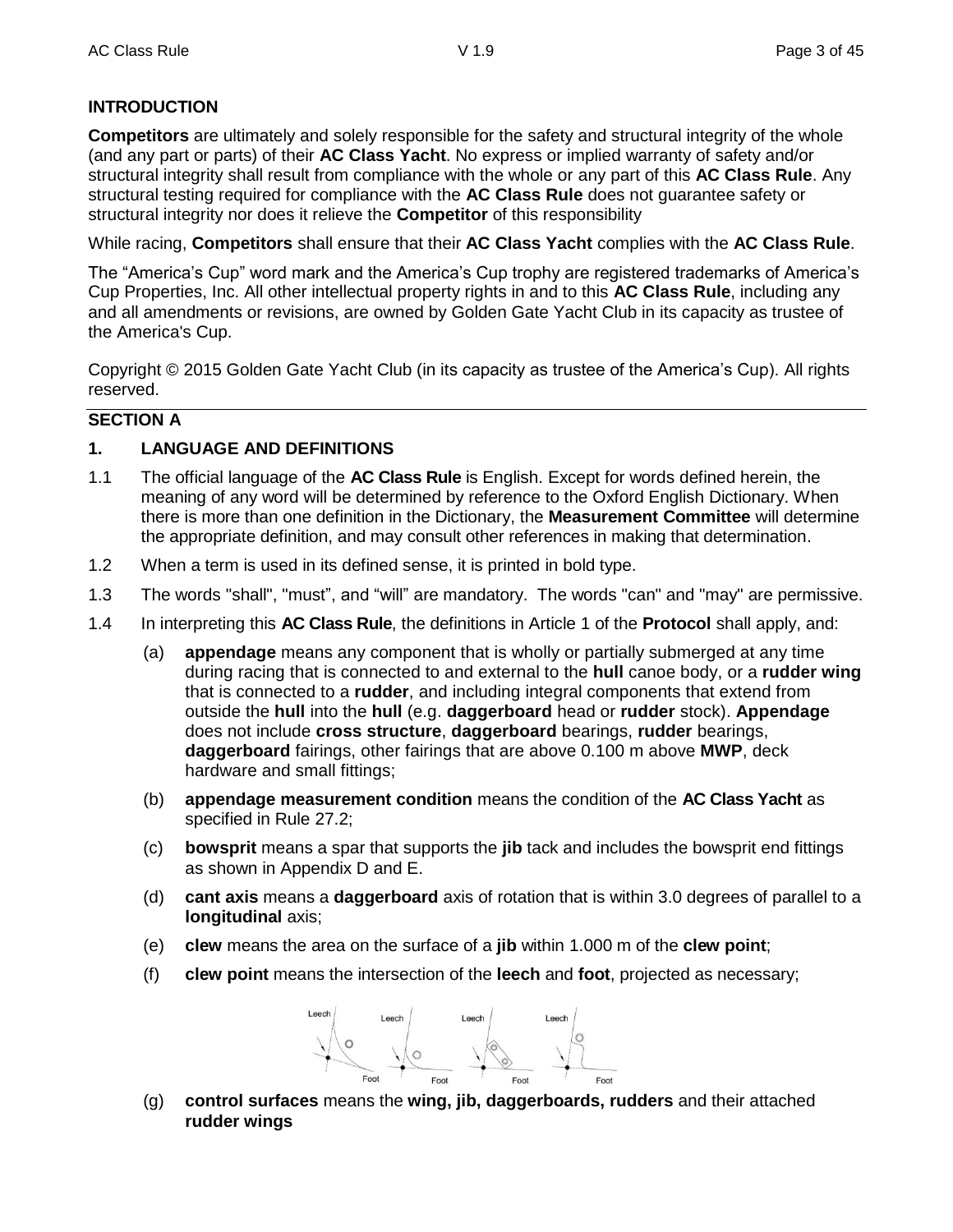- (h) **cross structure** means the components used to connect the **hulls** or to support the **wing**, **rigging** or **jib**, including any part of these components which extend into the **hull** and that are removed from the **hull** if the **AC Class Yacht** is disassembled and including non-structural aerodynamic fairings attached to these components, but excluding trampolines. The **wing, rigging** or the **jib** may also be supported from fittings attached to the **hulls**;
- (i) **daggerboard** means a retractable **appendage** primarily used to affect leeway or generate **vertical** force. The term **daggerboard** is synonymous with bilge board, centerboard, daggerfoil, lifting keel and sliding keel;
- (j) **fiber modulus** means the batch-nominal elastic modulus of the fibers in an **FRP** laminate with the modulus measured with impregnated tows, by extensometers, between 1000 and 6000 microstrains; the **Measurement Committee** will accept the following testing methods (and may accept other similar methods): SACMA-SRM16, ASTM D 4018, or JIS R 7601;
- (k) **foot** means the bottom edge of the **jib** in its normal configuration when in use;
- (l) **FRP** means fiber-reinforced polymer matrix composites;
- (m) **head** means the intersection of the **luff** or the extension of the **luff** and a line perpendicular to the **luff** that is coincident with the uppermost point on the surface of the **jib**;



- (n) **hull** means one of two canoe bodies including their removable bows, which together displace the majority of the **AC Class Yacht**'s weight when floating in **measurement condition**;
- (o) **hull centerplane** means the **longitudinal** plane of symmetry of a **hull**;
- (p) **IGES File** means a digital file (.igs) issued by the **Regatta Director** that describes specific surfaces of an **ACC Class Yacht,** molds or Master Patterns**;**
- (q) **interpretation** means an explanation or clarification of the **AC Class Rule** issued in writing by the **Measurement Committee** in accordance with Rule 3.1;
- (r) **jib** means the sail set forward of the **wing;**
- (s) **luff** means the forward edge of the **jib,** excluding **head** pennants or **tack** pennants;
- (t) **leech** means the aft edge of the **jib**;
- (u) **longitudinal** means the direction parallel to the line produced by the intersection of **MWP** and the **yacht centerplane**;
- (v) **LP** means the distance, measured perpendicular to the **luff**, from the **luff** to the **clew point** of a **jib**;
- (w) **manual** means the input is only provided by one or several crew member(s) and such input is not limited to actions with the crew's hands;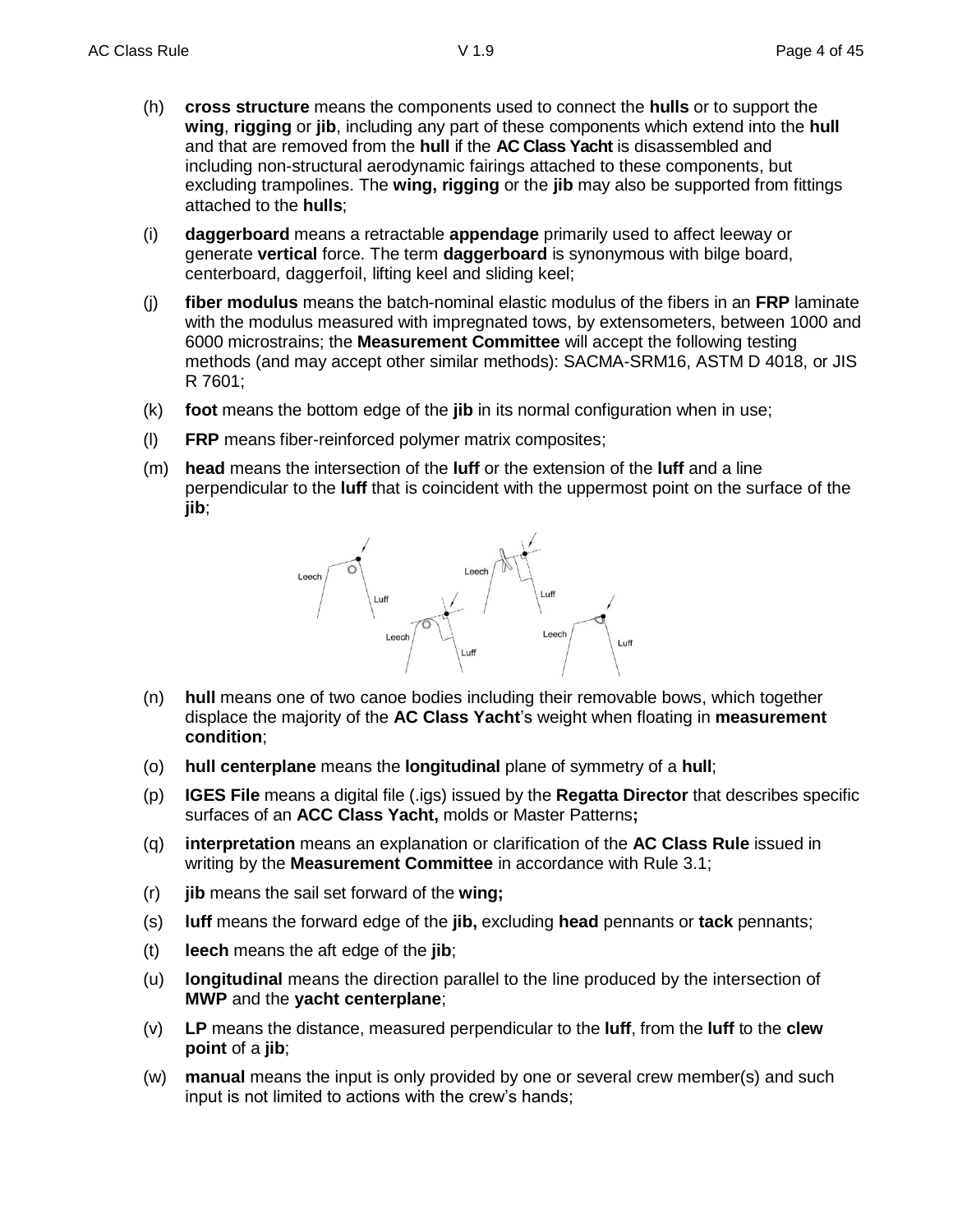- (x) **maximum beam** means the greatest distance on the **transverse** axis of the **AC Class Yacht**, with all components at their greatest distance from the **yacht centerplane**, excluding **wing**, **appendages** and associated lifting posts, or winch handles;
- (y) **measurement condition** means the condition of the **AC Class Yacht** as specified in Rule 27.1;
- (z) **measurement weight** means the weight of the **AC Class Yacht** in **measurement condition**;
- (aa) **measurer** means a person appointed by the **Measurement Committee** to perform measurement services or compliance checks. A **measurer** may or may not be a member of the **Measurement Committee**;
- (bb) **MWP** is the horizontal reference plane as defined in Appendix C and D.
- (cc) **rake axis** in relation to:
	- (i) a **daggerboard** means the axis of rotation that is within 0.5 degrees of orthogonal to the **cant axis**; or
	- (ii) a **rudder** means the axis of rotation within 1.0 degree of parallel to a **transverse** axis.
- (dd) **rigging** means ropes, cables or rods that are primarily loaded in tension and are essentially ineffective in compression;
- (ee) **rudder** means a movable **appendage** primarily used to affect steerage;
- (ff) **rudder wing** means an **appendage** attached to a **rudder** and primarily used to affect pitch;
- (gg) **sailing weight** means the sum of the **measurement weight** and the weight of the **wing** when the **wing** is in **wing measurement condition.**
- (hh) **stem plane** means the **vertical transverse** plane that passes through the forward-most point of the **hulls** including fittings attached to **hulls**;
- (ii) **stern plane** means the **vertical transverse** plane that passes through the aft-most point of the **hulls** including fittings attached to **hulls**;
- (jj) **tack** means the intersection of the **luff** and **foot**, projected as necessary;



- (kk) **tack point** means the point where the centerline of the **forestay** (or projection thereof) intersects the **cross structure**;
- (ll) **transverse** means the direction orthogonal to the **yacht centerplane**;
- (mm)**vertical** means the direction orthogonal to **MWP**;
- (nn) **wing** means a rigid or semi-rigid structure, similar to an aircraft wing fixed approximately **vertical**ly to provide propulsion from the wind;
- (oo) **wing centerplane** means the **wing**'s plane of symmetry;
- (pp) **wing datum plane** means the plane orthogonal to the designed leading edge of the **wing** through Appendix E point "A", orthogonal to the **wing centerplane**;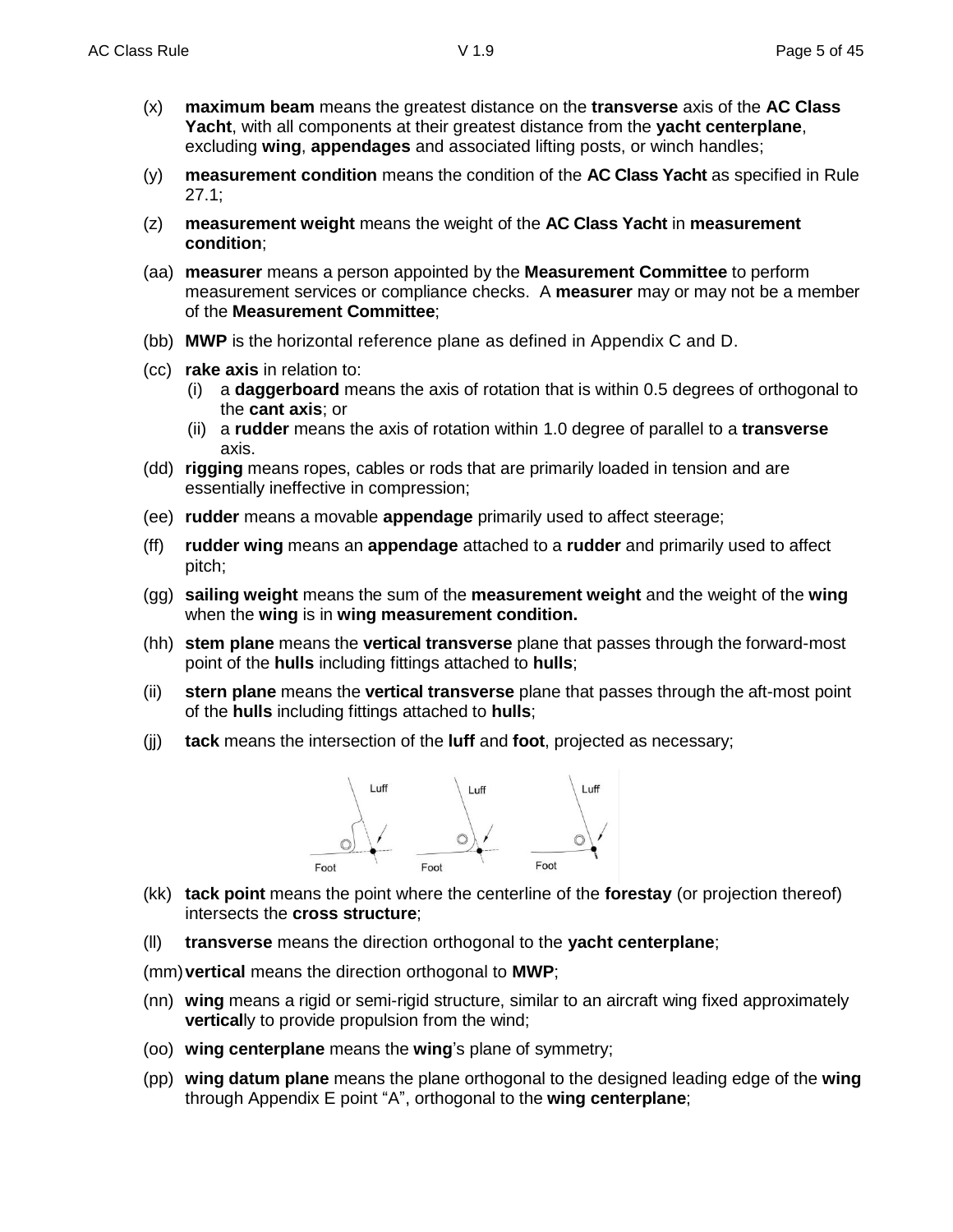- (qq) **wing measurement condition** means the condition used to measure the weight and center of gravity of the **wing** in accordance with Rule 27.3;
- (rr) **wing measurement position** means the **wing** with all movable measured **wing** surfaces oriented symmetrically about the **wing centerplane** and with the **wing centerplane** leveled to the satisfaction of the **measurer**;
- (ss) **wing rotation point** means the point about which the lowest compressive load-bearing component of the **wing** rotates relative to the **AC Class Yacht**;
- (tt) **wing spar** means the spar, made up of two **wing spar** sections, that carries most of the compression loads due to sail (including **wing**) and **rigging** loads, and which are substantially transferred to the yacht through the **wing rotation point**;
- (uu) **wing top plane** means the plane through points C and D on the top of the **wing**, and orthogonal to the **wing centerplane** as shown on the **wing** Appendix E
- (vv) **yacht centerplane** means the **longitudinal**ly oriented plane of symmetry of the **AC Class Yacht** that is orthogonal to **MWP** and lies between the two **hull**s.

#### **2. UNITS OF MEASUREMENT**

- 2.1 **Vertical**, **longitudinal** and **transverse** references to a **wing** assume the **wing datum plane** is parallel to **MWP**.
- 2.2 The Metric System shall be used for all measurements. Unless a Rule requires otherwise, the following resolutions shall be used:
	- (a) length measured in meters to three decimal places, except that **jib**s shall be measured to two decimal places;
	- (b) **sailing weight**, **measurement weight,** and **wing** weight measured in kilograms to the nearest 5 kg;
	- (c) areas measured in square meters to two decimal places;
	- (d) volumes measured in cubic meters to two decimal places, or liters, as specified herein;
	- (e) angles measured to the nearest 0.25 degree; and
	- (f) any other measurement taken to a degree of precision determined by the **Measurement Committee** to be appropriate.
- 2.3 The measuring equipment used by the **Measurement Committee** shall be the reference devices for determining compliance with the **AC Class Rule**.
- 2.4 Herein, "between" two points or numbers means inclusive of those points or numbers, i.e., "between 1.000 m and 2.000 m" means "between 1.000 m and 2.000 m inclusive."

#### **3. INTERPRETATION**

- 3.1 A **Competitor** may seek an **interpretation** by submitting a request in writing to the **Measurement Committee**, or the **Measurement Committee** may initiate an **interpretation**. The **Measurement Committee** shall issue **interpretations** publicly within 21 days of the receipt of the request or receipt of any additional required information. The **Measurement Committee** may request a longer period subject to agreement of the **Competitor** seeking the **interpretation**.
- 3.2 A **Competitor** shall not rely on any advice or opinion from a **measurer** or a member of the **Measurement Committee** other than through an **interpretation.**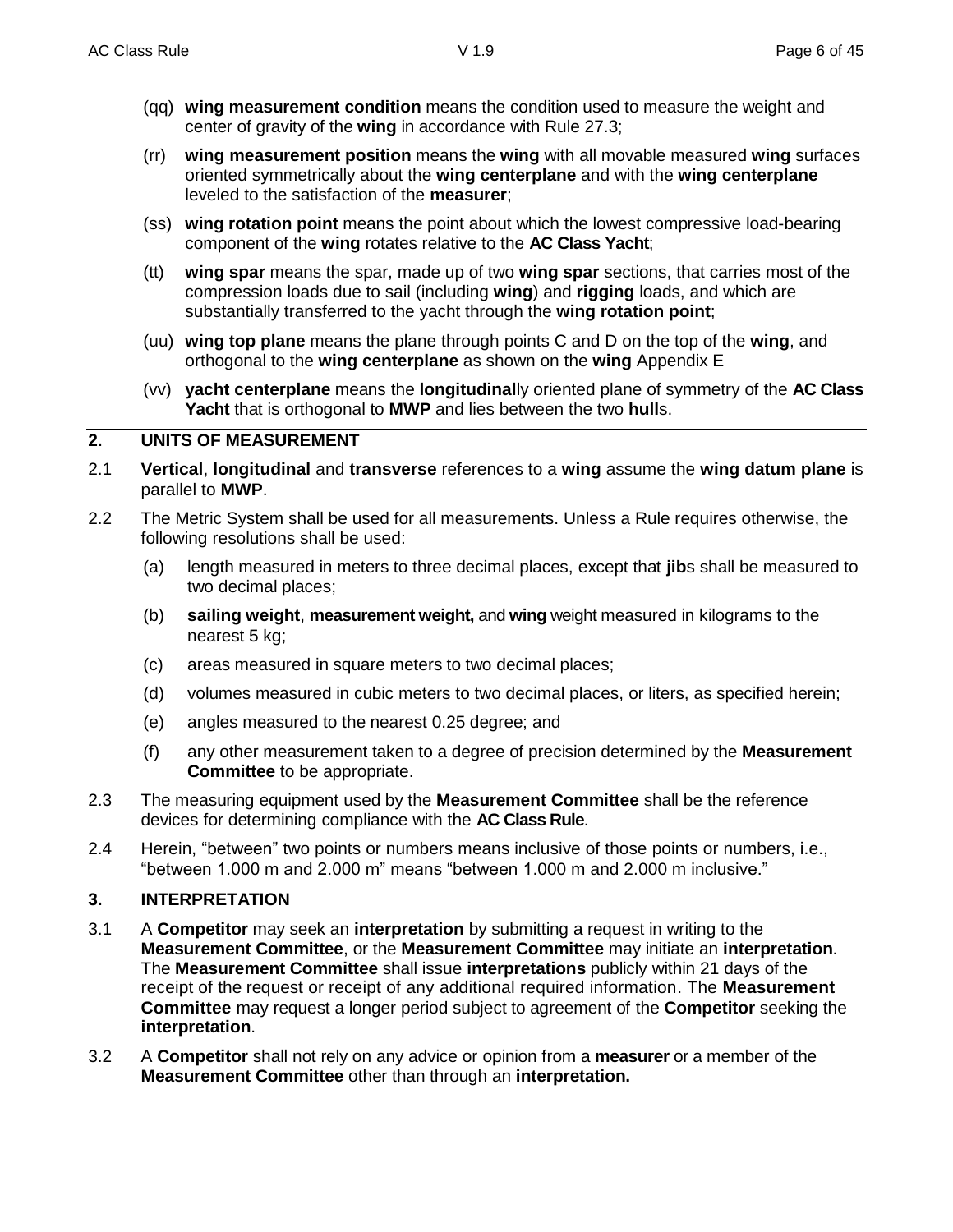3.3 If a **Competitor** fails to obtain an **interpretation** regarding a characteristic of design or construction, the **Measurement Committee**, with the approval of the **Regatta Director**, may refuse to issue or may withdraw the **AC Class Yacht'**s measurement certificate until such characteristic is the subject of an **interpretation** which permits it.

## **4. AMENDMENT**

- 4.1 The **AC Class Rule** may be amended at any time by unanimous consent of **Competitors** still competing and the **Regatta Director**, except that:
	- (a) At any time the **Measurement Committee**, in consultation with **Competitors** and with the approval of the **Regatta Director**, may amend the **AC Class Rule** with respect to safety, safety equipment, media equipment, or event branding, including their impact on **sailing weight**;
	- (b) Subject to Rule 4.1 (c), prior to June 11, 2015, the **AC Class Rule** may be amended with the approval of the **Defender,** and a majority of the **Challengers** in the **Challenger Committee**, in any respect.
	- (c) Appendix C, D, and E may be amended with the approval of the **Defender,** and the majority of the **Challengers** in the **Challenger Committee**, in any respect prior to the following dates;

| Appendix C & D | November 25, 2015  |
|----------------|--------------------|
| Appendix E     | September 30, 2015 |

- (d) Notwithstanding Rule 4.1 (c), parts of Appendix C, D, and E may be frozen prior to the dates listed in Rule 4.1(c) respectively. Any Rule which has been frozen under this Rule 4.1 (d) may only be amended thereafter by unanimous consent of the **Competitors.**
- (e) After the dates specified in Rule 4.1 (c ), the Regatta Director, with the approval of the Measurement Committee and in consultation with the Competitors may amend Appendix C, D and E at any time, provided the amendment is only to correct errors and omissions. The Regatta Director shall also take into consideration the stage of construction of all competitors components which may be effected by any such amendment.

## **5. AC CLASS YACHT IDENTIFICATION**

- 5.1 **AC Class Yacht** identification numbers shall be allocated sequentially by the **Measurement Committee**, except numbers that may be culturally objectionable may be skipped at the discretion of the **Measurement Committee**. When an **AC Class Yacht's** ownership is transferred, it shall retain the same identification number.
- 5.2 A new identification number (in sequence) may be reserved by a team when construction of an **AC Class Yacht**'s **hull(s)** has commenced.
- 5.3 A new identification number shall be issued to the **AC Class Yacht** when its original measurement certificate is issued, or when otherwise required by the **Protocol**.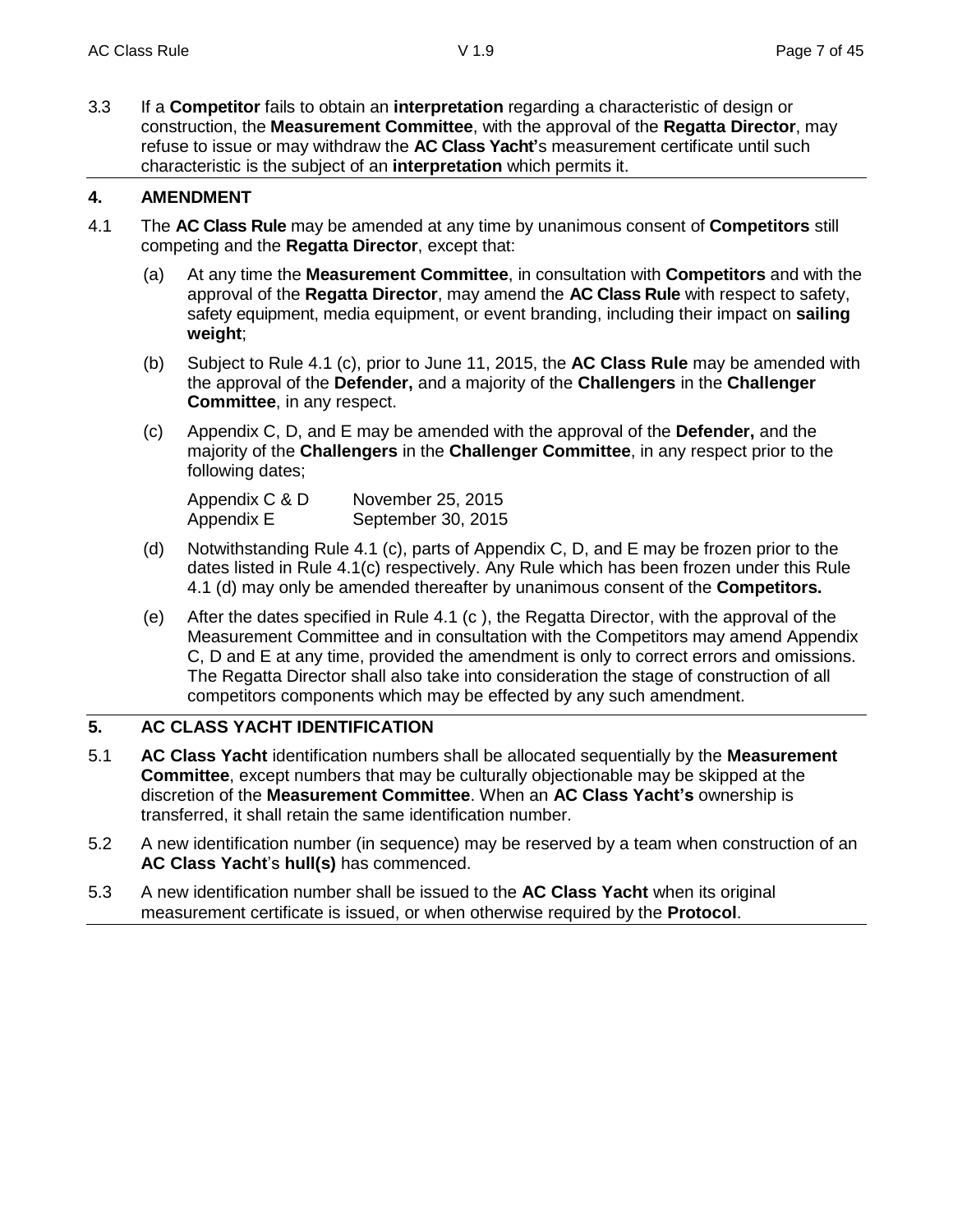## **SECTION B**

#### **6. GENERAL**

- 6.1 The **AC Class Yacht** shall be a vessel, generally known as a catamaran, which has two **hulls** that are connected by **cross structure** and arranged symmetrically about the **yacht centerplane**, with each **hull** having one **rudder** and one **rudder wing**, one **daggerboard**, and no other **appendages**. The **AC Class Yacht** shall have one **wing** and no more than one **jib**.
- 6.2 The **hulls**, **cross structure** (excluding non-structural aerodynamic fairings), and **wing spar** curved shell shall be built using **Measurement Committee** certified Master Patterns. The build tolerance on these patterns shall be +/- 0.002 m referenced to the **IGES File** supplied by the **Regatta Director**. Where specified in Appendix C, D and E, molds approved by the **Measurement Committee** shall be built and used for component fabrication but they shall not be manipulated or modified or designed to manipulate or modify the resulting component shapes in any way.
- 6.3 The build tolerances specified in Appendices C, D, and E shall not be used to modify or optimize any supplied design.
- 6.4 Construction and assembly and methods, from Appendices C, D, and E form part of the **AC Class Rule** must be complied with and certified by declarations of Appendix B, except:
	- (a) **Competitors** may make up to 2 changes to the structural design in the **wing** and each **hull** as defined in Appendices C and E. The changes shall not exceed the redistribution of more than 5 kg total for each **hull** and 3 kg in the **wing**. These changes are only permitted to accommodate local fitting of **AC Class Rule** permitted systems.
	- (b) **Competitors** shall submit design documentation regarding the changes allowed in Rule 6.4(a) for approval by the **Measurement Committee** that demonstrates equal or greater strength, stiffness, weight, and near equivalent watertight subdivision, than the supplied design documentation in accordance with Appendices C, D, and E.
- 6.5 The overall length between the **stem plane** and **stern plane**, not including equipment required or provided by **ACEA,** shall not exceed 15.000 m.
- 6.6 The **maximum beam** shall not exceed 8.480 m.
- 6.7 The distance between **hull centerplanes** shall not exceed 7.480 m, nor be less than 7.470 m, and shall be measured on the **transverse** axis at any point along the **hull**.
- 6.8 The **AC Class Yacht** shall have a single **wing rotation point** that shall be:
	- (a) within 0.020 m of the **yacht centerplane**;
	- (b) located within 0.004 m of the **wing centerplane**;
	- (c) located between 1.400 m and 1.450 m above **MWP**; and
	- (d) located between 6.940 m and 6.960 m forward of the **stern plane**.
- 6.9 Excluding the **wing**, **jibs, rigging**, **daggerboards**, instrumentation, and **ACEA**-mandated equipment, an **AC Class Yacht** shall have no component that is more than 1.550 m above **MWP** that:
	- (a) has a chord length/thickness ratio greater than 3:1; and
	- (b) makes an angle of greater than 10 degrees to **MWP**.
- 6.10 In **measurement condition** and **appendage measurement condition**, no part of the **AC Class Yacht** shall extend more than 2.400 m below **MWP**.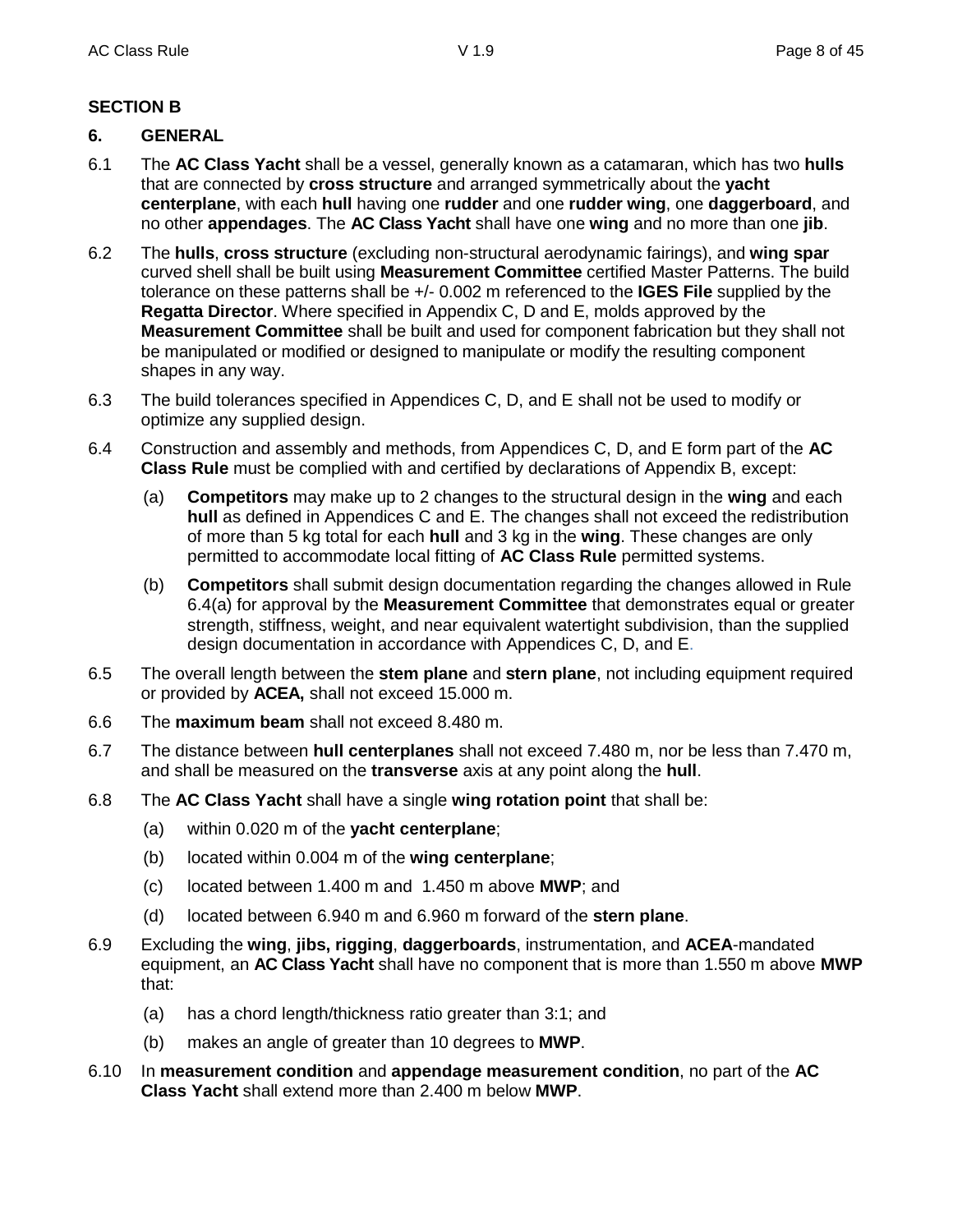- 6.11 The **Sailing Weight** shall be between 2332 kg and 2432 kg. The **Sailing Weight** includes 149 kg of **ACEA** equipment in the **measurement weight** and 18 kg of **ACEA** equipment in the **wing measurement condition** weight.
- 6.12 When in **measurement condition**, the **AC Class Yacht** shall be capable of being weighed by a three or four-point lift using multiple load cells.
- 6.13 The center of gravity of the **AC Class Yacht** when in **measurement condition** shall be between 6.100 m and 6.400 m forward of the **stern plane**.
- 6.14 Gases with a density less than standard atmosphere air shall not be used to reduce the weight of an **AC Class Yacht.**
- 6.15 The **AC Class Yacht** shall comply with Appendix G Safety Equipment and Appendix I Media and Race Committee Equipment.
- 6.16 The **Regatta Director** and the **Measurement Committee**, in consultation with **Competitors**, will specify structural tests that shall be conducted by **Competitors** on their **AC Class Yachts** and components and:
	- (a) **Competitors** shall document this testing and supply that documentation to the **Measurement Committee** and **Regatta Director** for review prior to the issuing of an **AC Class Yacht**'s first measurement certificate;
	- (b) the **Competitor** shall provide a declaration as shown in Appendix B confirming that this testing has been properly completed and that the **AC Class Yacht** and its components have passed such tests;
	- (c) details of the required testing will be published by the **Measurement Committee** as an amendment to Appendix H (as permitted by Rule 4.1(a)) as soon as practical; and
	- (d) if modifications or alterations are made to previously-tested structural components, engineering documentation or test data shall be provided to demonstrate continued compliance with the structural test requirements.
- 6.17 350 bar pressure relief valves shall be located on the supply side of hydraulic systems in order to limit maximum system pressure. Prior to November 30, 2015, the **Measurement Committee** may specify standard relief valves and their location in the hydraulic systems of the **AC Class Yacht**.
- 6.18 **Hulls** and/or **cross structure** components shall be rigidly attached to each other. No part of the **cross structure** shall be laminated or bonded to the **hulls**. Small amounts of sealant may be used in **hull**/**cross structure** joints solely for waterproofing, provided this adds less than 1% to the strength of the joint.
- 6.19 The following areas shall be able to support loading of 100 kg distributed over an area of 0.100 m by 0.100 m:
	- (a) the area bounded by a **vertical transverse** plane 1.250 m forward of the **stern plane** to the forward side of the front cross beam and the inboard side of each **hull**; and
	- (b) the area formed by a triangle whose corners are no less than 1.200 m each side of the **yacht centerplane** at the forward edge of the front cross beam, and the **tack point**.

If **cross structure** cannot support the required loadings or there is an opening that a sphere with a diameter of 0.050 m can easily pass through, then trampoline in compliance with Rule 9 must be present in that area.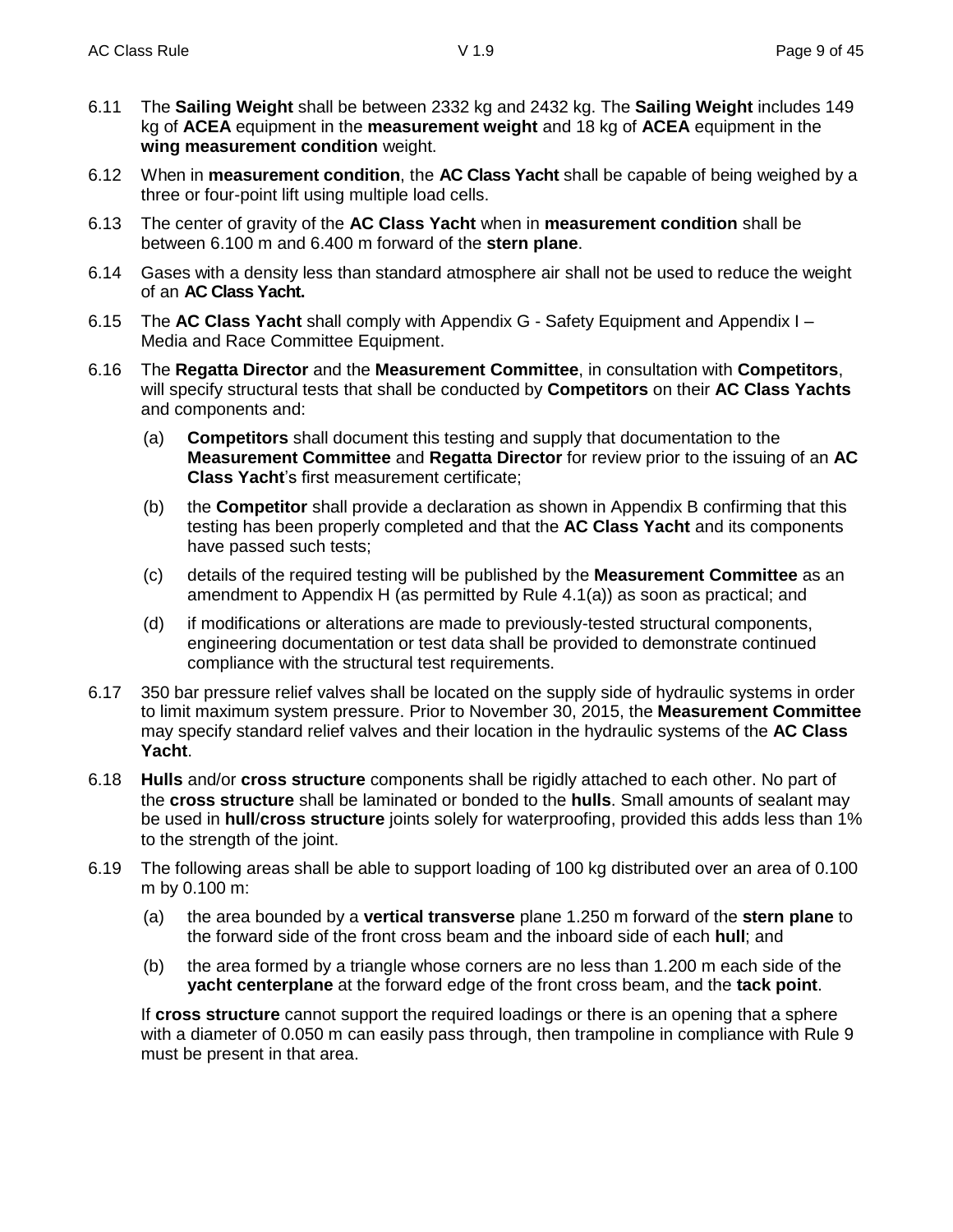- 6.20 While racing:
	- (a) the **sailing weight** of the **AC Class Yacht** shall not vary from the **sailing weight** on its measurement certificate by more than 25 kg, and shall always comply with the limits of Rule 6.11;
	- (b) bilge water shall be promptly removed;
	- (c) other than mandated in rule 6.20(b), dead weight, ballast, the **jib** and other equipment shall not be moved for the purpose of changing trim or stability;
	- (d) No more than one **jib** is allowed on board. The total **jib** weight (including no more than one **jib** bag, **luff** attachments, battens, and **jib** hardware) shall not exceed 32.0 kg. No **jib** bag shall exceed 4 kg in weight. **Jib** bags shall not be designed to retain water;
	- (e) the total weight of food and drink including any carried on the crew shall not be greater than 6 kg; and
	- (f) the top and bottom strop lengths on each element of **wing rigging** and the position of the **wing rotation point** shall be as measured in rule 25.11.

#### **7. HULLS**

- 7.1 The general layout of the **hulls**, defining their arrangement and structural design is detailed in Appendix C.
- 7.2 The **hulls** outer surfaces shall be built from a **Measurement Committee** approved mold referenced in Rule 6.2 except for **hull** surface that is:
	- (a) on the lower outer surface of the **hull** surrounding the **daggerboard** penetration in accordance with Rule 11.2 and does not exceed 0.750 m **longitudinal**ly by 0.150 m **transverse**ly either side of the **hull centerplane;**
	- (b) on the lower outer surface of the **hull** surrounding the **rudder** penetration in accordance with Rule 10 and does not exceed 0.600 m **longitudinal**ly by 0.150 m **transverse**ly either side of the **hull centerplane;**
	- (c) an area on the upper surface of the **hull** no larger than required**,** for permitted **rudder** and **daggerboard** movements and systems;
	- (d) as defined in Rule 7.11;
	- (e) within 0.050 m of fittings, **rigging** attachments, or instruments;
	- (f) local reinforcements;
	- (g) openings for cockpit drainage complying with Rule 7.5, and positioned no lower than the cockpit sole.
- 7.3 Each **hull** shall be capable of being disassembled into two sections as specified in Appendix C.
- 7.4 No **hull** component, including fittings, shall extend forward of the **stem plane.**
- 7.5 Water, the weight of which could increase performance, shall not be retained in a bilge, any recess, or other volume. Any recess in a **hull** capable of retaining water at any heel angle less than 25 degrees or at any trim angle less than 10 degrees relative to **MWP** must be selfdraining with the size of the drain between 0.005 m<sup>2</sup> and 0.010 m<sup>2</sup> per 1.00 m<sup>3</sup> of the recess volume that could contain water in **measurement condition**.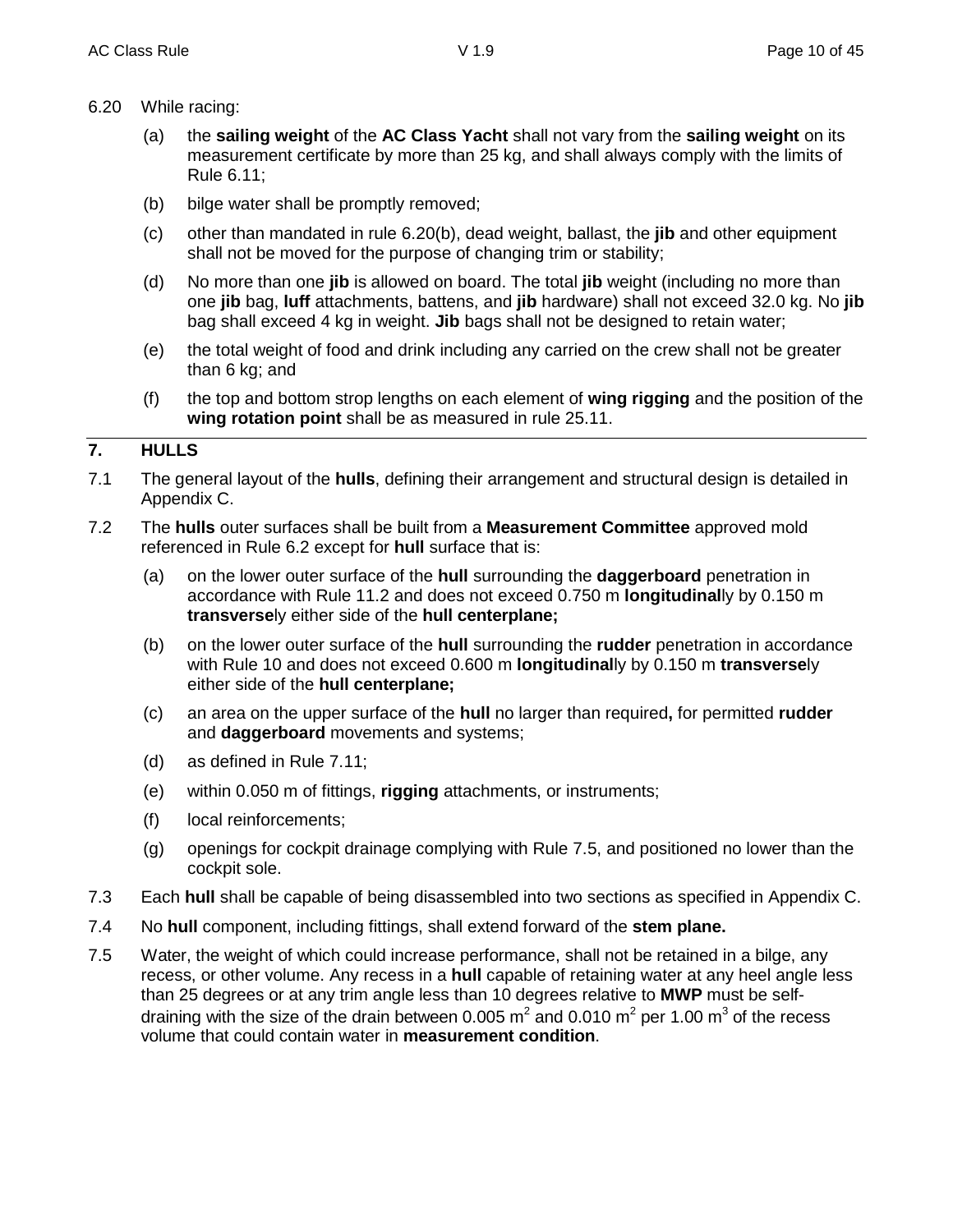- 7.6 No part of a **hull** shall be adjusted or trimmed except for a flexible surface on the upper part of a **hull** that connects to:
	- (a) the **daggerboard** case, permitting movement of the **daggerboard**; and
	- (b) the **rudder** stock, permitting movement of the **rudder**.

These flexible surfaces shall be no larger than necessary to permit this movement, and need not comply with the limits on materials in Rules 18 and 19.

- 7.7 The intersection of the **hull centerplane** and the **stern plane** shall be **vertical**.
- 7.8 Each **hull** shall have watertight compartments constructed in accordance with the drawings and specifications listed in Appendix C.
- 7.9 Each **hull** between the **stern plane** and 1.250m forward of the **stern plane** shall be fitted with an enclosed watertight compartment with a volume not less than 0.30 m<sup>3</sup>.
- 7.10 In **measurement condition**, with **appendages** in **appendage measurement condition**, the combined calculated floodable volume below **MWP** of all **daggerboard** and **rudder** cases shall not exceed  $0.060$  m<sup>3</sup>.
- 7.11 The cockpits in each **hull** shall:
	- (a) be as defined in accordance with Rule 6.2 and Appendix C;
	- (b) have a cockpit sole that is a continuous watertight boundary;
	- (c) be built as defined in Appendix C
- 7.12 Rigging shall not attach to the hulls forward of the forward-most watertight bulkhead.
- 7.13 Hatches and watertight covers are permitted in the **hull** provided they shall:
	- (a) be closed by a cover permanently attached to the **hull** by hinges, fasteners, slides or similar arrangement;
	- (b) be watertight, meaning a closed hatch shall prevent the ingress of water from a garden hose applied from any direction;
	- (c) meet the **hull** construction requirements in Rule 19; and
	- (d) be closed while racing, except during emergencies or briefly to perform inspections.
- 7.14 Ports for hand access to **hull** compartments are permitted, provided each does not exceed 0.035 m<sup>2</sup> and is secured by a watertight cover that meets the **hull** construction requirements in Rule 19.
- 7.15 Openings in the watertight bulkheads, soles, and **hulls** are permitted for the passage of permitted systems, provided they shall:
	- (a) be no larger than required for their specific task;
	- (b) have a rubber gaiter boot or other means of closing the opening if the area exceeds  $0.00035$  m<sup>2</sup>;
	- (c) be no further forward than 8.500 m forward of the **stern plane**; and
	- (d) be at least 0.400 m above **MWP** unless the net area of the opening is less than 0.000035 m<sup>2</sup> (35 sq mm).

#### **8. CROSS STRUCTURE**

- 8.1 The **cross structure** shall comply with Rule 6.2 and Appendix D.
- 8.2 The **jib** self-tacking track shall be specified and fitted in accordance with Appendix D.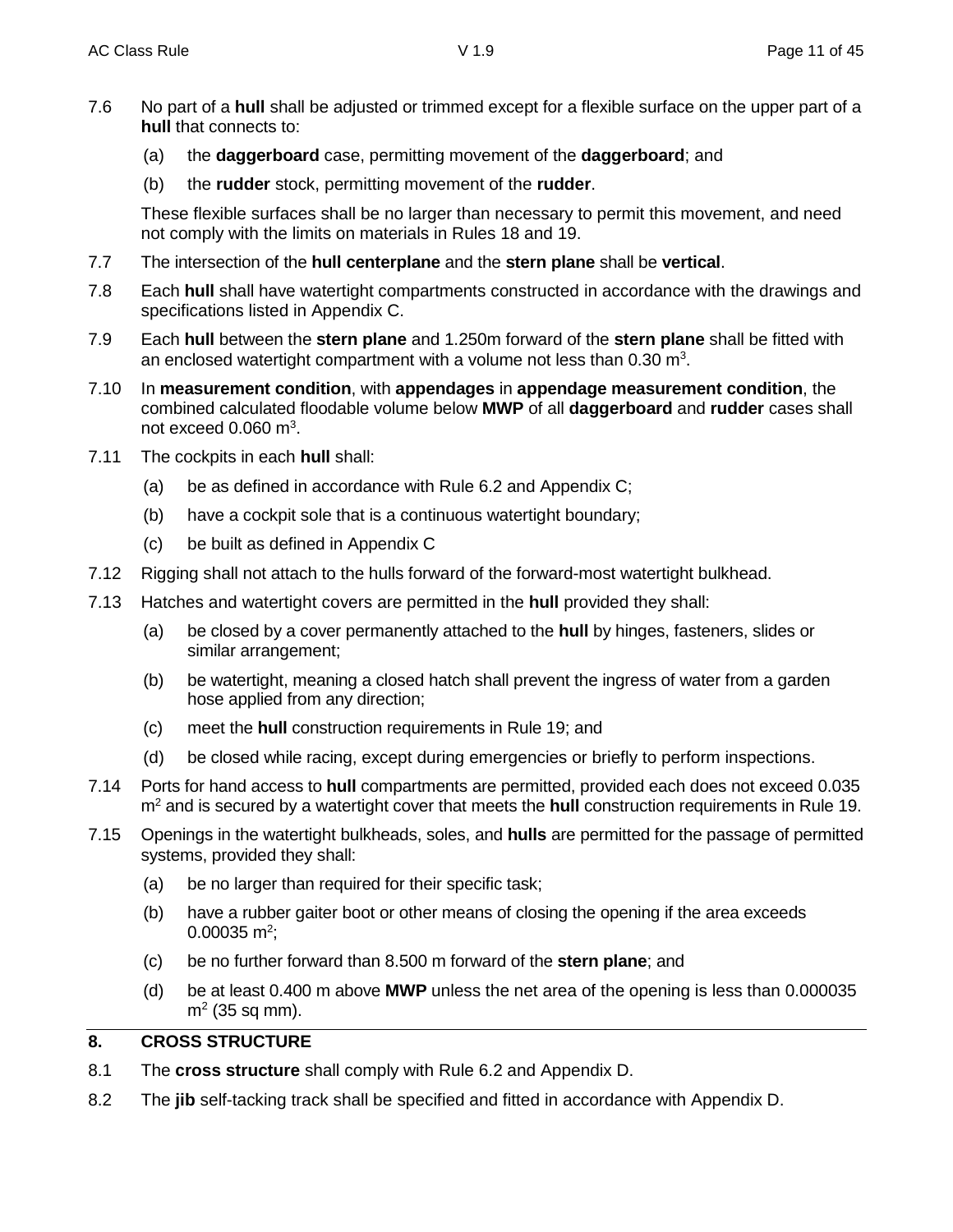- 8.3 Compliance with the construction requirements of Appendix D will be confirmed by determining the weight of each defined component of **cross structure**, net of any components or materials not required by the **AC Class Rule**.
- 8.4 **Cross structure** or fittings attached to **cross structure** shall only be allowed in the area detailed in Appendix D, except for:
	- (a) spray guards within 0.500 m of the local inboard edge of the **hull** and between **cross structure** beams. The material used for the spray guards shall be capable of being folded flat in any direction and shall be in addition to the required **trampoline**; and
	- (b) **ACEA** media equipment and associated fittings.
- 8.5 When viewed orthogonal to **MWP**, the combined projected area of the **cross structure** within 3.200 m of the yacht centerplane shall not exceed 33.00 m<sup>2</sup>. Spray guards referred to in Rule 8.4(a) are excluded in this projected area calculation. Additionally:
	- (a) this area shall be symmetrical about the **yacht centerplane**; and
	- (b) **rigging**, fittings, attachments or other surfaces shall be included in this projected area if they have a chord length/thickness ratio greater than 3:1;
- 8.6 With reference to Appendix D, the area labeled "Media Equipment" shall be available for **ACEA** media and Race Management equipment. Further details will be included in Appendix I.
- 8.7 The **cross structure** including fittings but excluding **ACEA**-mandated equipment:
	- (a) shall not extend aft of the **stern plane**; and
	- (b) shall extend no more than 12.500 m forward of the **stern plane**. Wind instrumentation is not included in this limit but shall extend no more than 14.000 m forward of the **stern plane**.
- 8.8 No area of **cross structure** when viewed orthogonal to **MWP** shall be greater than 1.000 m from an edge that provides a clear view to the water below. Clear windows in the **cross**  structure to comply with this edge distance requirement shall be no smaller than 0.05 m<sup>2</sup>. The calculated area of clear windows shall exclude any area occupied in the window by nontransparent fibers or elements.
- 8.9 No part of **cross structure**, including fairings or other surfaces and excluding fittings and deck hardware, shall move (translate or rotate about any axis) or be adjusted relative to any other part of the **cross structure**, except for normal deflections caused by sailing loads.
- 8.10 Any recess in the **cross structure** capable of retaining water must be self-draining, with the size of the drain at least 0.005  $m^2$  per 1.00  $m^3$  of the maximum recess volume, calculated at any combination of heel angle less than 25 degrees, and trim angle less than 10 degrees, relative to **MWP**.
- 8.11 No part of **cross structure** or its fittings, external to any **hull**, shall be less than 0.100 m above **MWP** or greater than 1.550 m above **MWP**.
- 8.12 **Cross structure** shall be capable of being removed from the **hulls** and shall be capable of being disassembled such that all components of the **cross structure** shall be capable of fitting into standard shipping containers with interior dimensions 12.000 m x 2.311 m x 2.650 m.
- 8.13 There shall be equipment lockers with location and dimensions defined in the **cross structure**  construction specifications in Appendix D, which shall be part of **cross structure.**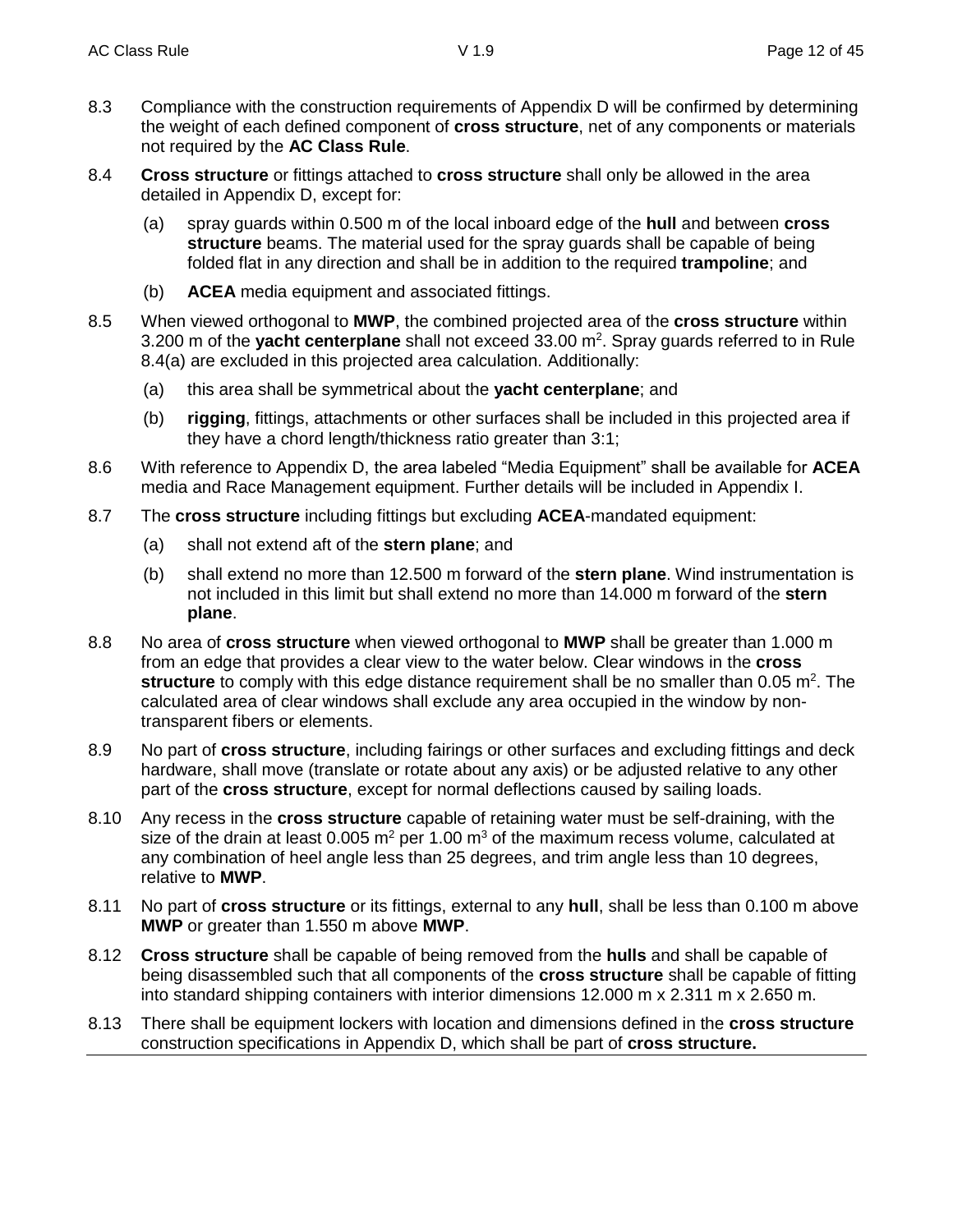#### **9. TRAMPOLINE**

- 9.1 Trampolines shall be fixed to the **hulls** or **cross structure**, except trampolines may be attached to **rigging** that runs from a point approximately on the **yacht centerplane** and no further aft than the **tack point** to points at least 1.100 m from the **yacht centerplane** on the forward edge of the forward cross beam, and shall comply with Rule 6.19.
- 9.2 Trampolines shall:
	- (a) be constructed of NET Systems Ultra SilverTM netting with 0.050 m nominal dimension mesh size; and
	- (b) be strongly secured with regular spacing on their support edges; this spacing shall not be greater than 1.000 m when tensioned but without supporting the weight of crew; gaps between the trampoline and the **hulls** or **cross structure** shall not be greater than 0.200 m when tensioned but without supporting the weight of crew or a **jib**;

#### **10. RUDDERS and RUDDER WINGS**

- 10.1 Each **hull** shall have one **rudder** fitted with one **rudder wing**. The **rudder** or **rudder**stock shall penetrate the **hull**.
- 10.2 No part of a **rudder** or **rudder wing**, while in **appendage measurement condition**, shall be aft of the **stern plane**, or more than 0.750 m forward of the **stern plane**.
- 10.3 No part of a **rudder**, external to the **hull**, and excluding the **rudder wing**, while in **appendage measurement condition**, shall be greater than 0.100 m from the **hull centerplane**.
- 10.4 **Rudders** shall rotate only, and shall have a maximum of two axes of rotation. One axis shall be within 0.010 m of the **hull centerplane,** measured between the upper and lower bearings, and the other shall be on a **rake axis**. **Rudder** rotation about the **rake axis** shall be limited to a 3.00 degree range while racing.
- 10.5 **Rudder** rotation about the axis within 0.010 m of the **hull centerplane** shall only be controlled by steering wheels, which shall be no less than 0.600 m in outside diameter.
- 10.6 While racing, **rudders** shall not be retracted or extended from their position in **appendage measurement condition**.
- 10.7 **Rudder** and **rudder wing** components shall be rigidly fixed to each other and their shapes shall not be adjusted while racing. The **rudder wings** shall be rigidly fixed to the **rudders** and shall not be adjusted relative to the **rudders** while racing.
- 10.8 Each **rudder wing**, while in **appendage measurement condition**, shall not exceed 1.250 m in the **transverse** direction, and shall be symmetrical about the **hull centerplane** within a tolerance of 0.020 m. The planform area, excluding the area within 0.080 m of the **hull**  centerplane, shall not be less than 0.170 m<sup>2</sup> and not greater than 0.190 m<sup>2</sup>, when projected orthogonal to **MWP**.
- 10.9 No part of a **rudder wing,** excluding the area within 0.080 m of the **hull centerplane,** shall be less than 2.100m below **MWP** while in **appendage measurement condition**.
- 10.10 **Rudder wing** chords parallel to and offset 0.080 m from the **hull centerplane** shall be within 5.00 degrees of parallel to **MWP** while in **appendage measurement condition**.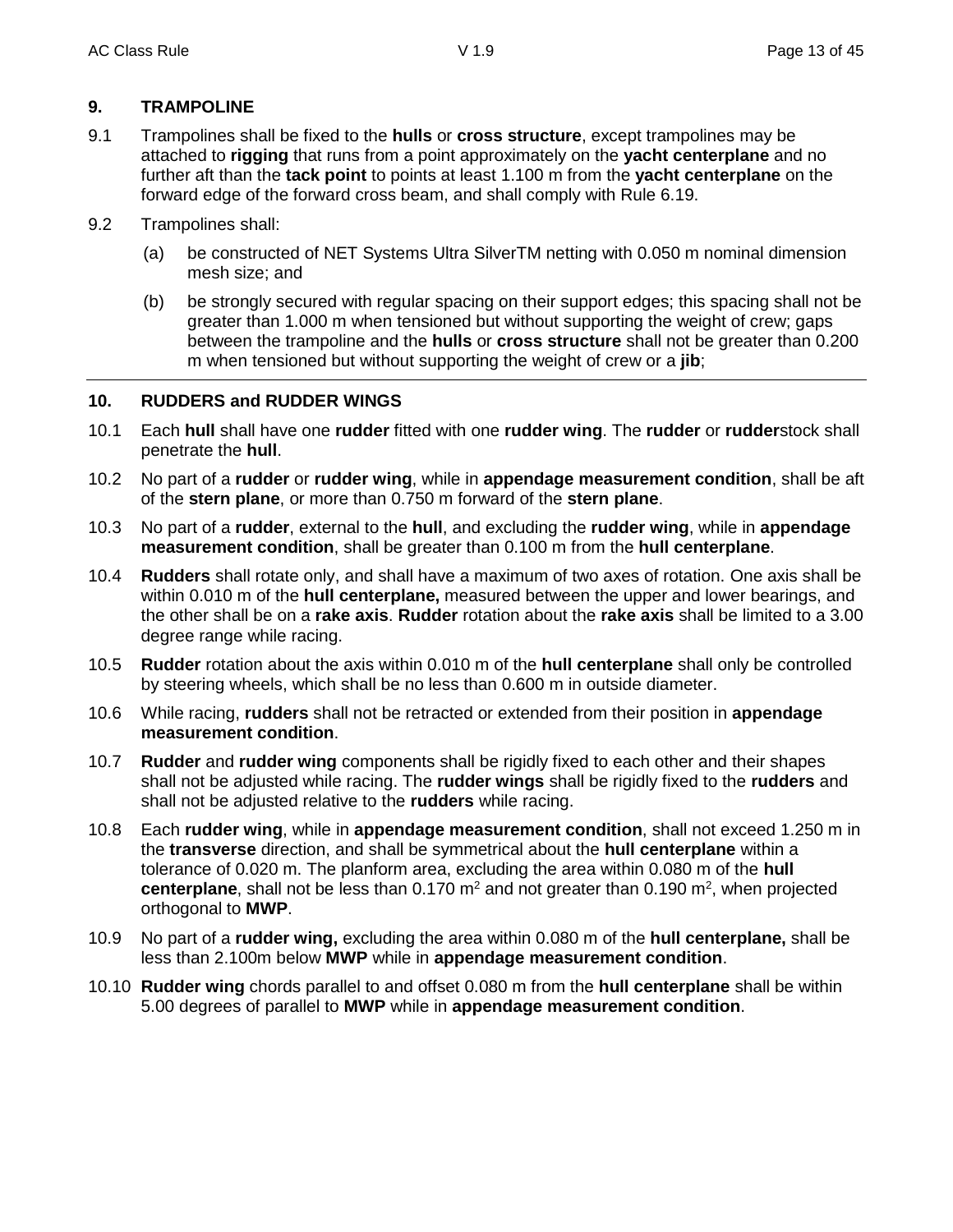- 10.11 While an **AC Class Yacht** is moored:
	- (a) **rudder** rotation about the axis within 0.010 m of the **hull centerplane** shall be capable of being locked at approximately 90 degrees to the **hull centerplane**; or
	- (b) **rudders** shall be capable of being removed; or
	- (c) **rudders** shall be capable of being retracted such that no part of the **rudders** and **rudder wings** extends more than 0.450 m below **MWP.**

#### **11. DAGGERBOARDS**

- 11.1 Each **hull** shall have one **daggerboard**.
- 11.2 **Daggerboards** shall penetrate the lower surface of the **hull** entirely between 7.300 m and 8.050 m forward of the **stern plane**, and entirely within 0.150 m **transverse**ly either side of the **hull centerplane**.
- 11.3 The distance from the bottom of the upper **daggerboard** bearing to the top of the lower **daggerboard** bearing shall not be less than shown in Appendix C.
- 11.4 No part of a **daggerboard** that extends below the **hull** shall be connected to or supported by the **AC Class Yacht** in any location other than in the region described in Rule 11.2.
- 11.5 The maximum dimension of any **daggerboard** shall be 4.200 m in any direction, measured along a straight line.
- 11.6 When fully retracted, **daggerboards** shall extend no more than 0.400 m below **MWP**. The **Measurement Committee** may install draft stripes or other references to verify that **daggerboards** are fully retracted.
- 11.7 **Daggerboards**, in any and all positions, shall not exceed **maximum beam** below **MWP**. **Daggerboards** (including fittings and control systems) may exceed **maximum beam** above the diagonal line formed by a point 1.000 m above **MWP** at **maximum beam**, and a point 3.000 m above **MWP** at 0.500 m outboard of **maximum beam**. No part of a **daggerboard** or **daggerboard** system shall extend beyond 0.500 m outboard of **maximum beam**, regardless of height above **MWP**.
- 11.8 The center of rotation of the lowest load-transferring **daggerboard** bearing shall not translate relative to the **hull**.
- 11.9 At the lowest load-transferring **daggerboard** bearing, and relative to that bearing surface, no point of the **daggerboard** in contact with the bearing shall translate **longitudinal**ly more than 0.020 m or **transverse**ly more than 0.010 m.
- 11.10 A **daggerboard** shall only:
	- (a) be retracted or extended; and
	- (b) rotate around no more than two axes (or combination of the two axes) whose limits shall be determined as follows:
		- (i) The maximum rotation about the **cant axis** shall be 15 degrees with the **rake axis** rotation set to **appendage measurement condition**; and
		- (ii) The maximum rotation about the **rake axis** shall be 12 degrees and the **rake axis** shall be within 15 degrees of horizontal with the **daggerboard** set to **appendage measurement condition**.
- 11.11 **Daggerboard** components shall be rigidly fixed to each other and the **daggerboard** shape shall not be adjusted while racing**.**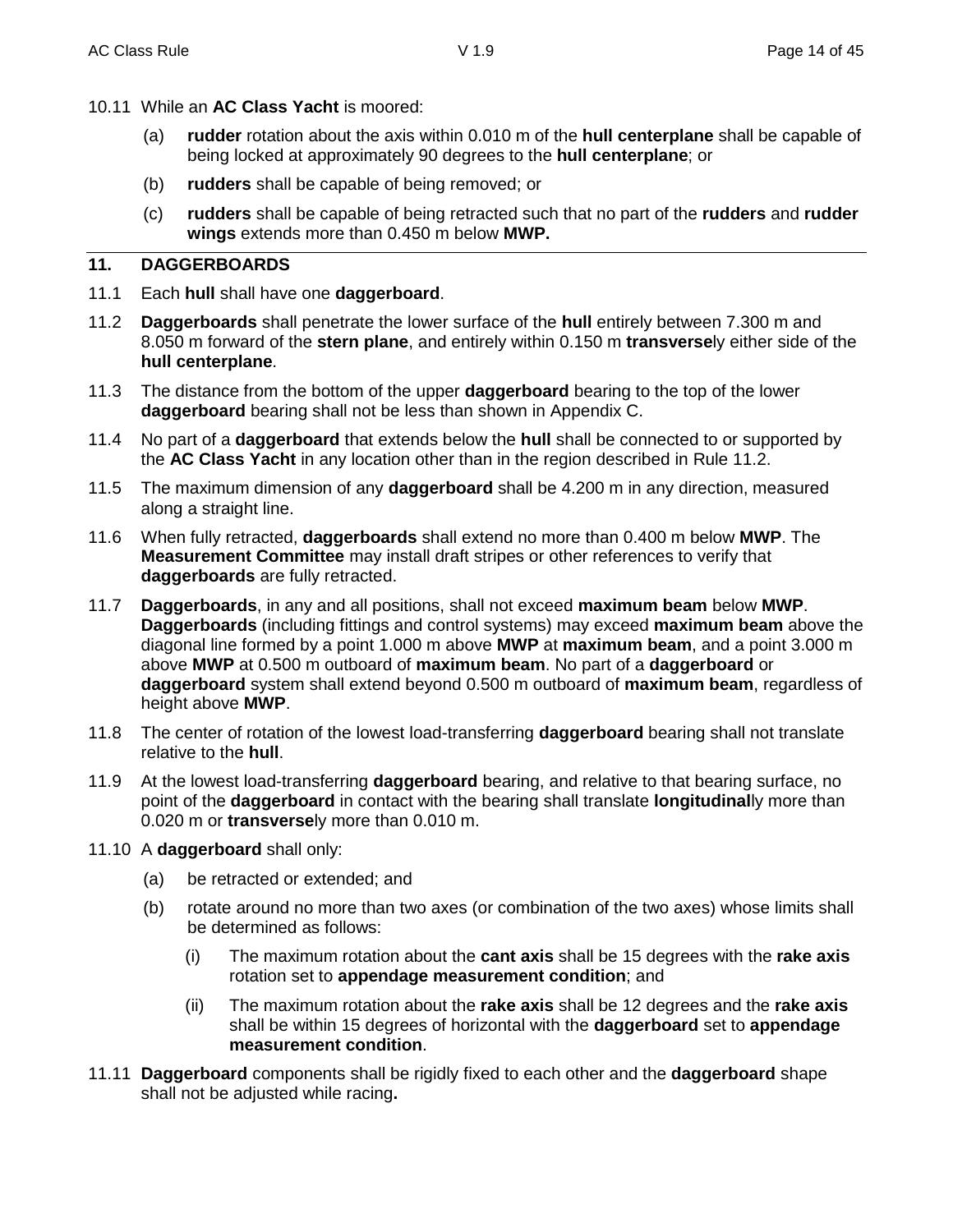- 11.12 **Daggerboard** cases or trunks shall effectively drain within ten seconds of the **hull** being lifted above the surface of the water.
- 11.13 **Daggerboard** bearing fairings are allowed within the area defined in Rule 7.2 (a); they shall not be controllable and shall move only passively as the result of the permitted movements of **daggerboards** and their bearings.
- 11.14 **Daggerboards** shall not be used to generate force for the purpose or effect of increasing righting moment when used on the windward side of an **AC Class Yacht**. This Rule 11.14 does not apply:
	- (a) when the **daggerboards** are fully retracted (in accordance with Rule 11.6);
	- (b) prior to starting, as defined in **RRSAC**;
	- (c) when the windward **daggerboard** inadvertently penetrates the surface of the water for less than 10 continuous seconds;
	- (d) when the **AC Class Yacht** is within 10 seconds prior to and after tacking or gybing; or
	- (e) when the **AC Class Yacht** is taking a penalty.

#### **12. WING**

- 12.1 The **IGES File** named "ACC WING\_RULE\_V4\_SRM.igs" forms part of the **AC Class Rule**. This file contains definitions of the surfaces of the main element ("ME"), consisting of the **wing spar**  (including the curved shell and the shear web) and attached aerodynamic surface, and the three flap elements ("FE") and their locations, and measurement marks.
- 12.2 The general layout of the **wing**, defining the main components of the **wing** and their arrangement, is detailed in Appendix E.
- 12.3 Except for the **wing spar** "D" shaped section, the **wing** outer surface shall be designed as represented by the **IGES file** and built within the tolerance of 0.006 m over internal structure, and 0.006 m external and 0.045 m internal to the **IGES file** surface over unsupported film areas, or as set out in Appendix E except:
	- (a) Region "F" in Appendix E, where no component shall extend more than 0.750 m outside the **IGES file** surface;
	- (b) with the **wing** in **wing measurement position,** a gap no larger than 0.060 m is permitted between flap elements. This gap may be filled or covered with pliant material, which shall not deviate from the **wing** surface by more than 0.020 m;
	- (c) control systems, and control system fairings that the **Measurement Committee** determines are no larger than required; and
	- (d) fittings, **rigging** attachments, instruments, and local reinforcements around components listed in  $12.3$  (c) and (d).
- 12.4 The **wing spar** shall be a "D" shaped section which is made up of a curved shell and a full length shear web above Region "F" in Appendix E. The curved shell outer surface shall be built from a **Measurement Committee** approved mold referenced in Rule 6.2 and the outer surface shall be designed as represented by the IGES file and built within the tolerance of 0.004 m. One opening in the shear web wholly within 1.000 m of the spar join is allowed up to an area of 0.185 m<sup>2</sup>. Other openings in the shear web up to an area of 0.050 m<sup>2</sup> are allowed. The combined total area of shear web openings shall be less than  $0.400$  m<sup>2</sup>.
- 12.5 The **wing rotation point** fitting on the **wing** shall not be adjusted while racing.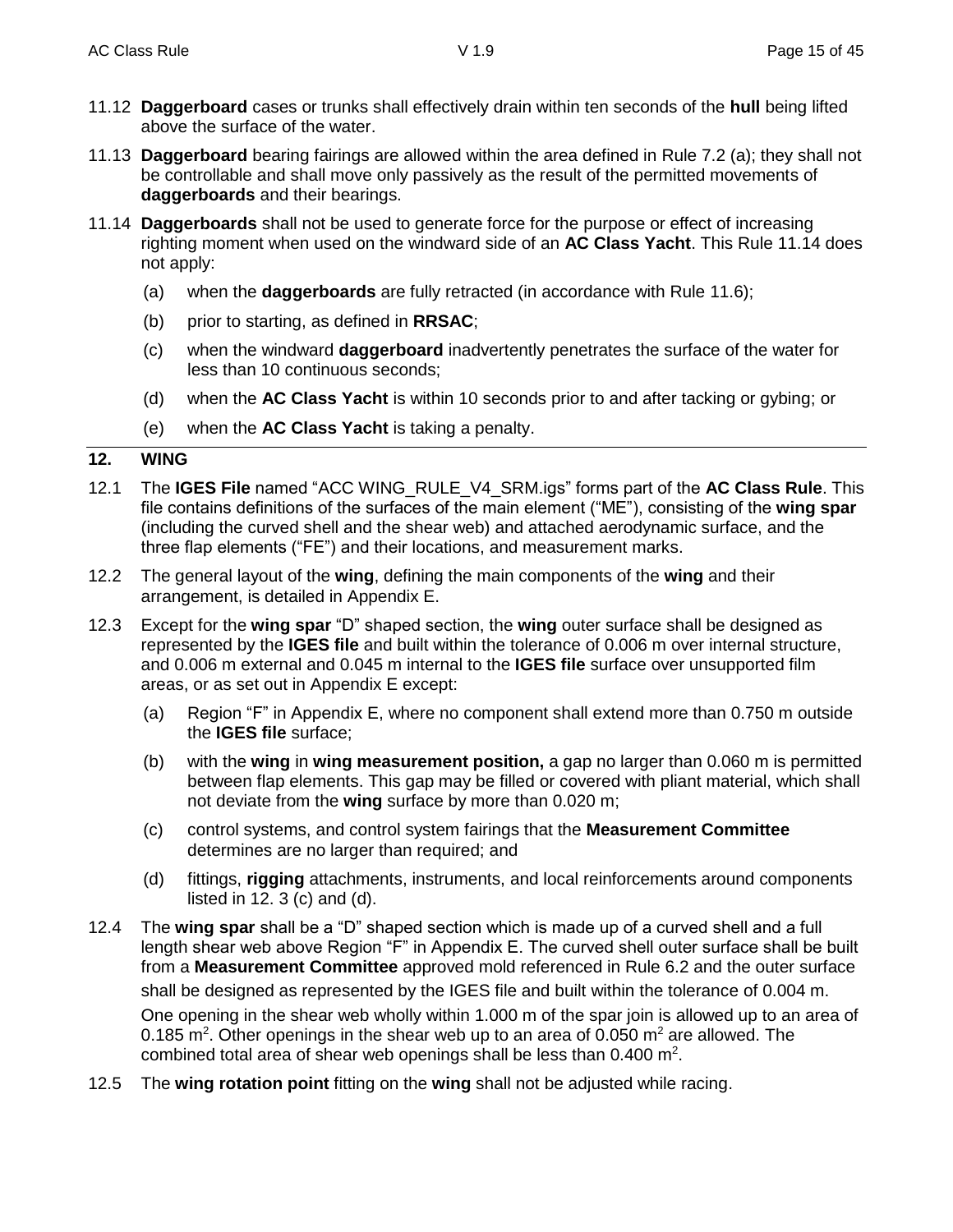- 12.6 Items listed in Rule 12.3 (c) and (d) are permitted external to the **wing** surface. When viewed perpendicular to the wing datum plane, the projected area of these items outside the **wing** surface detailed in the **IGES File** in the region within:
	- (a) 4.000 m below the **wing top plane** to the wing top plane shall not exceed 0.30 m<sup>2</sup>; and
	- (b) 2.000 m above the **wing datum plane** to the lowest extent of the **wing** shall not exceed  $2.00 \text{ m}^2$ .
- 12.7 The main element **wing spar** and main element aerodynamic surface shall not be adjusted relative to each other.
- 12.8 The three flap elements and the main element shall each be single enclosed aerodynamic surfaces, except for surfaces in way of items listed in Rule 12.3 (c) and (d).
- 12.9 A flap shall only rotate, or twist as a result of the differential rotation at the top and bottom of the flap, and:
	- (a) that rotation shall be about the flap pivot points that shall be centered within 0.004 m of the **wing centerplane** and specified in Appendix E; and
	- (b) the horizontal sectional shape of a flap shall not be adjusted.

No other flap movements are allowed, except for incidental movements caused by normal **wing** deformations while sailing.

- 12.10 The weight of the **wing** in **wing measurement condition** shall be not less than 445 kg, and the center of gravity shall be not less than 9.150 m above the **wing rotation point**.
- 12.11 No device shall be used to modify the torsional rigidity of the main element.
- 12.12 The **wing** main element in **wing measurement position** shall be capable of being lifted by points:
	- (a) within 0.100 m of the **wing rotation point**;
	- (b) within 0.050 m of the bottom flap pivot axis, and
	- (c) point "U",

as detailed in Appendix E.

- 12.13 With the **wing** main element horizontal with the flaps removed and supported at points detailed in Rule 12.12 the angular deflection of the **wing centerplane** measured at the **wing top plane** shall be no greater than 2.00 degrees due to the application of a weight of 100 kg added at pivot point "T" as referenced in Appendix E.
- 12.14 The **wing spar** shall be capable of being disassembled into two separate **wing spar** sections as detailed in Appendix E.
- 12.15 The area above the **wing top plane** (refer Appendix E) is reserved for **ACEA** media equipment. Wind instrumentation, if fitted, shall extend no more than 1.000 m above the **wing top plane** (measured orthogonal to the **wing top plane**), and shall have a chord length/thickness ratio no greater than 3:1. Any wind instrumentation extending above the **wing top plane** must not interfere with **ACEA** equipment, and shall be submitted to the **Measurement Committee** for approval.
- 12.16 Teams are required to install a flotation system in the top of the **wing** that provides 415 kg of buoyancy when fully immersed and centered 20.500 m above the **wing rotation point**. A minimum of 300 kg of buoyancy shall be provided by solid EPS (expanded polystyrene) foam with an approximate density of 12 kg/m<sup>3</sup>. The remainder of the buoyancy may be provided by an air bag inside the **Wing spar**. The installed flotation system weight shall be a minimum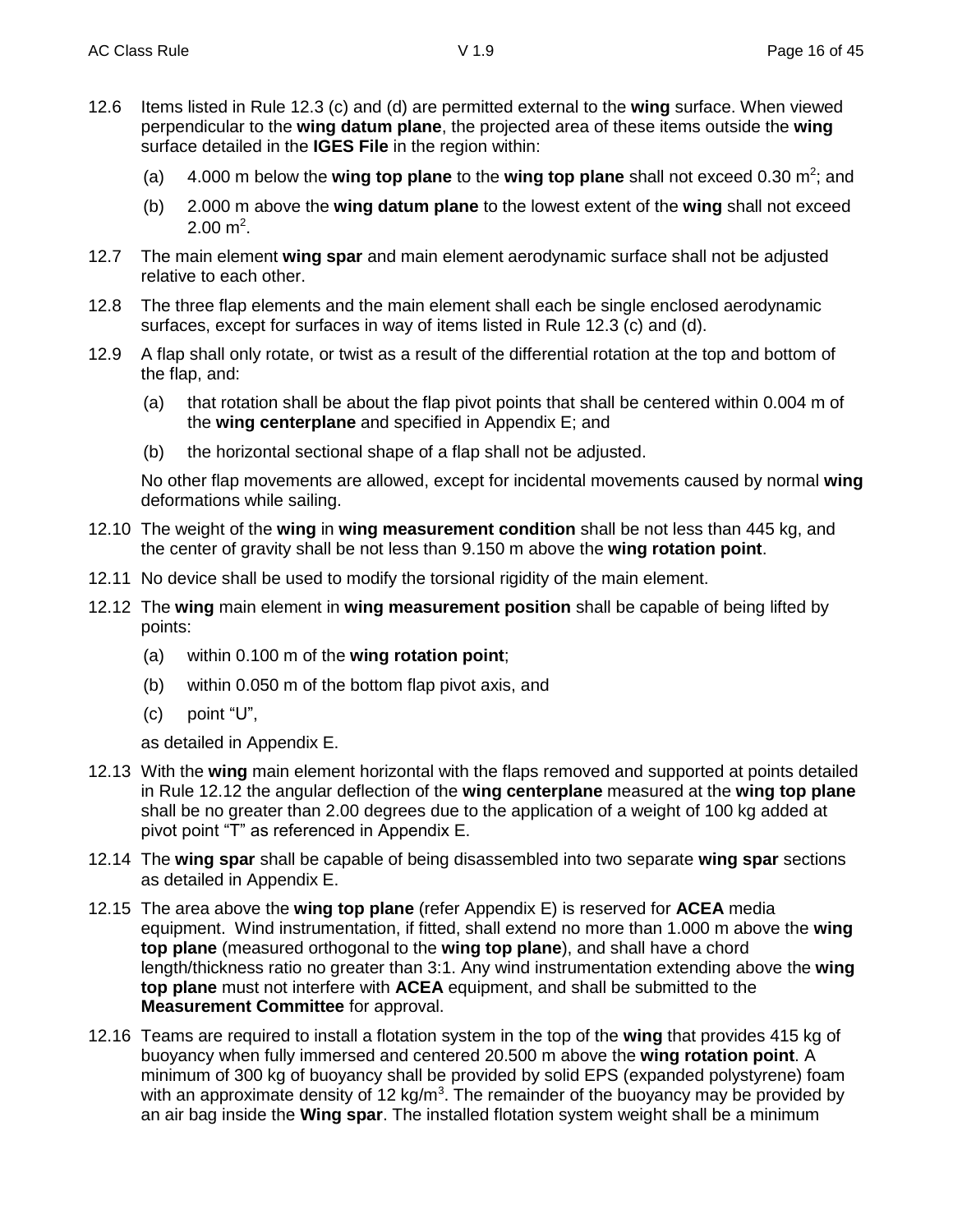weight of 6.0 kg centered a minimum of 20.500 m above the **wing rotation point**.

#### **13. RIGGING**

- 13.1 The **wing rigging** shall be as specified in Appendix E Drawing # ACC-W-1001 RIG AND SAILPLAN.
- 13.2 **Wings** shall:
	- (a) only have two shrouds per side, and one forestay;
	- (b) have the shrouds and forestay connected to their corresponding chainplates on the **wing**, **hulls** and **bowspirit** and arranged as shown in ACC-W-1001 RIG AND SAILPLAN.

#### **14. JIB**

- 14.1 **Jib** nominal dimensions shall be as shown in Appendix F**.**
- 14.2 **Jibs, jib** hardware and battens shall be standard equipment, the make and model of the **jibs**, **jib** hardware and battens shall be specified by the **Regatta Director** prior to September 30, 2015.
- 14.3 When set, the **jib** shall be set with the **tack** no lower than the **tack point**.
- 14.4 The **tack point** shall be:
	- (a) between 5.190 m and 5.210 m forward of the **wing rotation point**;
	- (b) not less than 1.450 m above **MWP**, measured with an upward **vertical** load applied at the **tack point** not exceeding 500 kg; and
	- (c) within 0.030 m of the **yacht centerplane**.
- 14.5 **Jibs** shall not be modified. Any proposed repair to a **jib** shall be submitted to the **Measurement Committee** for review and approval.
- 14.6 No device shall control a **jib** except:
	- (a) a sheet that is part of a self-tacking sheeting system on the **cross structure,** and which attaches to hardware on the **clew** or **clew** board;
	- (b) a cunningham system near the **tack**;
	- (c) **leech** lines and **foot** lines as supplied with the **jib**; and
	- (d) a halyard or **head** pennant.

## **15. ADJUSTMENT OF CONTROL SURFACES**

- 15.1 The management of power used to adjust **control surfaces** on an **AC Class Yacht** shall only be controlled by:
	- (a) **manual** input;
	- (b) Electrical or electronic systems, operated in compliance with the **AC Class Rule** and initiated by **manual** input;
	- (c) passive devices that limit power transmission or flow to one direction (check valves, relief valves, cams or ratchets, etc); and/or
	- (d) relief valves including counter balance valves that release hydraulic oil into a low pressure return.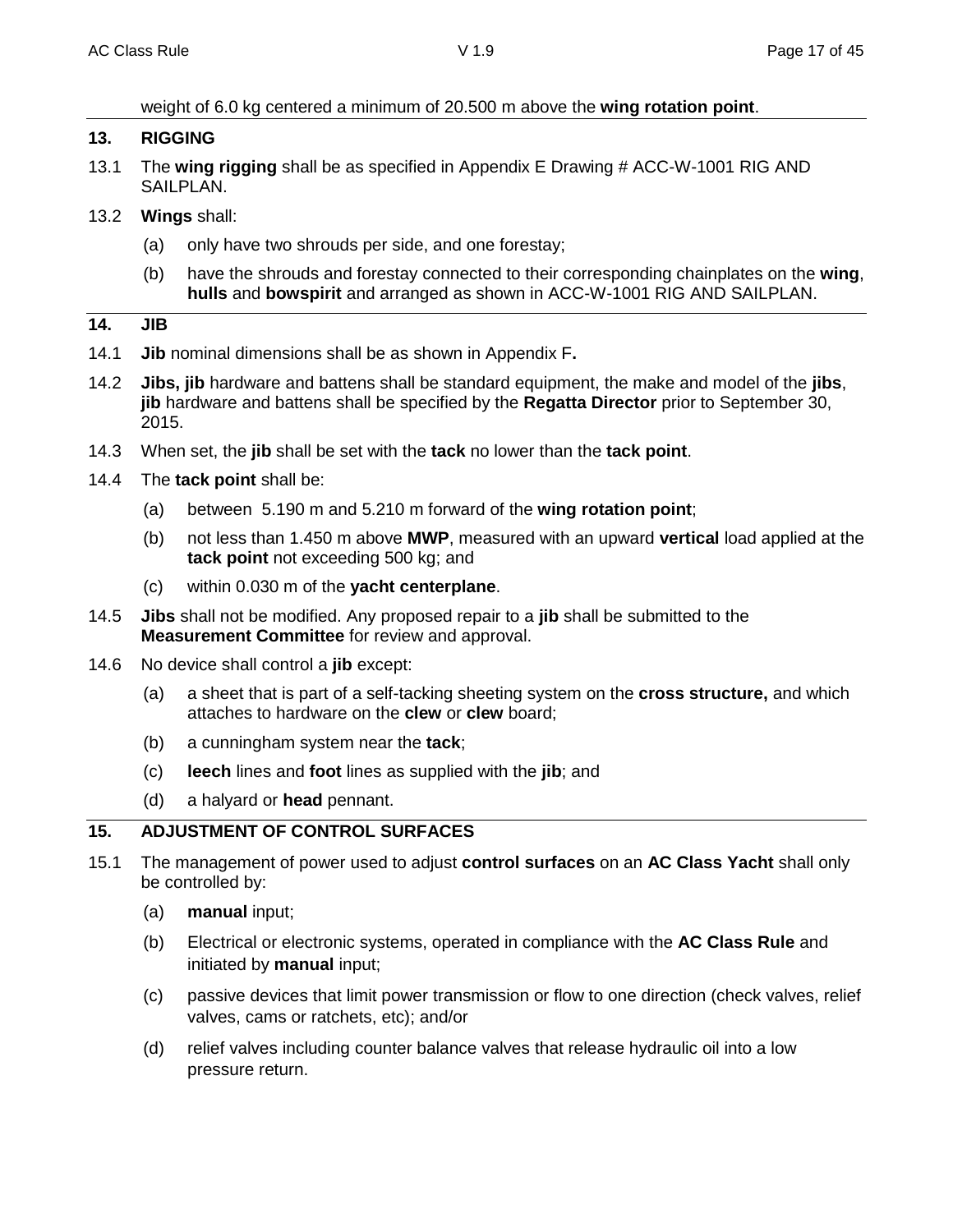- 15.2 Control Systems in General
	- (a) Except as provided in Rule 15.2(c) and 15.3, systems and devices used to adjust the **control surfaces** may only use direct **manual** input and/ or an internally generated timing signal initiated by **manual** input. Any input or feedback used by the control systems to adjust the **control surfaces** is not permitted unless specifically allowed by the **AC Class Rule**.
	- (b) Except as provided in Rule 15.2(c) and 15.3, control systems used to adjust **control surfaces** shall not use positional information of the **control surface** or any part of the control system, whether that positional information is measured, inferred or indicated by any method, including electronic counting, indexing or pulsing (e.g. stepper motors and indexing actuators are not permitted).
	- (c) A system controlling a hydraulic valve or drive clutch may use feedback from the internal state of that valve or drive clutch (e.g. to drive a cam or spool to a target position), providing that the feedback provides no information or indication as to the state of the control system outside that valve, drive clutch, or drive clutch actuator.
- 15.3 Control Systems for **Appendage** rotation about the **rake axis**
	- (a) Positional feedback for adjustment of **appendage** rotations about the **rake axis** is permitted. Feedback and input to these control systems shall only be provided from the following:
		- (i) input as allowed in Rule 15.2;
		- (ii) **appendage** rotation about the **rake axis** directly measured relative to the **hull** to which they are attached; and/or
		- (iii) the extension of hydraulic rams and/or electrical actuators that are used to control the rotation of **appendages** about the **rake axis**, and whose extension is related only to the **appendage** rotation in Rule 15.3(a)(ii).
	- (b) If as a result of **daggerboard** rotation about the **rake axis**, incidental rotation about the **cant axis** may occur but shall not exceed 3 degrees.
- 15.4 Power delivery control devices:
	- (a) shall have the wiring for devices permitted in Rule 15.2 isolated and clearly identifiable from the wiring systems permitted in Rule 15.3. The wiring for devices described in Rules 15.2 and 15.3 shall be isolated and clearly identifiable from any other wiring system. Each of these systems shall have its own voltage supply which may be connected to a common battery provided each system is electronically isolated; and
	- (b) shall be hard-wired and may use protocol-based communications (CAN, Ethernet, etc.)
- 15.5 Hydraulic valves, drive clutches, and electrical actuators shall be available to all **Competitors** on a reasonable commercial basis. **Competitors** may seek a confidential determination from the **Measurement Committee** as to the components complying with this Rule 15.5. The list of hydraulic valves, drive clutches and electrical actuators approved under this Rule 15.5 shall be made public 150 days prior to the first scheduled race of the **America's Cup Qualifiers** and updated as **Competitors** seek further determinations after this date.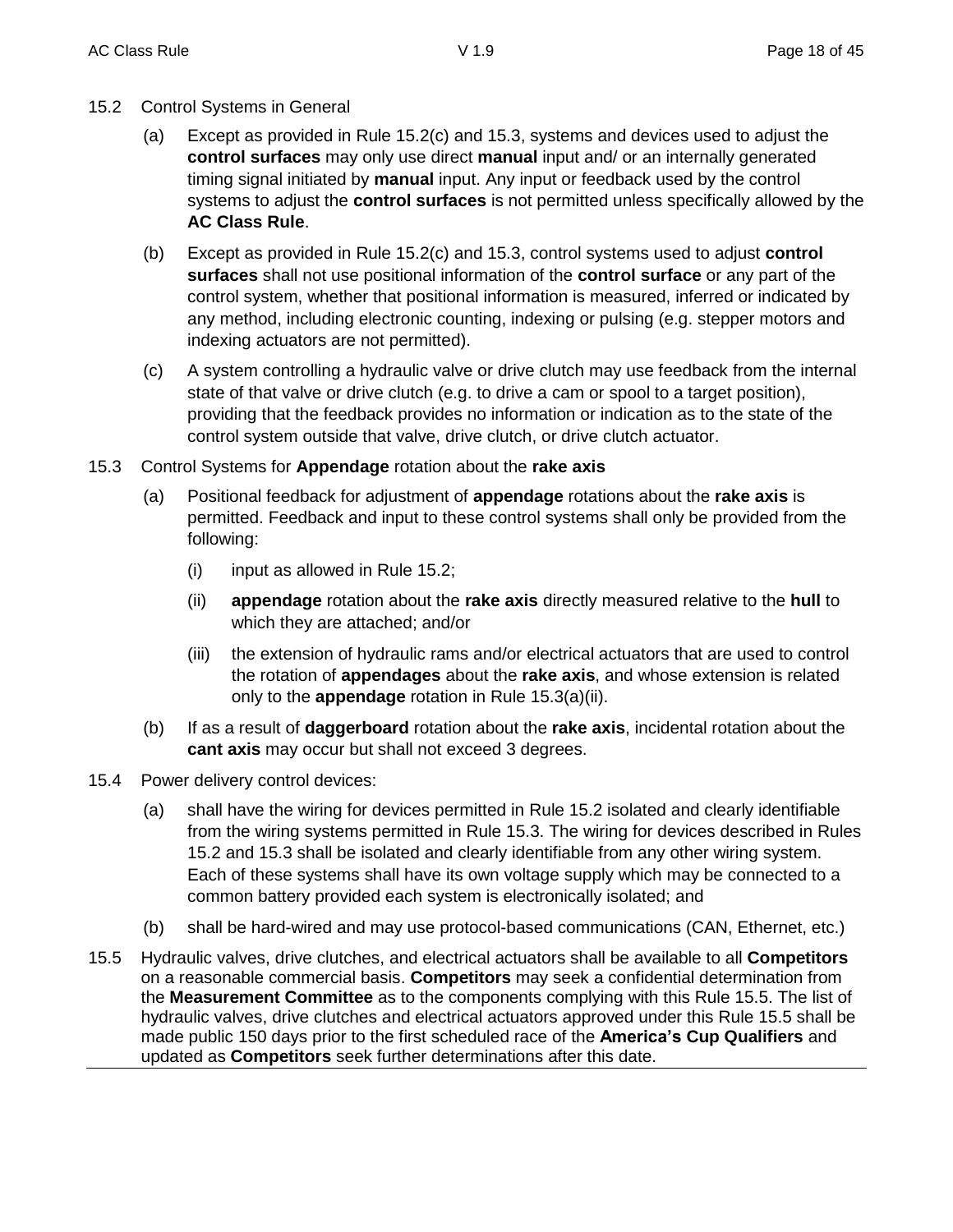#### **16. MANUAL POWER AND STORED ENERGY**

- 16.1 Power for the adjustment of the **control surfaces** shall only be:
	- (a) from **manual** power;
	- (b) as allowed in Rule 16.2; or
	- (c) from the effect of gravity and the direct contact with wind or sea on that **control surface**, except that:
		- (i) **rudder** rotations (including a **rudder wing** that is connected to a **rudder**) about the axis on the **hull centerplane** may be linked; and
		- (ii) power from one **daggerboard** rotation or translation shall not be used to adjust a different rotation or translation of that **daggerboard**.

For the purposes of Rule 16.1, **wing** is considered as a single control surface.

- 16.2 The use of stored energy and non-**manual** power is prohibited, except for:
	- (a) small springs (or collections thereof), shock cords (or collections thereof), and similar passive devices that deliver less than:
		- (i) 50 J of energy;
		- (ii) 500 N of force; and
		- (iii) 10 Nm of torque.
	- (b) nominal amounts of energy stored in hydraulic systems that when isolated from the hydraulic accumulators permitted in Rules 16.2(c), 16.2(d), and 16.2 (e) deliver less than 0.25 liters hydraulic oil from all hydraulic systems combined, when the system is discharged after pressurizing to maximum pressure;
	- (c) low pressure hydraulic or gas accumulators of less than 6 bar which provide back pressure to a hydraulic system to prevent cavitation, but do no significant work themselves;
	- (d) one **manually**-pressurized hydraulic pressure accumulator as specified by the **Measurement Committee** before September 1, 2015, used to energize the hydraulic system that controls **appendage** rotations about their **rake axes** and any incidental rotation of the **daggerboard** in the **cant axis** as permitted in Rule 15.3(b);
	- (e) two **manually**-pressurized hydraulic pressure accumulators as specified by the **Measurement Committee** before September 1, 2015, used to energize the hydraulic system that controls **daggerboard** extension and retraction. These accumulators in 16.2(e) may be linked;
	- (f) batteries to power electric bilge pumps;
	- (g) batteries to power instruments, on-board crew communication and **ACEA** media equipment; and
	- (h) batteries and small capacitors used to operate the control devices permitted in Rule 15 provided none of the power is used in the adjustment of a **control surface**.
- 16.3 **Manually** powered electrical systems shall only use direct current (DC) and operate at voltage less than 60 volts.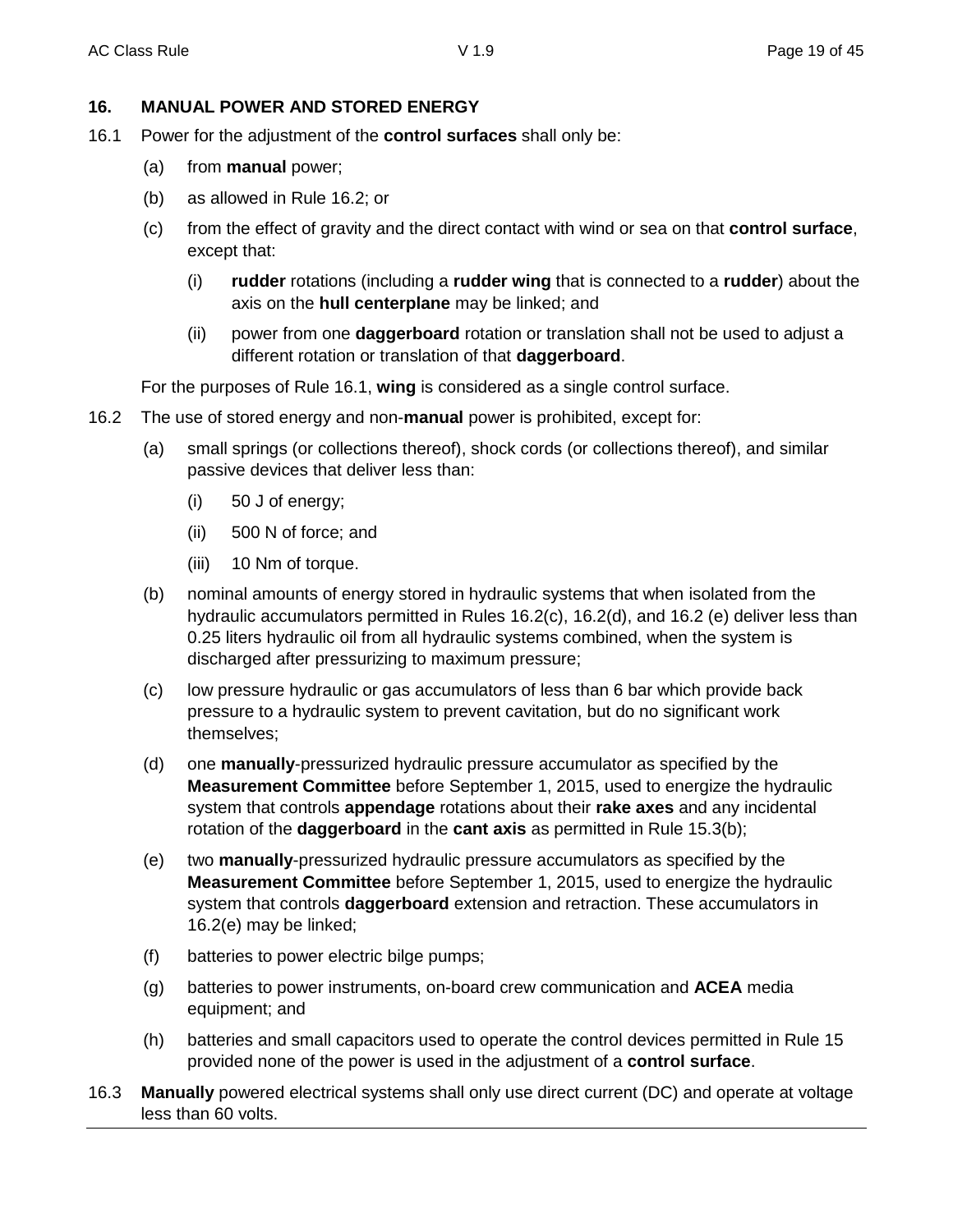#### **17. CREW**

- 17.1 There shall be six crew (unless reduced while racing due to accident or injury).
- 17.2 The total weight of crew, dressed in light shorts only, shall not be greater than 525 kg. Compliance with this Rule 17.2 will be determined by the **Measurement Committee**, and may not be protested by **Competitors**. Crewmembers shall be weighed prior to competing in a race, as specified by the **Measurement Committee**. The **Measurement Committee** will use that recorded weight for any verification of compliance until the next specified crew weighing date. In the event that a crewmember is re-weighed at any time, a new weight will be recorded and will be used for any subsequent verification of compliance.
- 17.3 The weight of clothing and equipment carried (including food, drink and mandated personal safety equipment) shall be no more than 8.5 kg per crewmember. The crew clothing and equipment shall be weighed dry.
- 17.4 Crew clothing and equipment shall not retain water for the purpose of increasing weight.
- 17.5 While racing, crew shall not be below the cockpit sole and or inside the enclosed watertight volume of a **hull** except during emergencies or briefly to perform inspections.
- 17.6 Crew shall comply with Appendix G Safety Equipment and Appendix I Media and Race Committee Equipment.

#### **SECTION C**

#### **18. GENERAL LIMITS ON MATERIALS AND CONSTRUCTION**

- 18.1 Limits on materials and construction methods in Rule 18 apply except where altered by Rules 19, 20, 21 and 22.
- 18.2 A maximum of 15 kg of **FRP** constituent parts from commercially-available ex-stock material (e.g. tube, plate, etc.) may be used in the construction of the **AC Class Yacht**, provided that no single constituent part exceeds 3.0 kg. These constituent parts are not constrained by the materials limits and construction methods otherwise set out in the **AC Class Rule**.
- 18.3 Boron and Beryllium are prohibited except when used as an alloy in concentrations of less than 0.00042%, or in electronic components.
- 18.4 The use of electron beam or any other non-thermal radiation cure of composites is prohibited. This does not prohibit the use of conductive heating with electrical current for the cure of composites.
- 18.5 Sandwich construction techniques are permitted. Any component materials used in the core shall have a compressive modulus of elasticity in any direction not exceeding 75 GPa, and shall only be composed of aluminum honeycomb, meta-aramid (Nomex) honeycomb, timber or foam.
- 18.6 The temperature of **FRP** components, other than **jibs** and **rigging**, shall not exceed 135 degrees Celsius at any time during construction and post construction.
- 18.7 Other than permitted in Rule 18.2, no **FRP** component shall have **fiber modulus** greater than 395 GPa.
- 18.8 Isotropic materials shall have an elastic modulus less than 220 GPa, except for:
	- (a) bearings that are part of commercially available hardware.
	- (b) materials used in the manufacture of the external surface of **daggerboards**:
		- (i) as listed in Rule 18.8(c) below and as may be added to by means of an **interpretation**; and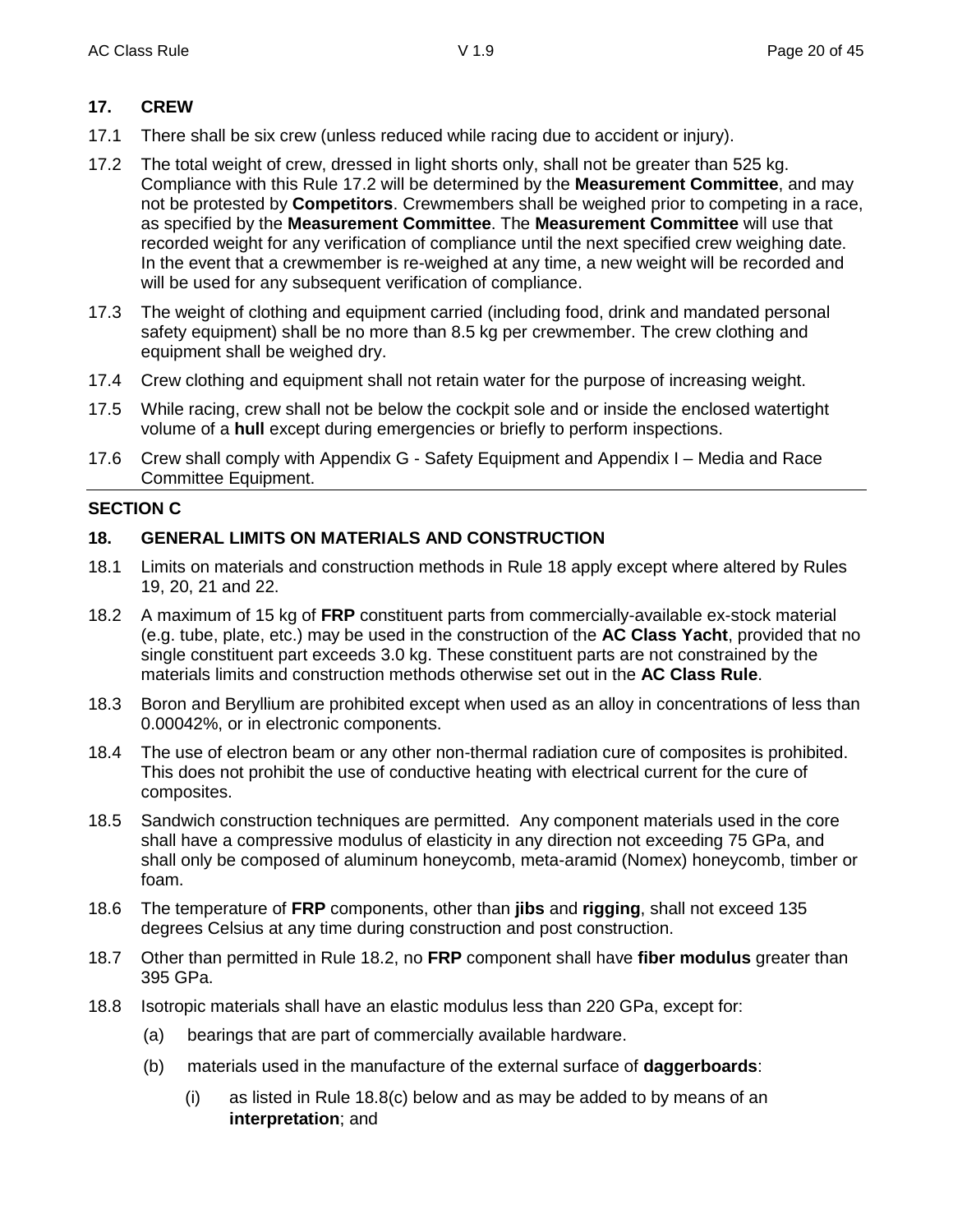- (ii) which provide no increase in overall strength or stiffness; and
- (iii) contained in a layer not more than 0.4mm thick, and
- (iv) having an elastic modulus of less than 220GPa when fully cured.
- (c) approved materials complying with Rule 18.8(b)
	- (i) Gurit SF 95VH, including versions with E-glass fiber carrier.
- 18.9 Pressure applied at any time during construction of **FRP** components, other than **jibs**, shall not exceed 7.0 atmospheres, but this limitation shall not prohibit building methods including the use of clamps or mechanical fastenings, wrapping, and winding etc.
- 18.10 Materials with elastic modulus exceeding that specified in the **AC Class Rule** may be used in FRP components provided:
	- (a) the largest dimension of each particle does not exceed 1 micron; and
	- (b) the total weight of that material in any **FRP** laminate does not exceed 1% of the weight of that **FRP** laminate; and
	- (c) the part or component complies with Rules 18.7 and 18.8
- 18.11 Local reinforcements, increased core density, or removal of core are permitted in way of fittings, attachments, and openings for permitted **AC Class Rule** systems. Any such local area must equal or greater strength, stiffness and weight than the supplied design documentation in accordance with Appendices C, D, and E and complying with Rule 18, 19 and 20.
- 18.12 The addition of structural components and structural reinforcement is permitted.

#### **19. HULL AND CROSS STRUCTURE (EXCLUDING BOWSPRIT) LIMITS ON MATERIALS AND CONSTRUCTION**

- 19.1 No **FRP** used to construct the **hull**, **cross structure** (excluding **bowsprit**), and their internal structures shall have **fiber modulus** greater than 245 GPa.
- 19.2 Each **hull** and component of **cross structure** shall be constructed in accordance with the drawings and specifications listed in Appendix C and D. The drawings define nominal fiber areal weights and resin content, core thickness, and core density permitted.

According to industry standard tolerances it is permitted that:

- (a) the actual fiber areal weight may vary by  $+/- 3.5 \%$  of nominal;
- (b) the actual resin content may vary by  $+/- 3\%$  of nominal;
- (c) the actual core thickness may vary up to 0.3mm of minimum; and
- (d) the actual core density may vary by  $+/- 10$  %.

For example:

- (i) a drawing defined 150 gr/m2 nominal fiber weight is satisfied by using a material which has a fiber weight greater than 144.75 gr/m2.
- (ii) a drawing defined 34% nominal resin content is satisfied by using a material which has a resin content greater than 31%.
- (iii) a drawing defined core thickness is satisfied by using a material which has a core thickness of 0.3mm less than the minimum.
- (iv) a drawing defined 70 kg/m3 nominal core density is satisfied by using a material which has a core density of 63 kg/m3.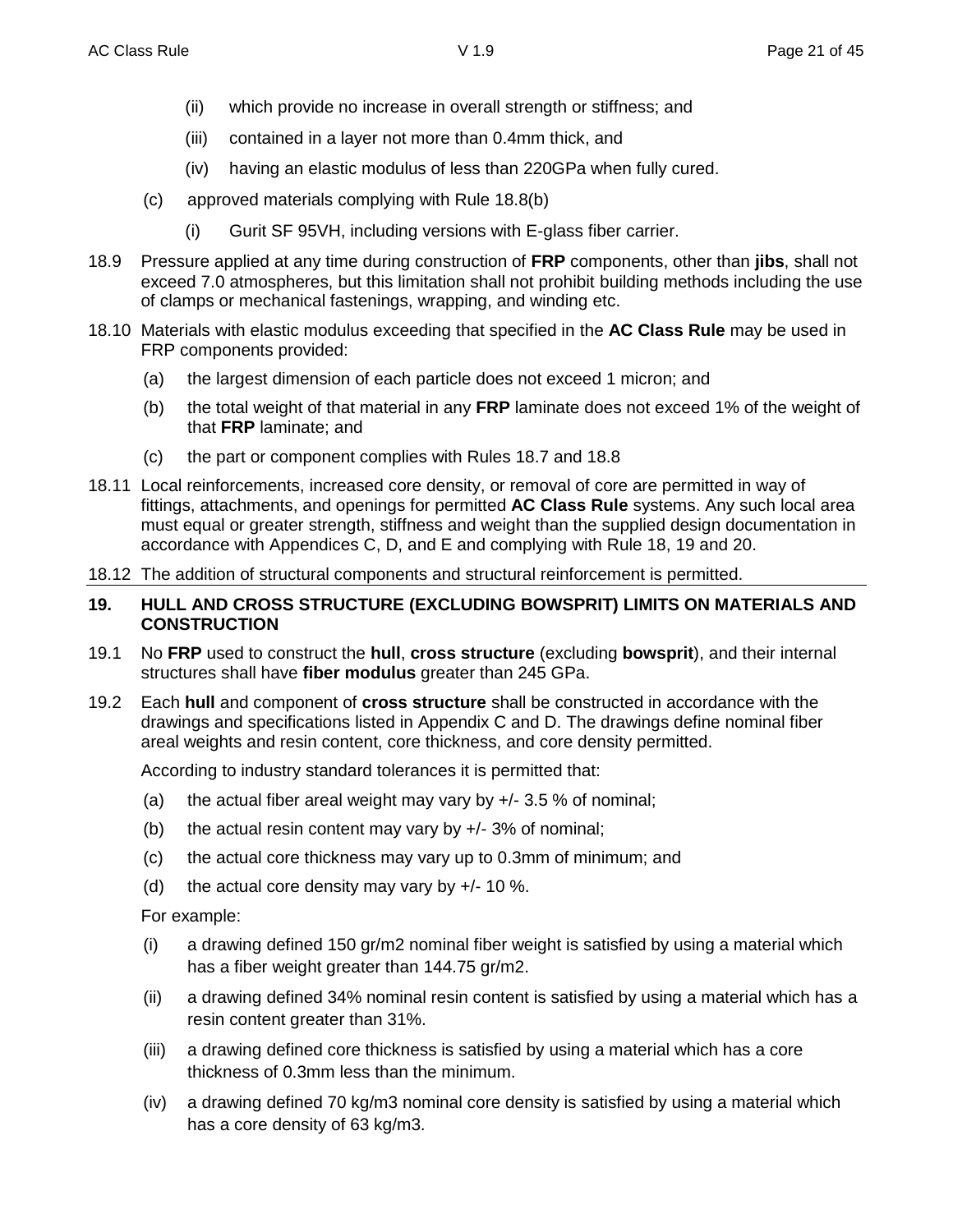Laminates resulting in greater fiber weight, resin content, core density, or core thickness than specified in Appendix C and D are permitted.

- 19.3 **Hulls, cross structure** (excluding **bowsprit**), and their internal structures shall not have pressure applied at any time during construction that exceeds 1.0 atmosphere, but this limitation shall not prohibit building methods including the use of clamps or mechanical fastenings, wrapping, and winding, etc.
- 19.4 The shell weight (skins, core, and core bonding adhesive) of any **hull** surface, except cockpit sole shall not be less than 2.80 kg/m<sup>2</sup>, excluding any paint and fairing. The shell weight of the cockpit sole (skins, core, and core bonding adhesive) shall not be less than 2.60 kg/m<sup>2</sup>, excluding any paint and fairing. These limits apply to all areas of the **hull** and cockpit surfaces that are exposed to the sea and/or weather.
- 19.5 The shell weight of any **cross structure** surface (excluding non-structural aerodynamic fairings), represented in Rule 8.1, (skins, core, and core bonding adhesive) shall not be less than 2.60 kg/m<sup>2</sup>, excluding any paint and fairing.

#### **20. WING SPAR LIMITS ON MATERIALS AND CONSTRUCTION**

- 20.1 The shell weight (skins and if fitted, core, and core bonding adhesive) shall not be less than:
	- (a) 1.82 kg/m<sup>2</sup> for the outside surface of the **wing spar**; and
	- (b) 1.65 kg/m<sup>2</sup> for the shear web.
- 20.2 Wing spars shall be constructed in accordance with the drawings and specifications listed in Appendix E. The drawings define nominal fiber areal weights and resin content, core thickness, and core density permitted.

According to industry standard tolerances:

- (a) the actual fiber areal weight may vary by  $+/-$  3.5 % of nominal,
- (b) the actual resin content may vary by  $+/- 3\%$  of nominal,
- (c) the actual core thickness may vary up to 0.3mm of minimum,
- (d) the actual core density may vary by  $+/- 10$  %.

For example:

- (i) a drawing defined 150 gr/m2 nominal fiber weight is satisfied by using a material which has a fiber weight greater than 144.75 gr/m2.
- (ii) a drawing defined 33% nominal resin content is satisfied by using a material which has a resin content greater than 30%.
- (iii) a drawing defined core thickness is satisfied by using a material which has a core thickness of 0.3mm less than the minimum.
- (iv) a drawing defined 48 kg/m3 nominal core density is satisfied by using a material which has a core density of 43.2 kg/m3.

Laminates resulting in greater fiber weight, resin content, core density, or core thickness than specified in Appendix C and D are permitted.

20.3 Soft aerodynamic surfaces of the **wing** shall be covered with CorTuff® 300 gauge film as detailed in Appendix E. Alternative materials that match stiffness and weight may be may be approved by the **Measurement Committee** via an **interpretation**.

#### **21. HARDWARE AND RIGGING LIMITS ON MATERIALS AND CONSTRUCTION**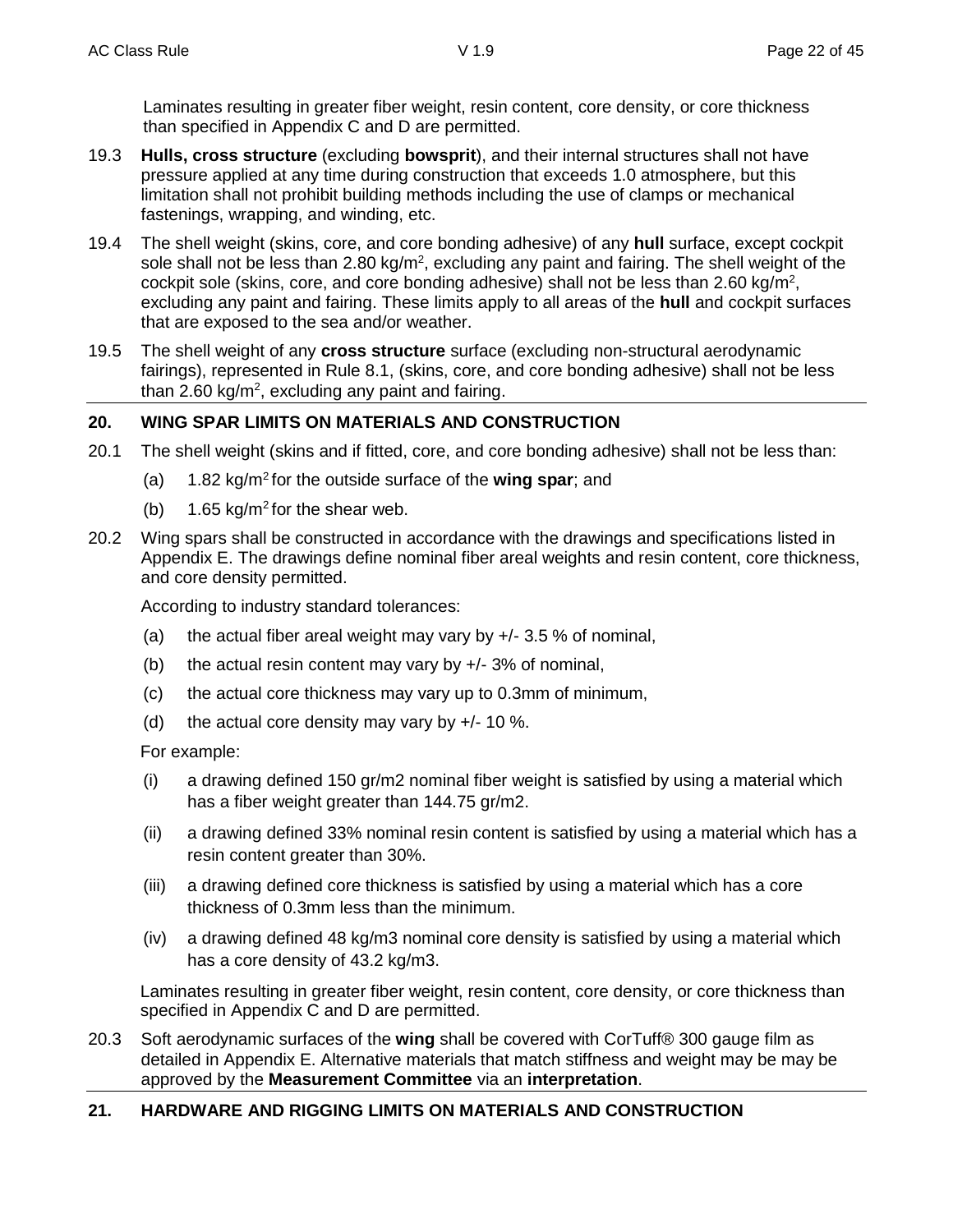21.1 Hardware and fittings shall be constructed of wood, polymer, aluminum alloys, **FRP**, titanium, or steel and steel alloys, bronze, brass or a combination thereof, except bearings as permitted in Rule 18.8.

#### **22. SURFACE FINISHES AND BOUNDARY LAYER INTERFERENCE**

- 22.1 The outermost surface of **hulls**, **appendages, appendage** fairings, and **cross structure** shall be:
	- (a) painted using only paint systems generically specified as two-component linear polyester saturated aliphatic polyurethane, two-component epoxy urethane, or two-component acrylic urethane, and manufactured by International, Awlgrip, Akzo Nobel, DuPont, Alexseal or Resene, except as specifically permitted by Rule 22.1 (b). Epoxy-based primers and undercoats manufactured for use with these topcoat systems are permitted, and may form part of the exposed surface finish, provided they are unmodified from there standard formulation. No materials other than specified manufacturer-supplied retardants, accelerants, thinners and pigments shall be added. Similarly, the specific gravity of the paint shall not be altered with any material other than those specified above. The **Measurement Committee** may authorize the use of comparable paint products from other manufacturers provided those products meet comparable requirements for product standardization, compliance, and testing;

or

- (b) unpainted, provided that surface complies with the requirements of Rule 18 and as altered by Rules 19, 20 and 21 and does not contain leaching materials or other components designed to reduce surface friction.
- 22.2 In addition to Rule 22.1:
	- (a) the application of vinyl or other plastic film over the surface of the **hulls** for advertising or branding is allowed, provided that the film shall not be specially textured or otherwise manufactured in a way that could improve the characteristics of the flow of water inside the boundary layer; and
	- (b) small quantities of friction-reducing compounds (for example, McLube) may be applied prior to racing, to the surface of a **daggerboard** only where it passes through the **daggerboard** bearings, and solely for the purpose of reducing bearing friction while raising and lowering the **daggerboard**. A **Competitor** shall have received the approval of the **Measurement Committee** for the type and quantity of friction-reducing compounds to be used for this purpose.
- 22.3 The outermost surfaces of the **hulls**, **appendages, appendage** fairings, and **cross structure** may be sanded and cleaned with normal concentrations and quantities of detergents or similar materials. However, while afloat on a scheduled race day, no substances shall be present on these surfaces other than those permitted in Rules 22.1 and 22.2.
- 22.4 Devices in, on or near the surface of any **hull**, **appendages** and **appendage** fairings, the purpose or effect of which is or could be to bleed off or alter the water or air flow of the boundary layer, including (but not limited to) holes in surfaces and Large Eddy Break-Up Devices (LEBUs), are prohibited. Normal through-**hull** fittings (such as self-bailers, drains, and boatspeed transducers) are permitted.
- 22.5 Specially textured surfaces, including (but not limited to) riblets and compliant surfaces, are prohibited.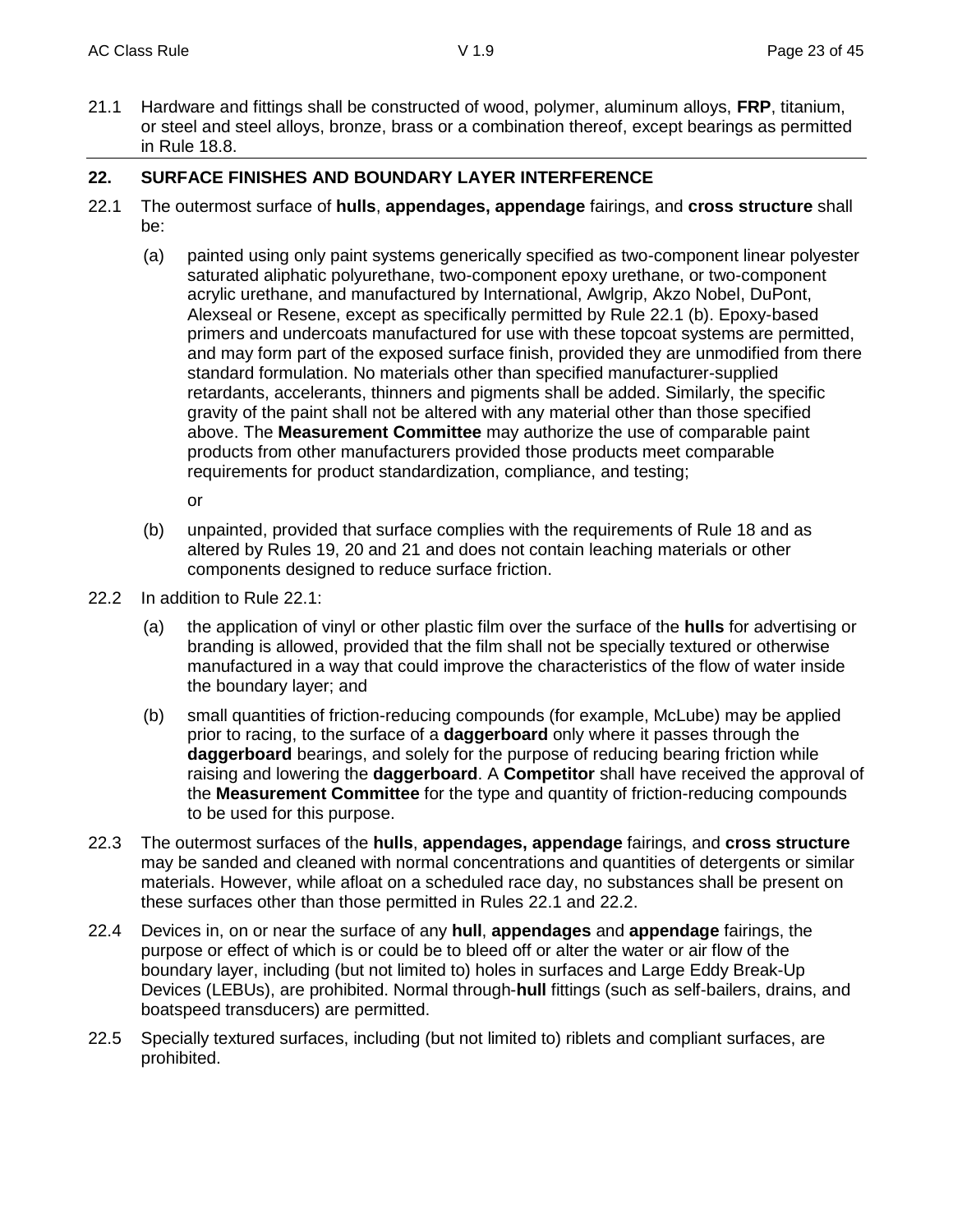22.6 Electric, magnetic, sonic, thermal, chemical (other than permitted by Rule 22.2(b)) and other methods, the purpose or effect of which is to reduce the surface drag of the water or air in the boundary layer, are prohibited.

#### **SECTION D**

#### **23. MEASUREMENT MARKS**

- 23.1 The **MWP** reference plane shall be marked on the master pattern, **hull** mold, and any part produced from the mold.
- 23.2 The **Measurement Committee** may place measurement marks on **AC Class Yachts**. Such marks include, but are not limited to, reference screws or punch marks, measurement bands, and **measurers'** signatures and/or seals or stickers on any component. These marks may be defined in the **hull**, **cross structure,** and **wing** molds and shall transfer to any part produced from the molds.
- 23.3 Measurement marks of any type placed or otherwise confirmed by a **measurer** shall not be moved, removed, altered, or replaced without written permission from the **Measurement Committee**.

#### **24. DECLARATIONS**

- 24.1 **Competitors** shall provide the **Measurement Committee** declarations signed by the relevant designer(s), builder(s) and **Competitor's** representative affirming that:
	- (a) **hull(s)** have been constructed from materials (including surface finishes) and using the methods permitted by the **AC Class Rule**;
	- (b) **cross structure** except for items listed in Rules 8.4 (a) and (b) has been constructed from materials and using the methods permitted by the **AC Class Rule**;
	- (c) **appendages** have been constructed from materials (including surface finishes) and using the methods permitted by the **AC Class Rule**; and
	- (d) the **wing spar** has been constructed from materials and using the methods permitted by the **AC Class Rule**.

The form of this declaration shall be as shown in Appendix B. The **Measurement Committee** may require additional declarations of a similar form to confirm compliance with any other aspect of the **AC Class Rule**.

24.2 **Competitors** shall provide to the **Measurement Committee** a material usage schedule and the material manufacturer's certificate of compliance for **FRP** used in each component described in Rule 24.1. However, documentation is not required for wet-laminate **FRP** materials used in the construction of any component, provided that the total quantity of wet-laminate **FRP** is less than 5% by weight of the total **FRP** materials used in the construction of that component. Details of the documentation required shall be published by the **Measurement Committee** in accordance with Rule 26.1.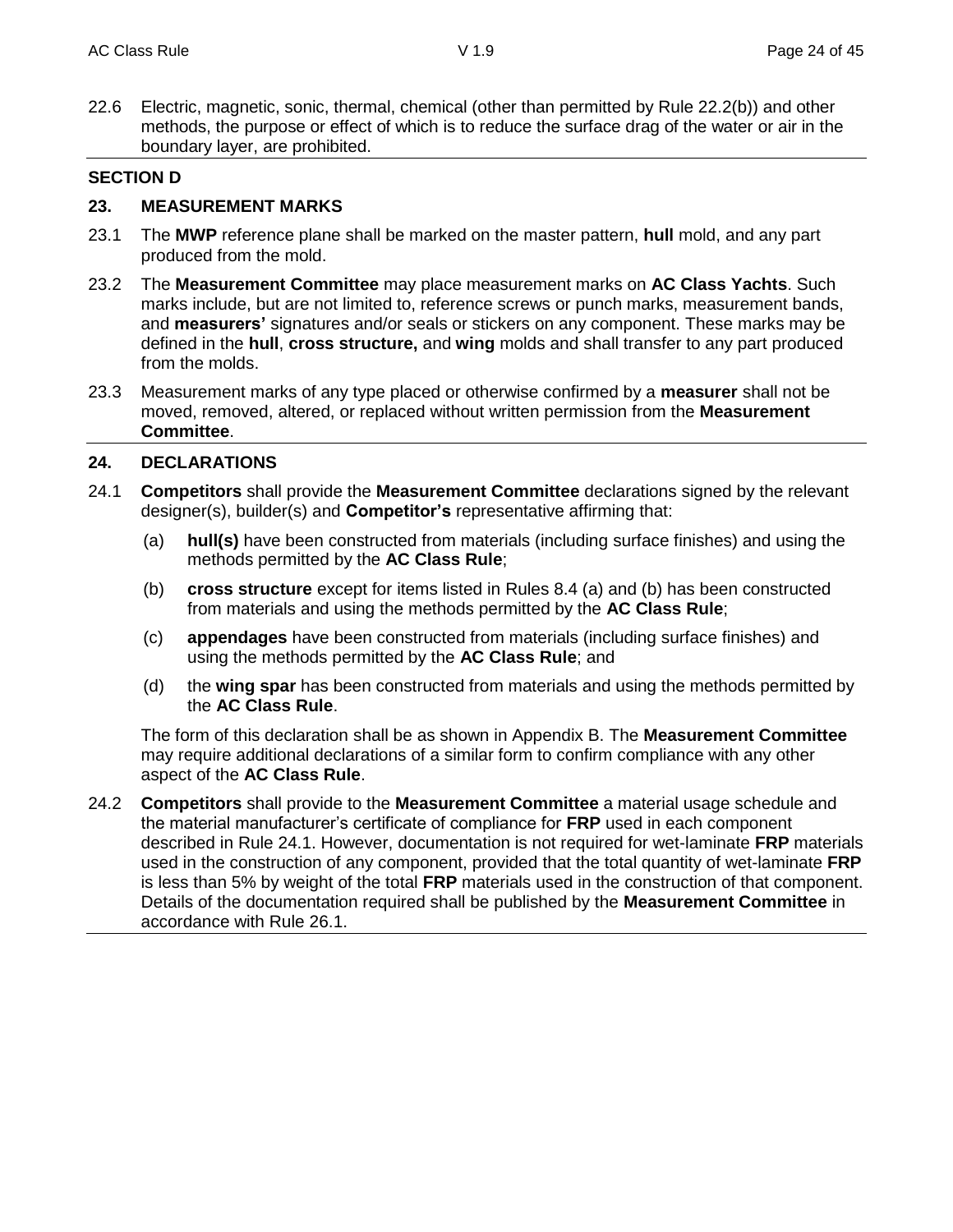#### **25. INSPECTION AND MEASUREMENT**

- 25.1 **Competitors** shall permit and assist all inspections and measurements by a **measurer** and the **Measurement Committee**, and shall afford all reasonable facility to carry out such measurements and inspections, including during construction. **Competitors** shall provide measurement information reports to **measurers** as requested.
- 25.2 For establishing continuing compliance with Rule weight limits, the **Measurement Committee** will determine and record the weight of any components, modifications, repairs, additions, subtractions, or replacements to a degree of precision and using methodology they determine to be practical and appropriate for that purpose (including re-weighing). **Competitors** shall provide all assistance to the **Measurement Committee** required by them in tracking these changes.
- 25.3 The **measurer** shall take at least two (2) **hull** laminate samples per **hull**, no larger than 0.065m in diameter and from a location of their choosing.
- 25.4 The **Measurement Committee** reserves the right to take samples from the **cross structure** components.
- 25.5 The **measurer** shall take at least two (2) laminate samples per **wing spar**, no larger than 0.065 m in diameter from a location of their choosing.
- 25.6 The **Measurement Committee** reserves the right to take samples of the paint or vinyl from the **hull** and/or **appendages** for analysis by the manufacturer to ensure that only Rule permitted surface finishes have been used.
- 25.7 An **AC Class Yacht** may be re-measured in whole or in part at the discretion of the **Measurement Committee**.
- 25.8 A **measurer** who becomes aware that a **Competitor** may have failed to comply with the **AC Class Rule** shall advise the **Measurement Committee**.
- 25.9 Weights shall be corrected for local gravitational effects to the geographic datum of the **Match** venue.
- 25.10 When carrying out measurement ashore, the **measurer** shall allow a reasonable time to drain water from the **AC Class Yacht** and allow the substitution of wet **rigging** with equivalent dry **rigging**.
- 25.11 The measurer shall measure the top and bottom strop lengths on each element of **wing rigging** and the position of the **wing rotation point** with the **wing** positioned and **rigging** tensioned as specified in Drawing # ACC-W-1001 RIG AND SAILPLAN.pdf.

## **26. MEASUREMENT PROCEDURES**

26.1 Measurement equipment specifications and measurement methodology are determined by the **Measurement Committee** and will be available to all **Competitors**.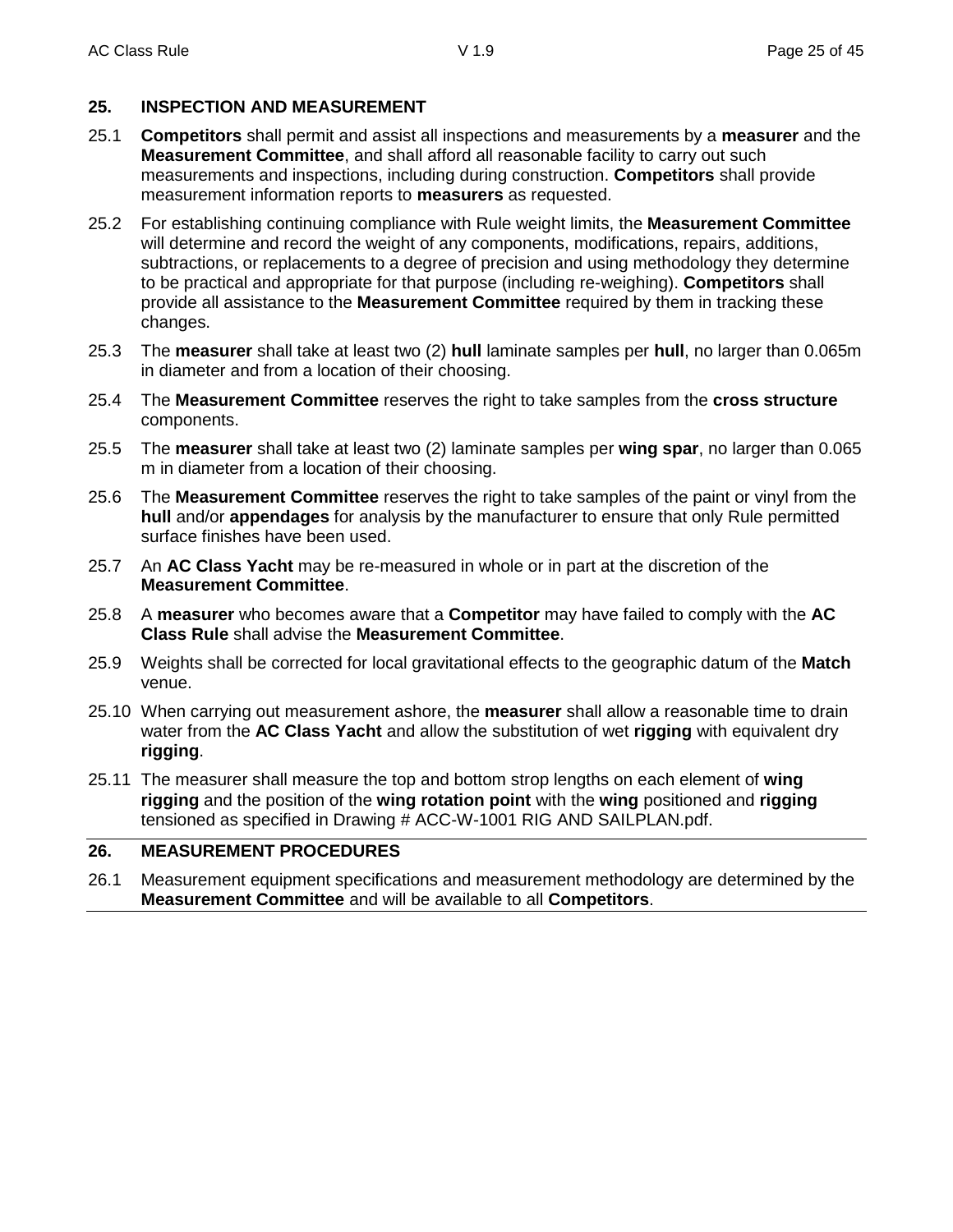#### **27. MEASUREMENT CONDITIONS**

- 27.1 The **AC Class Yacht** shall be brought to **measurement condition** to determine the **measurement weight** and center of gravity as referenced in Rules 6.11 and 6.13. The **measurement condition** includes everything aboard the **AC Class Yacht** during a race, in its racing position, or equivalent **longitudinal** position, and with the yacht level to the satisfaction of the **measurer**, except the following:
	- (a) the **wing** as it was weighed in **wing measurement condition**;
	- (b) crew;
	- (c) crew clothing and equipment carried on the person while racing;
	- (d) the **jib** (including **jib** bags, **luff** cables and hanks);
	- (e) food and drinks; and
	- (f) "other safety equipment" as detailed in Rule Appendix G1(g)

#### 27.2 In **appendage measurement condition**:

- (a) **appendages** shall be in the position resulting in their deepest draft below **MWP**; and
- (b) **rudder** root chords shall be parallel to the **hull centerplane**;
- 27.3 The **wing** in **wing measurement condition** shall:
	- (a) be capable of being weighed by horizontal suspension from two points, however the **measurer** may use alternative weighing arrangements if he believes they will yield more accurate results;
	- (b) be oriented in **wing measurement position**;
	- (c) include all equipment attached to or mounted on the **wing** and in its normal racing position except for "other safety equipment" as detailed in Rule Appendix G1(g); and
	- (d) have all rigging in place and pulled down tight along the **wing**..
- 27.4 Any component of the **wing** not included in Rule 27.3(c) shall be included in **measurement weight**.
- 27.5 With the approval of the **Measurement Committee**, a removable temporary device to support the forward **cross structure** in the way of the **tack point** may be fitted during determination of **measurement weight**. The effects of this device on **measurement weight** and **longitudinal** center of gravity will be tared out by the **Measurement Committee**. See Rule 14.4 (b) specifying allowed tension applied by this device.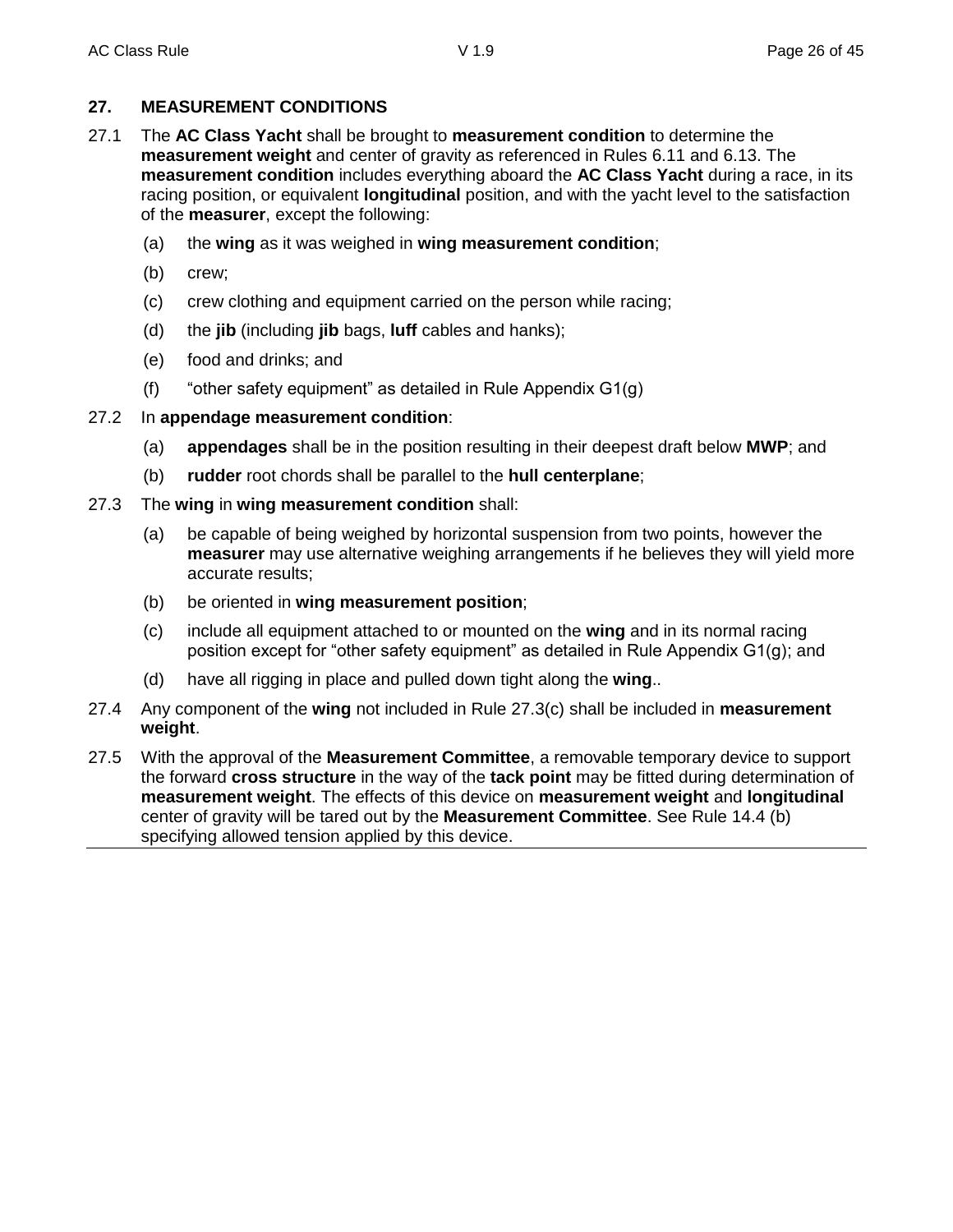#### **28. MEASUREMENT CERTIFICATE**

- 28.1 When the **Measurement Committee** concludes that the **AC Class Yacht** complies with the **AC Class Rule**, it shall issue to the **Competitor** a measurement certificate as in Appendix A and shall retain a copy for its own records. The **Measurement Committee** shall provide a copy of the front page to the **Regatta Director** for public dissemination.
- 28.2 **Competitors** shall obtain approval of the **Measurement Committee** prior to making any repairs or any other changes which, individually or cumulatively, could impact on the **AC Class Yacht's** compliance with her measurement certificate or any other aspect of the **AC Class Rule**.
- 28.3 The measurement certificate ceases to be valid if there is any change to:
	- (a) any information recorded on the **AC Class Yacht's** measurement certificate;
	- (b) the shape of the **hull** surface, except for flexible surfaces on the upper part of the **hull** as permitted by Rule 7.6;
	- (c) the shape of the **appendage** surfaces;
	- (d) the shape of the **cross structure** (excluding fittings);
	- (e) the shape of the measured **wing** surface in **wing measurement position** (excluding shape changes due to changing film tension so long as the tolerances in rule 12.3 are respected); or
	- (f) the **longitudinal** center of gravity caused by movement of equipment that was included in **measurement condition**, that results in a pitch moment difference greater than 50 kg.m . (Note: limits to be specified per Rule 6.13 still apply).
- 28.4 The **Measurement Committee** shall withdraw an **AC Class Yacht's** measurement certificate when they have reason to believe it no longer complies with this **AC Class Rule**.
- 28.5 An **AC Class Yacht** shall have only one valid measurement certificate at any one time.
- 28.6 The **Measurement Committee** shall hold **AC Class Yacht** data and information in strict confidence. The **Measurement Committee** may supply data or information to an appropriate independent official, if the **Measurement Committee** is satisfied the data and information will be held in strict confidence.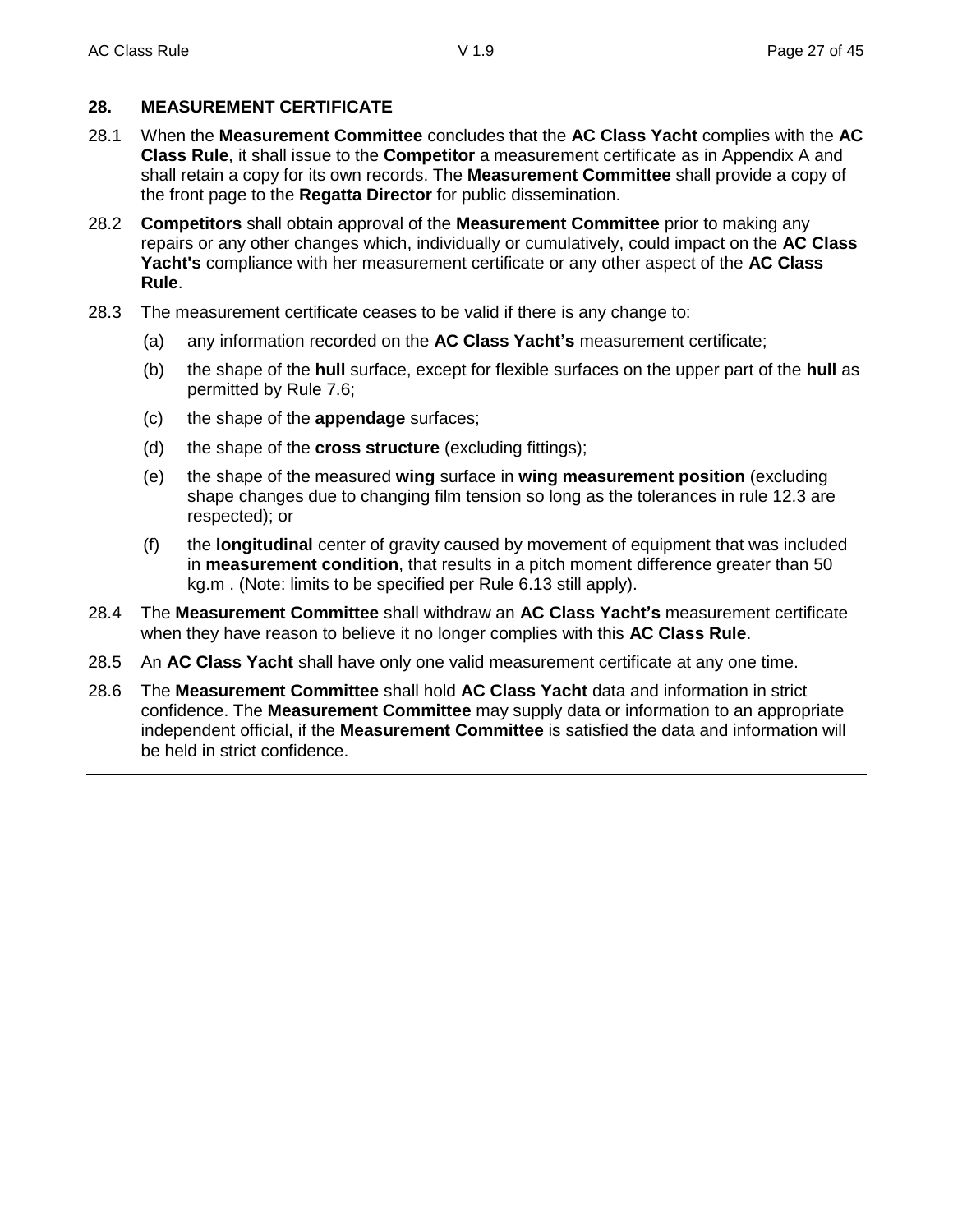#### **APPENDIX A - MEASUREMENT CERTIFICATE**

## **AC Class Yacht Measurement Certificate**

Name of Yacht:

Yacht Identification Number:

Measurement Certificate Number:

Builder(s):

Owner(s):

#### **VALIDATION**

We confirm that this yacht has been measured in accordance with the **AC Class Rule**, and has been found to be in compliance with the Rule.

Signatures of Issuing **Measurers** (on behalf of the **Measurement Committee**)

Date of Certification:

Supersedes Certificate No. & Date: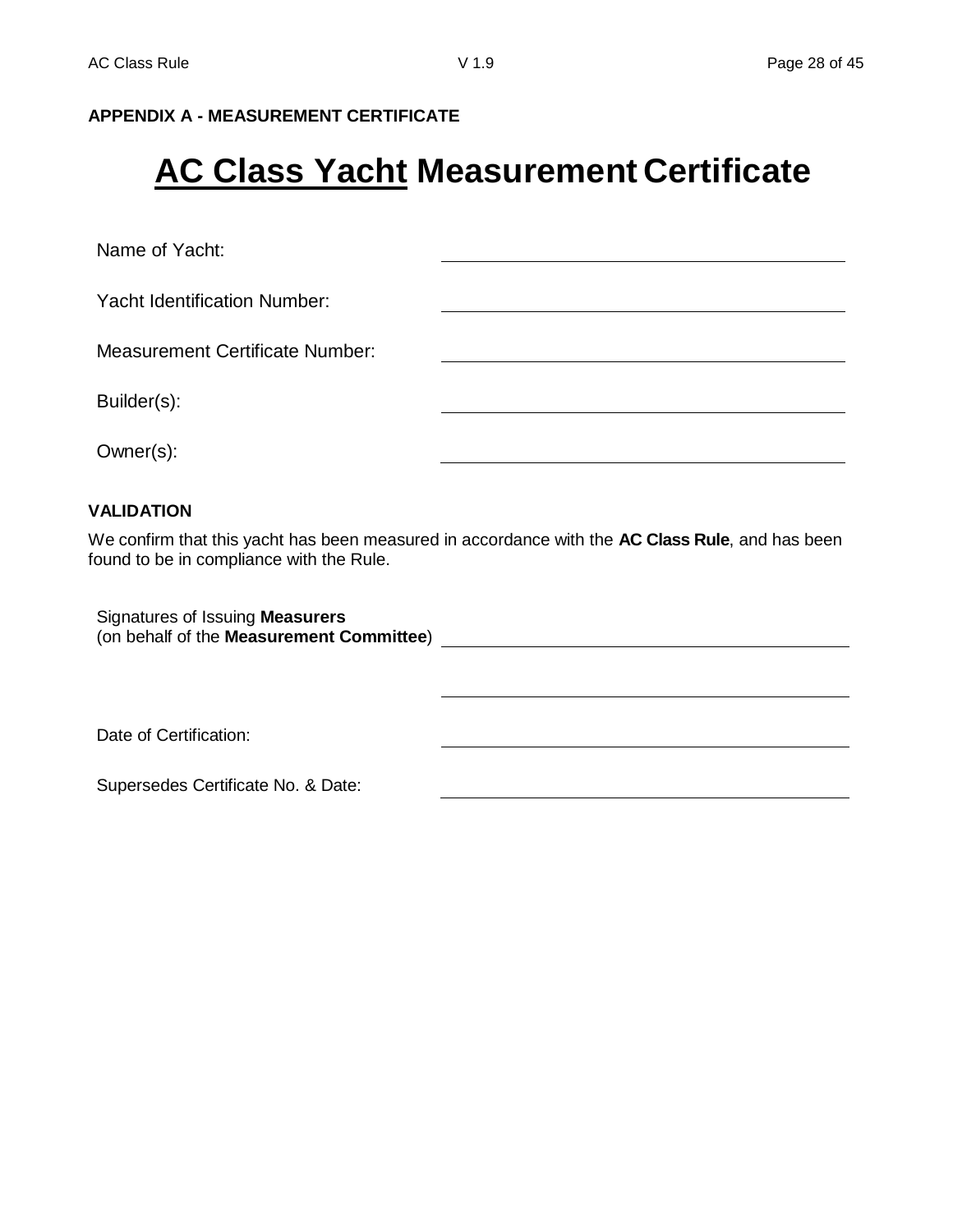| <b>Certificate Number</b> |  | Yacht ID number |  |
|---------------------------|--|-----------------|--|
|---------------------------|--|-----------------|--|

| <b>Sailing Weight</b>         | kg  |
|-------------------------------|-----|
| <b>Wing Weight</b>            | kg  |
| <b>Wing center of gravity</b> | m   |
| <b>Measured Rake</b>          | dec |

## **COMPONENTS**

| Port Daggerboard        |  |
|-------------------------|--|
| Starboard Daggerboard   |  |
| Port Rudder             |  |
| Port Rudder Wing        |  |
| <b>Starboard Rudder</b> |  |
| Starboard Rudder Wing   |  |
| Wing                    |  |

**Measurer:** Signature:

**Measurer:** Signature: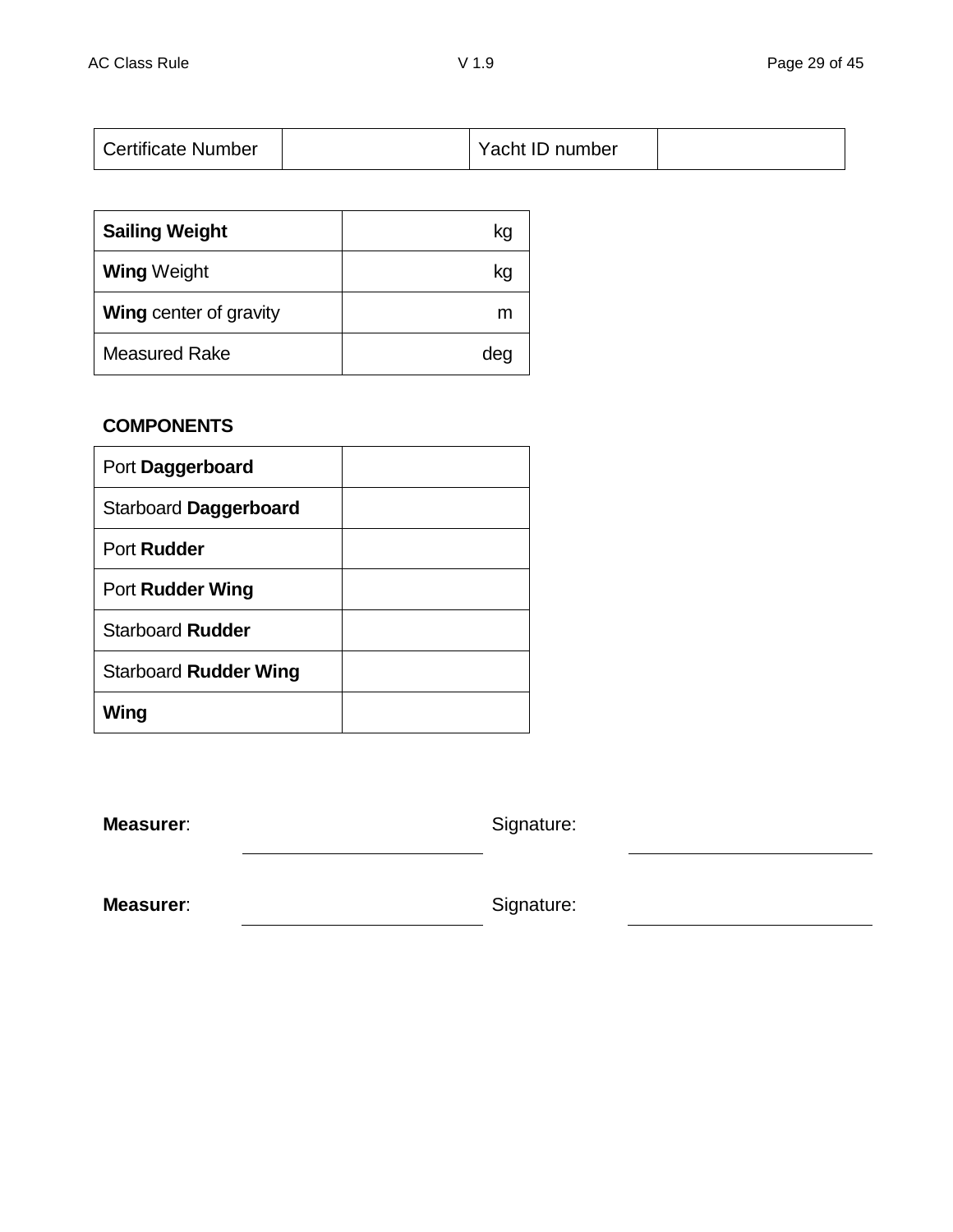## **APPENDIX B - DECLARATIONS**

## **HULL CONSTRUCTION DECLARATION**

## **DESIGN CO-ORDINATOR'S DECLARATION**

I, the design co-ordinator of the yacht

declare that to the best of my knowledge the **hulls** have been designed and built only from materials, building methods, and complying with the shape as permitted in the **AC Class Rule**.

Design co-ordinator name Signature Date

## **BUILDER'S DECLARATION**

I, the builder of the yacht

declare that to the best of my knowledge the **hulls** have been built only from materials, building methods, and shape as permitted in the **AC Class Rule**.

Builder name **Signature Contact Exercise Signature Contact Exercise Signature Date** 

## **TEAM PRINCIPAL'S DECLARATION**

I, the Team Principal of the yacht

declare that to the best of my knowledge, the **hulls** have been built only from materials, building methods, and shape as permitted in the **AC Class Rule**.

Team Principal name **Signature** Signature **Date** Date

This declaration is to be preceded by a completed material usage schedule as set out in Rule 24.2.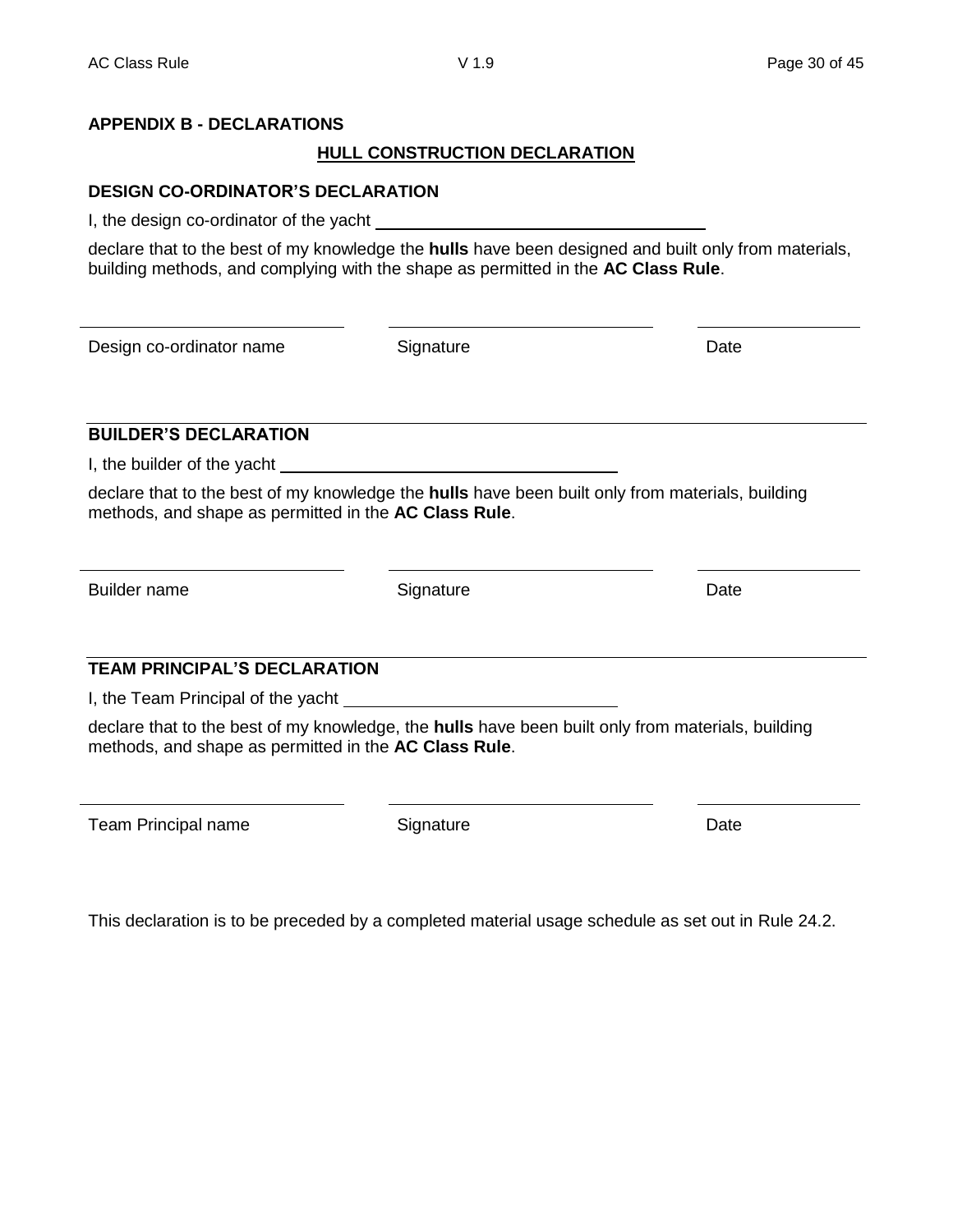#### **COMPONENT DECLARATION**

| <b>Competitor:</b> | <b>Component</b> |
|--------------------|------------------|
|                    |                  |

#### **DESIGNER CO-ORDINATOR'S DECLARATION**

I declare that to the best of my knowledge the component named and referenced above has been constructed only from materials, and using building methods, and shape as permitted in the **AC Class Rule**.

Design co-ordinator name Signature Date

#### **BUILDER'S DECLARATION**

I declare that to the best of my knowledge the component named and referenced above, is constructed only from materials, and using building methods, and shape as permitted in the **AC Class Rule**.

Builder name **Signature Contact System Contact Contact Contact Contact Contact Contact Contact Contact Contact Contact Contact Contact Contact Contact Contact Contact Contact Contact Contact Contact Contact Contact Conta** 

#### **TEAM PRINCIPAL'S DECLARATION**

I declare that the component named and referenced above is, to the best of my knowledge, constructed from materials, and using building methods, and shape as permitted in the **AC Class Rule**.

Team Principal name **Signature** Signature **Date** Date

This declaration is to be preceded by a completed material usage schedule as set out in Rule 24.2.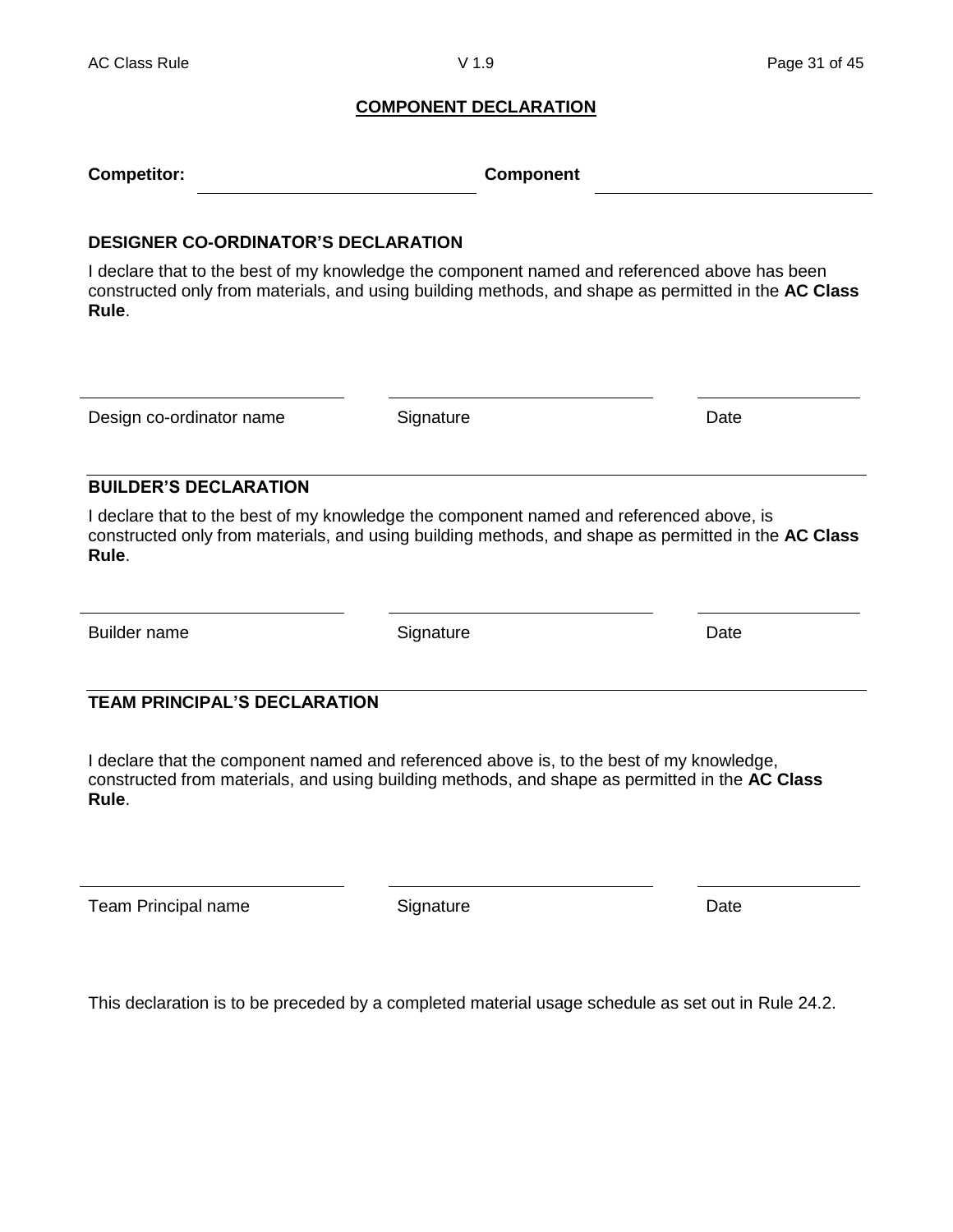#### **STRUCTURAL TEST DECLARATION**

| <b>Competitor:</b>          | <b>Component</b> |  |
|-----------------------------|------------------|--|
| Date of Test:               |                  |  |
| <b>ENGINEER DECLARATION</b> |                  |  |

I declare that the component named and referenced above has properly completed the required structural tests detailed in Appendix H. The component named and referenced above has passed such tests in accordance with the prescribed requirements.

Engineer who supervised the test(s)

Signature Date

## **TEAM PRINCIPAL'S DECLARATION**

I declare that to the best of my knowledge, the component named and referenced above has properly completed the required structural tests detailed in Appendix H. The component named and referenced above has, to the best of my knowledge, passed such tests in accordance with the prescribed requirements.

Team Principal name Signature Signature Date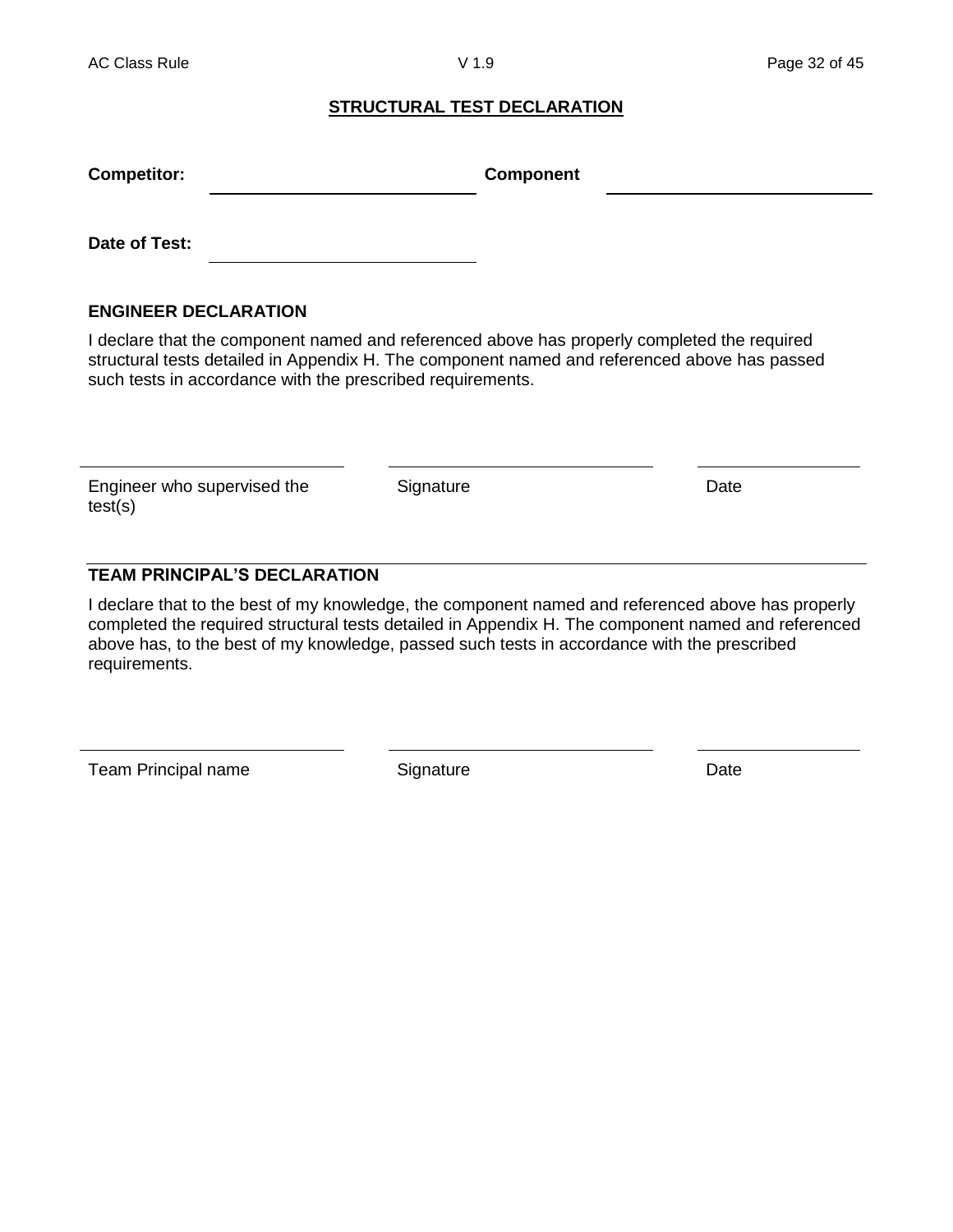## **APPENDIX C - HULLS CONFIGURATION**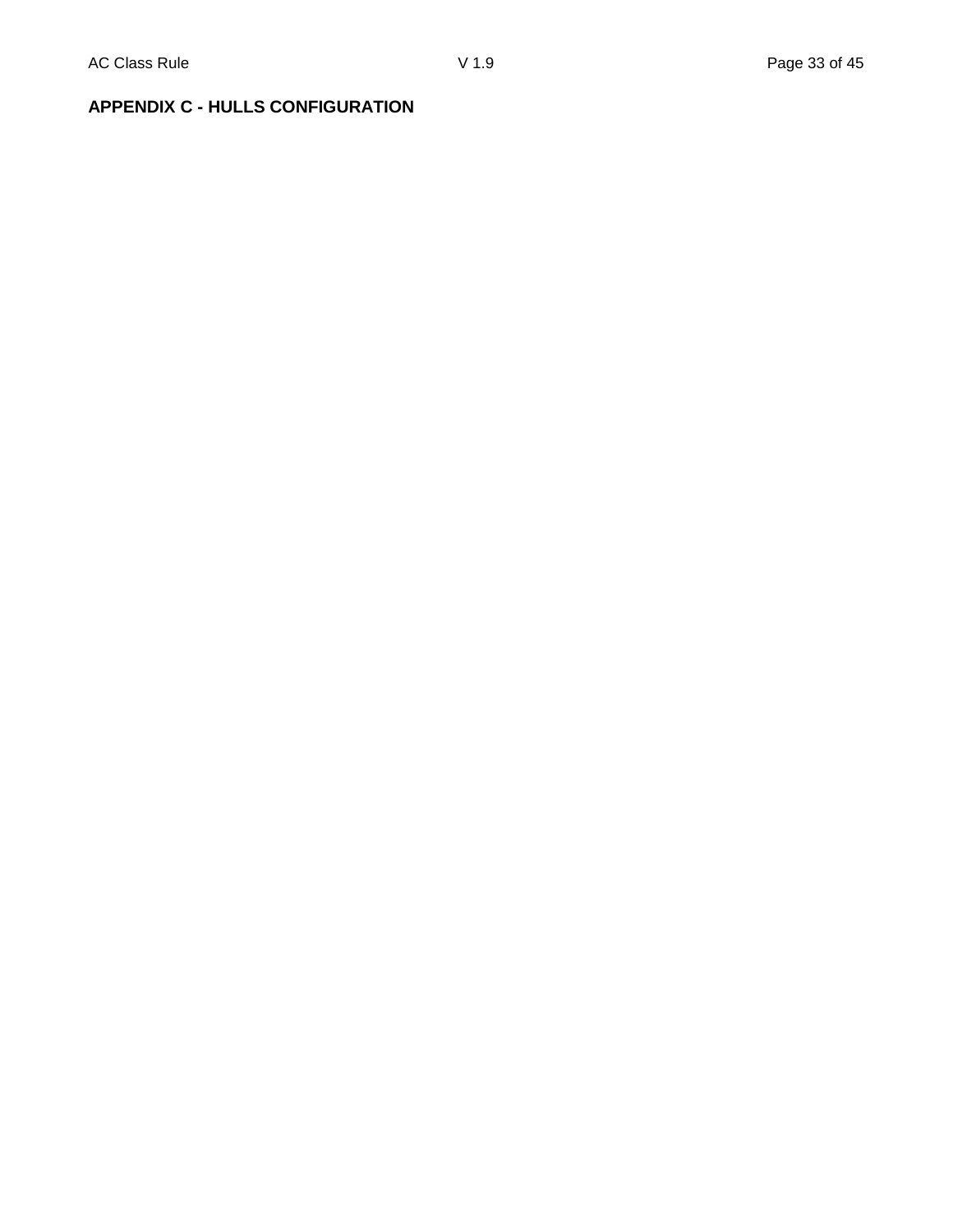## **APPENDIX D - CROSS STRUCTURE**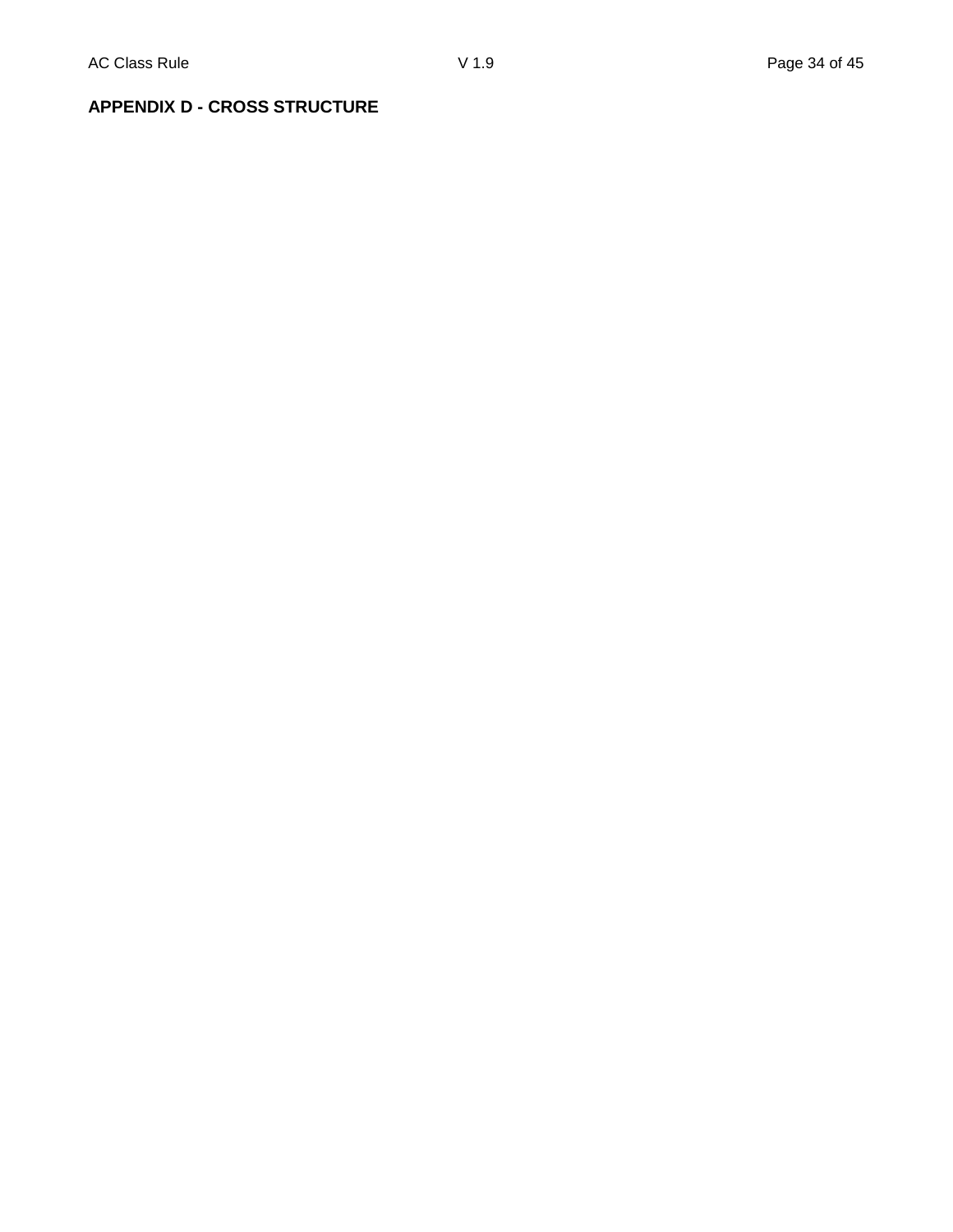## **D1 APPENDIX D - CROSS STRUCTURE DIAGRAM**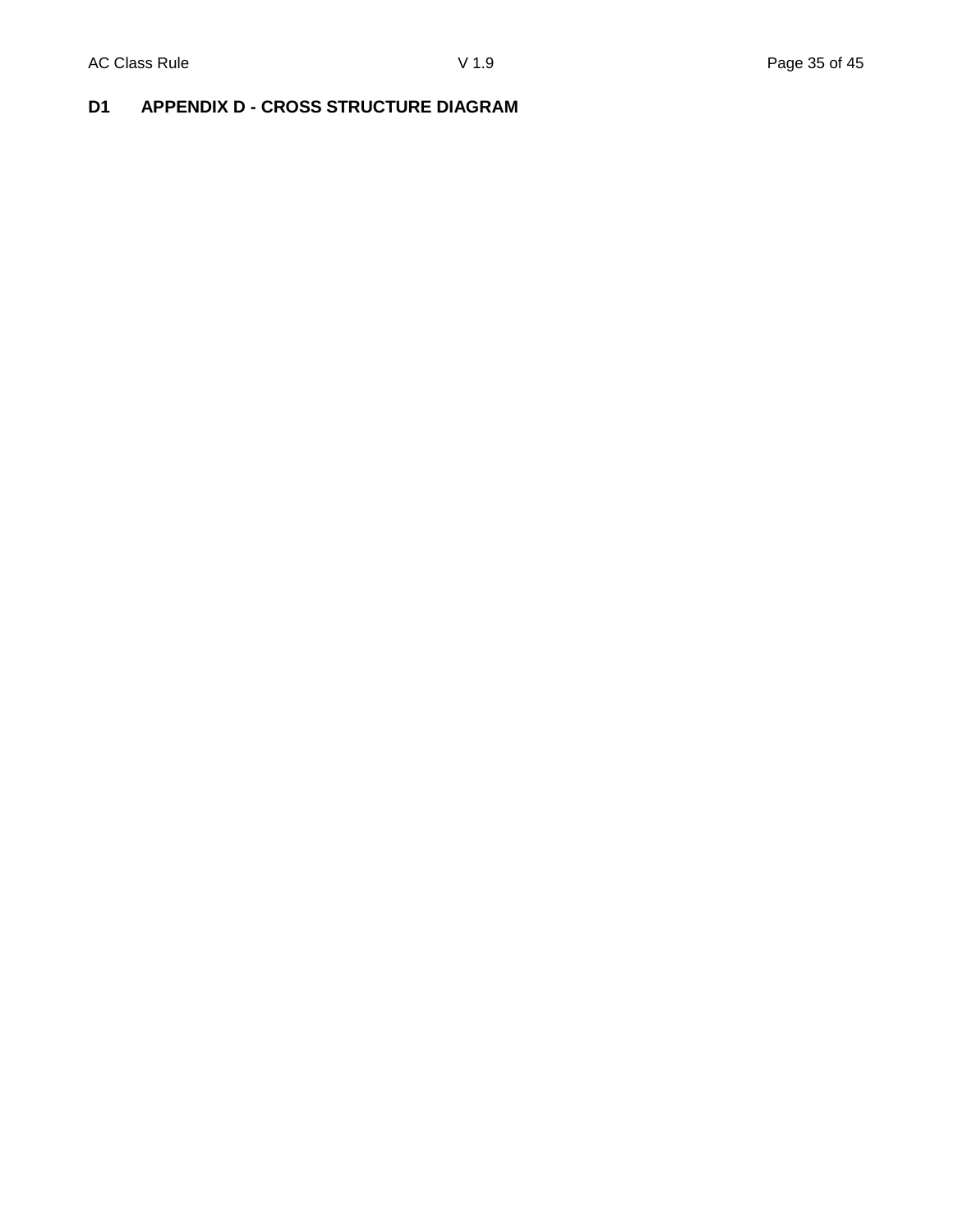#### **APPENDIX E - WING**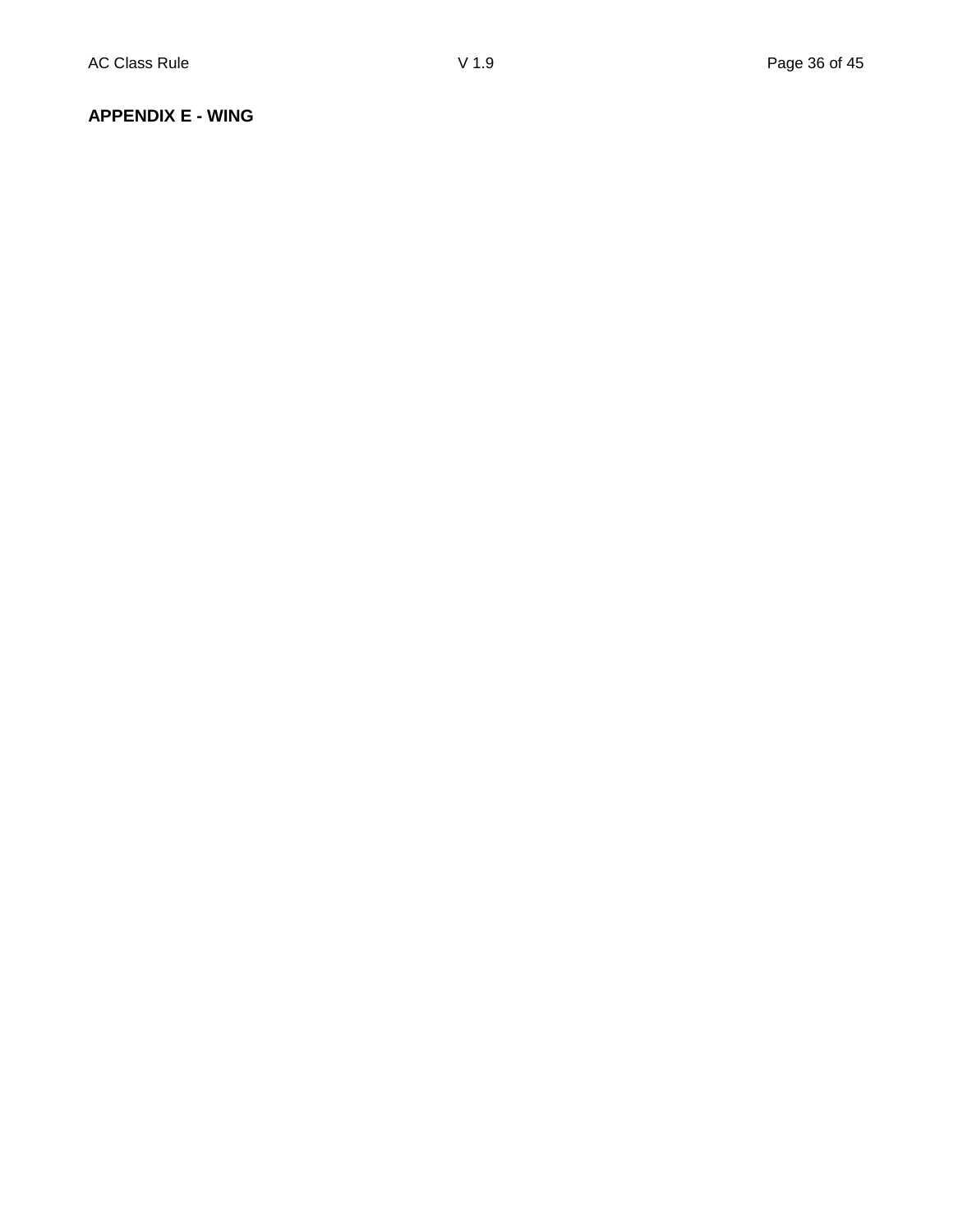**APPENDIX E - WING DIAGRAM**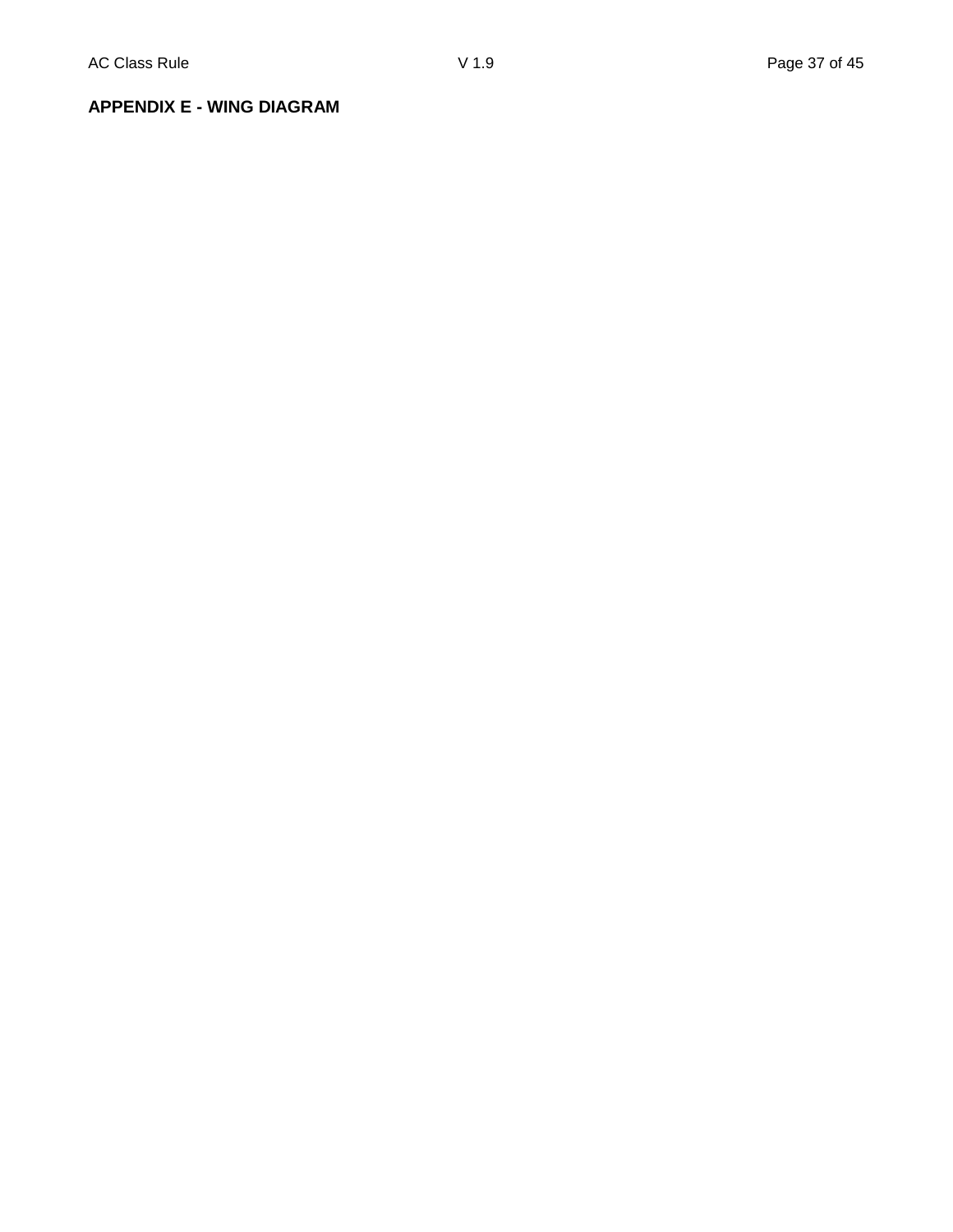## **APPENDIX F - JIB NOMINAL PLANFORM DIMENSIONS**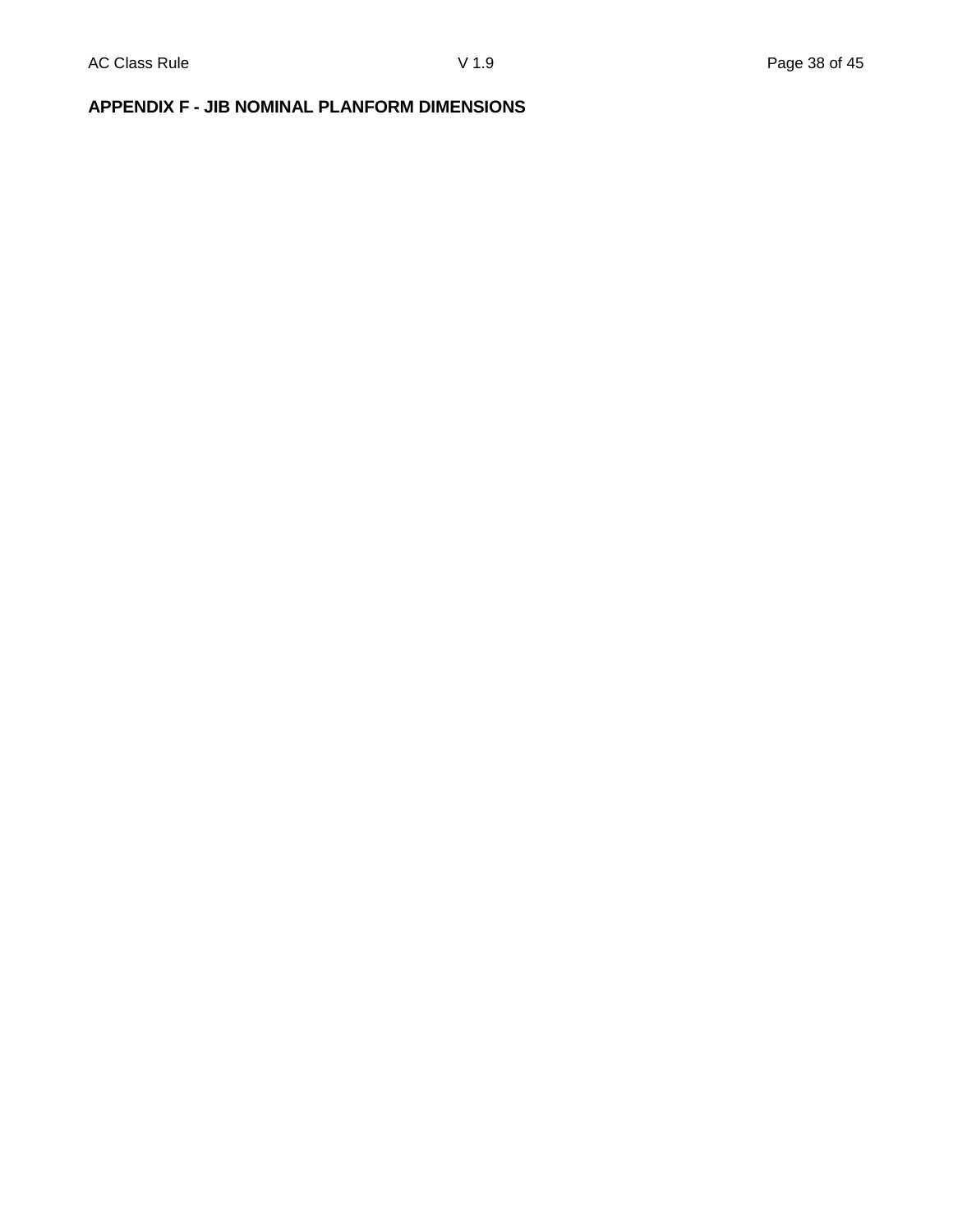## **APPENDIX G - SAFETY EQUIPMENT**

- G1 Below is a list of required safety equipment that has been developed by the Regatta Director and Measurement Committee in consultation with Competitors. The AC Class Rule may be amended as allowed by Rule 4 to include any changes to this safety equipment. The Measurement Committee may also adjust the sailing weight as permitted by Rule 4(a).
	- (a) A grab handle shall be fixed around the lower part of the **wing spar** to facilitate safe movement of crew around the front of the **wing**. The handle shall:
		- (i) be constructed of rigid or soft material;
		- (ii) be a minimum of 0.012 m in diameter;
		- (iii) be capable of taking a load of 300 kg applied in any direction at any point along its length;
		- (iv) extend from aft of the **wing spar** web on the port side, around the front of the **wing spar** to a point aft of the **wing spar** web on the starboard side;
		- (v) be no less than 150mm above the bottom of the **wing spar** at any point; and
		- (vi) be capable of passing a 0.069 m sphere (tennis ball) between the handle and the **wing spar** at any point forward of the **wing spar** web;
	- (b) Handholds, restraints and tethers that the **Competitor** determines are needed;
	- (c) Righting lines attached to the point(s) that are used to right the yacht and the righting lines accessible with the platform capsized at any orientation;
	- (d) A knife securely mounted near each intersection of the forward and aft crossbeams with the **hulls**, in positions that are accessible with the yacht upright or inverted;
	- (e) Four spare personal air supplies (two per side) of at least 80 liters each securely mounted in locations which would be accessible when the yacht is capsized;
	- (f) The compartment aft of the cockpit shall contain buoyancy components of not less than 250 liters. This may be made of 8 x 43 liter partially inflated buoyancy bags (Optimist flotation bags) or other alternative arrangements as may be approved by the **Measurement Committee**. The buoyancy arrangements shall not weight less than 8 kg; and
	- (g) other safety equipment carried at a **Competitor's** discretion that shall not exceed 10kg.
	- (h) A **transverse** line of a contrasting color no less than 50 mm wide whose forward edge is located across the whole of the upper surface of the **cross structure**, 3.0 m forward of the **wing rotation point**."
- G2 None of **ACEA**, the **Regatta Director** nor the **Measurement Committee** warrants or guarantees the safety, in general, of any **AC Class Yacht**, regardless of whether or not the safety equipment Rules are complied with. It is the sole and ultimate responsibility of each **Competitor** to assess the safety of its own **AC Class Yacht** and each **Competitor** assumes the risk of sailing and/or racing the same.
- G3 The **daggerboard** and **rudder** rake control systems shall each be designed to fail safely in the event of hydraulic or electrical system failure. Systems shall either lock or go to a safe default position to avoid uncontrolled rake movement of that **appendage**. Compliance with this requirement shall be demonstrated to the satisfaction of the **Measurement Committee**.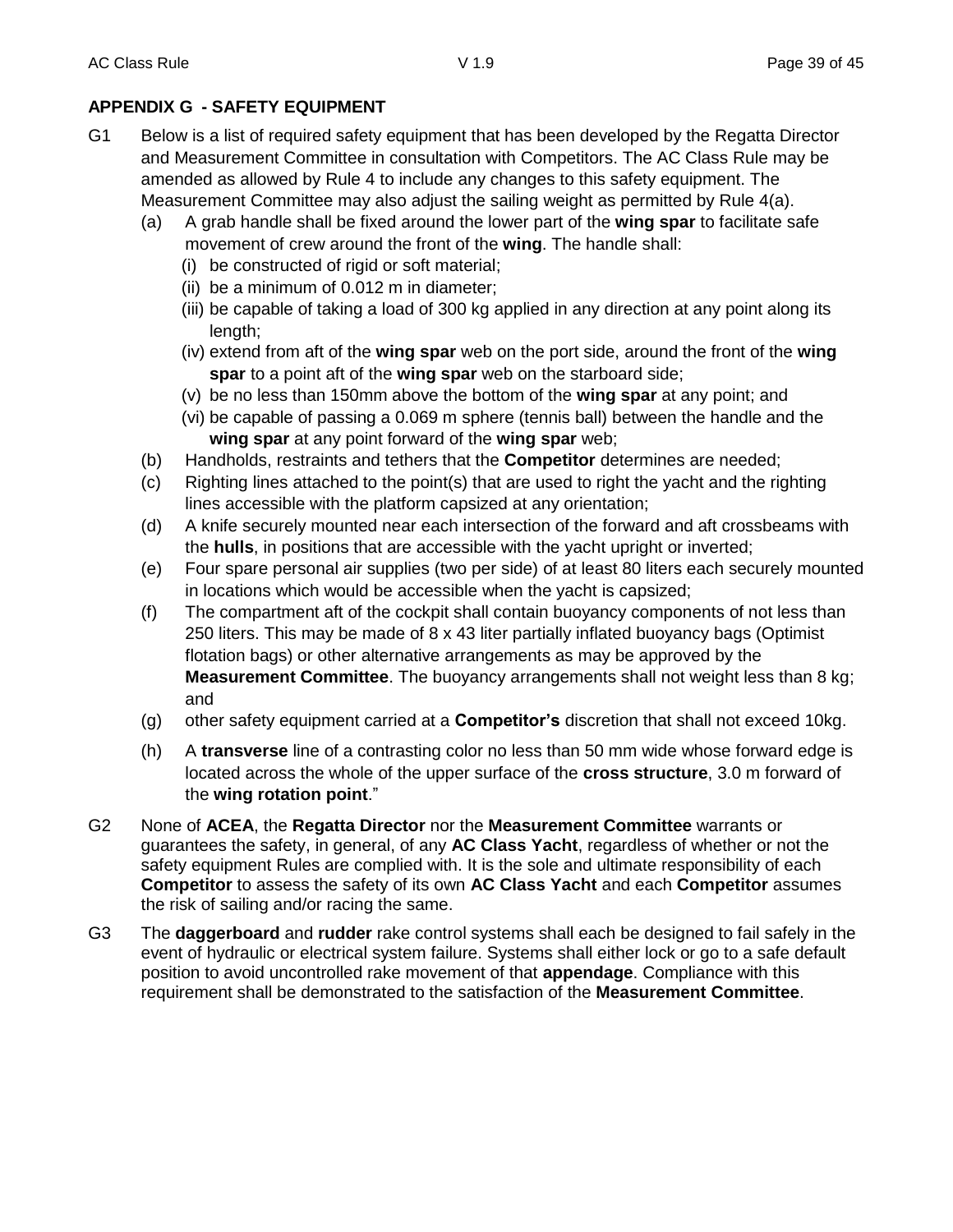## **APPENDIX H - STRUCTURAL TESTING**

- H1 It is the sole responsibility of each **Competitor** to select materials and components for its **AC Class Yacht** that fully and properly withstand the structural tests described in Rule 6.16 and this Appendix. All **Competitors** acknowledge that there is an inherent risk of damage (including latent or microscopic damage) to an **AC Class Yacht** and/or its components from structural testing and agree that none of **ACEA**, the **Regatta Director** and/or the **Measurement Committee** (collectively or severally) shall be responsible for any damage to the whole or any part or parts of an **AC Class Yacht** (and/or its components), any damage to other property and/or any injuries to person or persons (including death) caused or sustained, directly or indirectly, in whole or in part, by or resulting from the use of an **AC Class Yacht** (and/or its components) following the structural tests referenced in Rule 6.16 and this Appendix.
- H2 None of **ACEA**, the **Regatta Director** or the **Measurement Committee** warrants or guarantees the structural integrity of an **AC Class Yacht**, regardless of whether or not the structural testing is deemed to have been successful. It is the sole and ultimate responsibility of each **Competitor** to assess the structural integrity of its own **AC Class Yacht** (and its components) and each **Competitor** assumes the risk of sailing and/or racing the same.
- H3 In starting these tests, **Competitors** freely acknowledge, accept, and assume the risks that may arise from testing, sailing and/or racing their **AC Class Yachts** and they expressly waive and release each of **ACEA**, the **Regatta Director** and the **Measurement Committee** (collectively and severally) of and from any and all claims, damages, liabilities, losses, fees, and costs incurred in connection with structural testing and this **AC Class Rule**.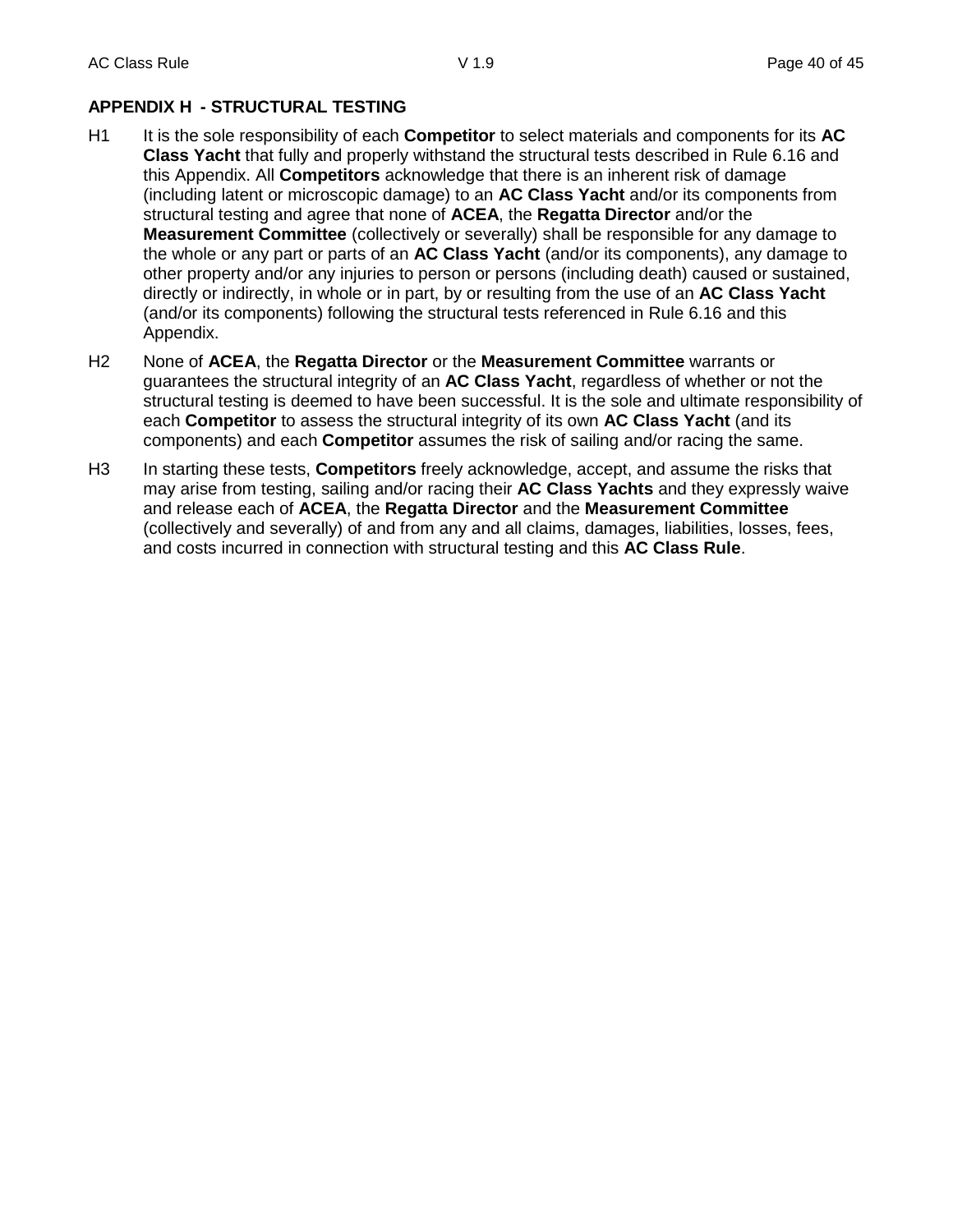#### **APPENDIX I - MEDIA AND RACE COMMITTEE EQUIPMENT**

#### **1. GENERAL**

- 1.1 The media and Race Committee equipment for the **AC Class Yacht** will be supplied by ACTV (the department of **ACEA** that manages the broadcast of America's Cup racing). This equipment consists of four main systems; TV and audio; tracking; Race Officer Communications; along with biometric and data capture.
- 1.2 The weight and centre of gravity of the equipment will be equalized between the yachts in a race as directed by the **Measurement Committee**.
- 1.3 **Competitors** shall provide all reasonable access to their **AC Class Yacht** for ACTV to install, remove, inspect, or service equipment, including but not limited to adjusting haul out or launch schedules if required.
- 1.4 **Competitors** are not permitted to have additional visual media recording devices on board when racing.
- 1.5 **Competitors** are responsible for the supplied equipment whilst installed on their **AC Class Yacht**. Replacements for damaged, lost or additional equipment must be purchased from ACTV or from a vendor approved by ACTV.
- 1.6 The detailed CAD files of the components and their locations on the **AC Class Yacht**, referenced in this appendix shall be available to each **Competitor** on the shared Google drive.
- 1.7 ACTV will specify and supply a set of components to be installed on each **AC Class Yacht**, including but not limited to:
	- (a) Forward Media Sprit;
	- (b) Port and Starboard Media Bays;
	- (c) Aft Media Post;
	- (d) Wing Tip Antennas;
	- (e) Brackets for Cameras and Battery Peli-cases; and
	- (f) Media Cables and Harnesses.
- 1.8 The ACTV supplied equipment may be freely modified by ACTV as required but may only be modified by the **Competitor** with the prior written approval of ACTV and the **Measurement Committee**. Examples of modifications requiring this permission include but are not limited to the following:
	- (a) Drilling of holes, other than specified on the drawing/CAD file for mounting the components;
	- (b) Removal of material;
	- (c) Lamination or bonding onto the ACTV supplied equipment;
	- (d) Attachment of fairings;
	- (e) Attaching **Competitor** owned equipment to the ACTV supplied equipment; and
	- (f) Equipment positional changes.
- 1.9 **AC Class Yachts** may access the streaming data that is sourced from the ACTV supplied equipment located in the starboard media bay. Details of the data protocol will be posted on the Official Noticeboard.
- 1.10 **AC Class Yachts** shall provide data as specified in Protocol Article 42.3 via a cable(s) to the starboard media bay. Details of data and data protocols for this purpose will be posted on the Official Noticeboard.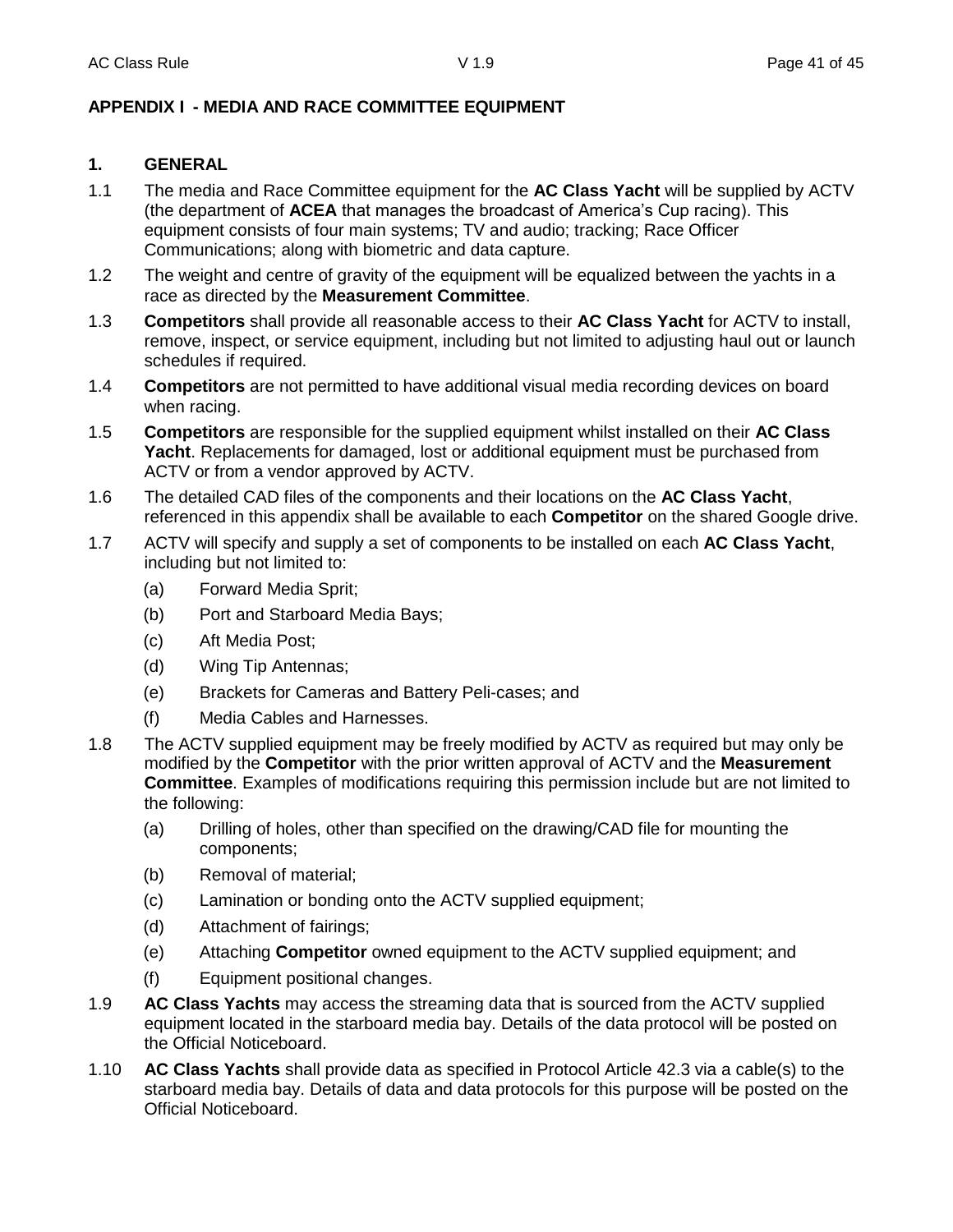1.11 Any ACTV equipment that is prescribed to be carried on the crew shall not be included in the weight limit described in Rule 17.3.

## **2. CABLING**

- 2.1 **AC Class Yachts** shall have one full set of media cables and harnesses that is supplied to each **Competitor** by ACTV. Cables are supplied in the form of pre-made harness /looms.
- 2.2 ACTV shall install the supplied cabling as per the cabling routes detailed in in CAD file ACC-11500. This includes attaching mounting hardware used to secure the cable runs. **Competitors** shall ensure equipment or systems do not interfere with these cabling routes.
- 2.3 Cable runs, access holes and conduits/socks associated with the media cables are for the sole use of the ACTV supplied equipment and shall not contain **Competitor** equipment unless specifically authorized by ACTV and approved by the **Measurement Committee**.
- 2.4 Cable runs, raceways, interconnects must be readily accessible for installation and service by ACTV technicians.
- 2.5 Where a cable sock is detailed, it is the **Competitor's** responsibility to supply and install in advance, and ensure that the minimum pass diameter (as detailed in the applicable CAD file) is observed for:
	- (a) Wing;
	- (b) Forward Media Sprit;
	- (c) Media Pods;
	- (d) Aft **Cross Structure** beam; and
	- (e) Forward **Cross Structure** beam.

## **3. FORWARD MEDIA SPRIT**

- 3.1 An **AC Class Yacht** will be fitted with a two-part forward Media Sprit, that attaches to the bowsprit outboard end as detailed in CAD file ACC-11300. The extension is designed to support an outboard end point load of 85 kg.
- 3.2 The Forward Media Sprit shall remain in place for all daily and routine operations, including but not limited to wing in/out and yacht launching / recovery. The Forward Media sprit shall only be removed from its position on the yacht with the permission of either ACTV or the Measurement Committee.
- 3.3 Provision has been made to accept an approved **Competitor** supplied forward facing wind instrument, this is in the form of a 25mm x 25mm ID socket, details supplied on CAD file ACC-11300. Cables for the wind instrument may be routed inside the media sprit, alongside the media cables.

## **4. MEDIA BAYS**

- 4.1 **AC Class Yachts** shall have two Media Bays positioned behind the forward **cross structure** beam and either side of the central pod as detailed in CAD file ACC-11100.
- 4.2 **Competitors** will be responsible for mounting and supply of additional mounting hardware as specified in the CAD file.

## **5. AFT MEDIA POST**

- 5.1 **AC Class Yachts** shall have an Aft Media Post attached directly behind the aft **cross structure** beam on the **yacht centerplane** as detailed in CAD file ACC-11200.
- 5.2 **Competitors** will be responsible for mounting the Aft Media Post (including any additional mounting hardware) as specified in the CAD file.
- 5.3 ACTV may add temporary antennas onto the Aft Media Post. The temporary antennas can be used when there are problems with the ACTV antennas mounted on the wing tip. If temporary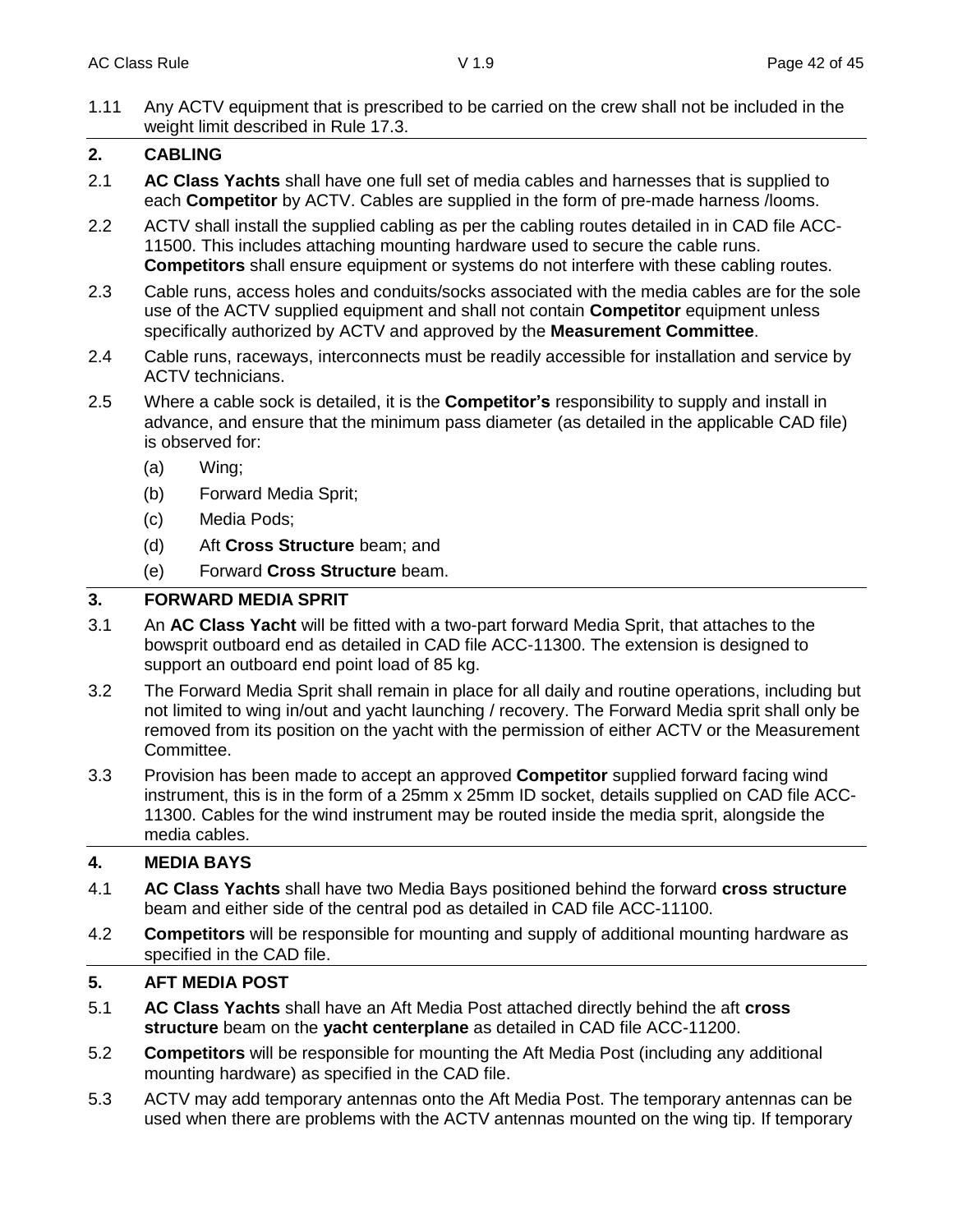antennas are used in a Match Race, the **Measurement Committee** will ensure that the antennas are installed on both yachts. If the temporary antennas are required by ACTV, they shall not be included for **measurement condition**.

## **6. CAMERAS**

- 6.1 **AC Class Yachts** shall have up to: 4 HD agile cameras; 3 POV/Effects cameras and a 360deg camera (as determined by ACTV). Furthermore, crew may be required by ACTV to wear a camera with associated transmitter and power pack.
- 6.2 ACTV may mount agile cameras at the following locations:
	- (a) One mounted on the Forward Media Sprit;
	- (b) Two attached to the aft face of the forward **cross structure** beam, either side of the **yacht centerplane**. These shall be positioned to allow for filming of the crew, with each location being 1.2m-2.2m from the **yacht centerplane**; and/or
	- (c) One mounted on the Aft Media Post.
- 6.3 Each agile camera:
	- (a) Has an adapter base plate that the camera is locked into for operation. The adapter base place will be required to be secured to the yacht's structure or to an additional bracket in a position approved by ACTV;
	- (b) Will be connected via a coaxial cable with a molded connector to the media module. The minimum pass diameter for cable access to each camera is 22mm; and
	- (c) May have camera wash bottles added to cameras as required. If they are installed, details will be made available.
- 6.4 Point of View Cameras may be positioned:
	- (a) Underslung to the Forward Media Sprit; and/or
	- (b) In an outboard location on each **hull**, in line with the **wing rotation point** (+/- 500mm) approximately 50mm above local deck level.
- 6.5 A 360-degree camera may be positioned on the Aft Media Post.
- 6.6 A body worn camera and associated electronics/antennas to control, power and transmit the signal, may be positioned on crew with additional hardware associated with this camera located in either the port Media Bay or the central pod alternative battery position.

## **7. MICROPHONES**

- 7.1 **AC Class Yachts** shall carry a combination of individual crew microphones and mounted effect microphones.
	- (a) Wireless microphones shall be worn by up to four ACTV designated crew. The transmitter shall be located in dedicated pocket (refer RRSAC 40.1(e). ACTV will require the microphone to be external to the pocket, attached to the outermost layer of clothing and positioned to provide a clear voice signal from the individual crewmember.
	- (b) One custom effects microphone module, located beneath the agile camera mounted on the Aft Media Post.
	- (c) An additional 2 effect mics can be positioned on/in the platform.
- 7.2 **AC Class Yachts** shall have a cable to provide a Line Out (ideally -10dBv) from the Competitor onboard crew communications system to the port Media Bay.

## **8. PLATFORM MOUNTED BATTERY CASES**

- 8.1 The media Battery Peli-case's primary location is in the starboard Media Bay.
- 8.2 An additional Battery Peli-case may be also mounted in either: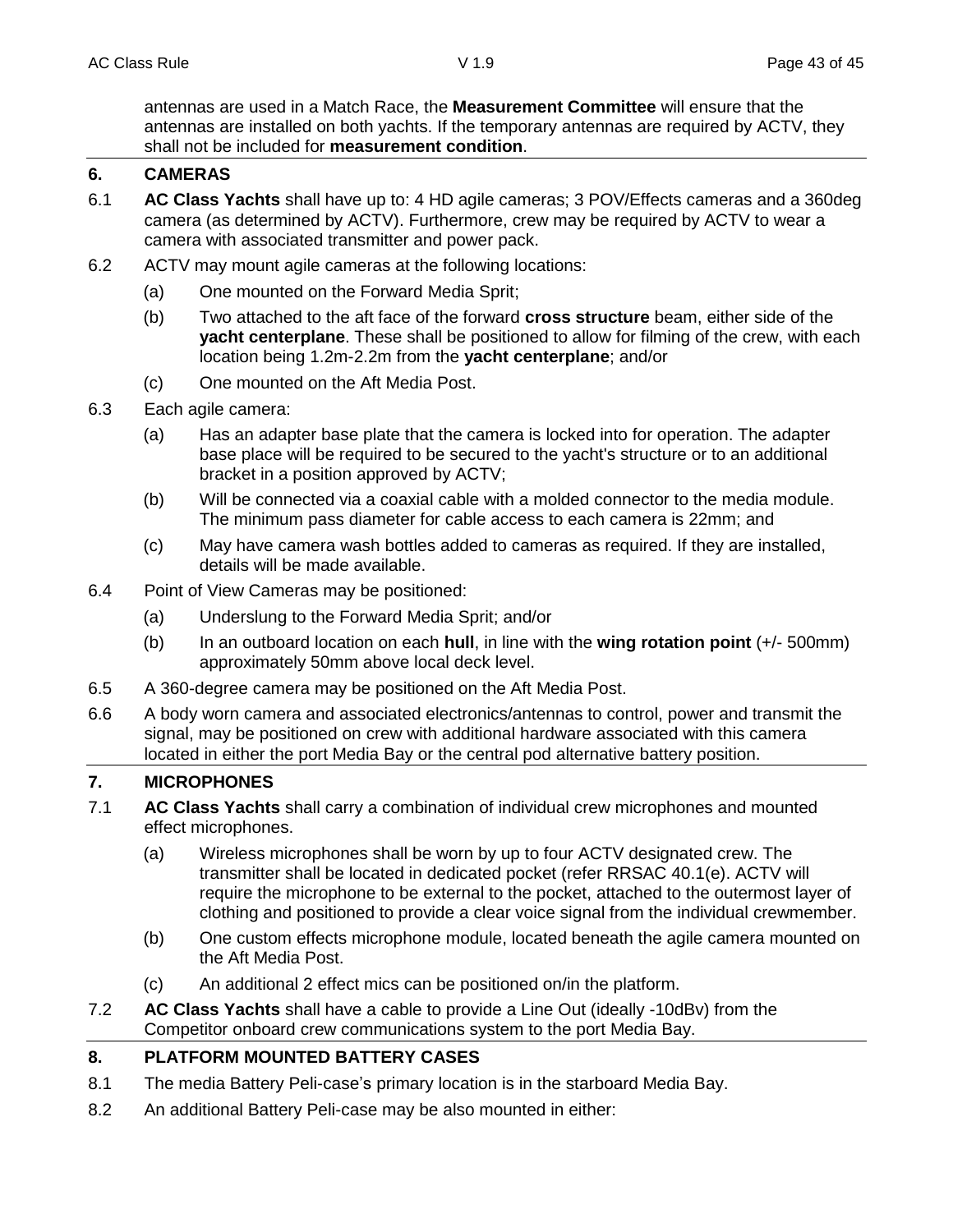- (a) The port Media Bay; and/or
- (b) The central pod as detailed in CAD file ACC-11145.
- 8.3 Each yacht shall be designed to allow the ACTV technician to install and remove the Battery Peli-case (weight between 17-22kg) in an efficient and safe manner.

## **9. WING TIP INSTRUMENTS AND RF EMSSIONS FROM TEAM EQUIPMENT**

- 9.1 **AC Class Yachts** shall have two Wing Tip Antennas, located at the top of the wing, as agreed by ACTV and the **Measurement Committee**. The minimum distance between antennas is detailed in CAD file ACC-11400.
- 9.2 The Wing Tip Antennas and filter/ubiquity (as detailed in CAD file ACC-11412) shall remain in place for all daily and routine operations. The Wing Tip Antennas and filter/ubiquity shall only be removed from their position on the yacht with the prior permission of either ACTV or the **Measurement Committee**.
- 9.3 Unless specifically permitted or required by ACTV, no other devices producing radio emissions of any type are permitted atop the **wing** or in any other location on the **wing** that might interfere with the operation of the ACTV supplied equipment.
- 9.4 Wind instrumentation at or near the top of the **wing** is permitted, but the specific installation must be submitted to ACTV for approval. If a MHU is used this must be RF Transparent, e.g. made of Kevlar or fiberglass for the first meter above the top of the wing
- 9.5 Wind instrumentation at or near the top of the **wing** shall not utilize wireless telemetry.
- 9.6 **Competitor** electronics that emits RF energy shall require prior consultation with ACTV. Teams shall provide ACTV with details on the frequency, bandwidth, power level, antenna gain, antenna pattern, and antenna locations, and make the proposed equipment available to ACTV for test to confirm that there will be no interference with ACTV supplied equipment. No emissions in the 2.4 GHz Wi-Fi band in channels 1-4 will be permitted.

## **10. BIOMETRIC DATA, AND YACHT DATA**

- 10.1 It is the intention of ACTV to collect individual crew biometric data during racing, for use within all form of output/broadcast such as live, highlights, news, streaming, ACApp etc.
- 10.2 **AC Class Yachts** shall carry a combination of individual crew biometric devices and mounted devices that are supplied by ACTV, including:
	- (a) An Ant+ chest strap or a Zephyr BioHarness shall be worn by ACTV designated crew. ACTV intends to collect heart rate, heart rate variability, breathing, body temperature, G Forces, calorie burn, and exertion information. If required by ACTV, Competitors shall provide additional information such a age/height/weight to enhance the data collected;
	- (b) A receiver shall be located on the Aft Media Post;
	- (c) Winch handle speed/cadence sensors and winch shaft speed/cadence sensors may be attached on or near the winch pedestals and winch shafts. Such sensors shall be attached temporarily and without any change to the local structure; and
	- (d) Other equipment to be determined and notified by ACTV.
- 10.3 The ACTV biometric system will be a priority over **Competitor** systems (such as ANT+ multi receivers, BT point to point). **Competitors** may access the biometric data feed via a CAN based line out from the receiver.
- 10.4 Final details of this biometric data system will be posted on the Official Noticeboard three months prior to the first race of the America's Cup Qualifiers.
- 10.5 The additional data as requested by ACTV to enhance all forms of the output/broadcast, such as live, highlights, news, streaming, ACApp etc can be supplied via:
	- (a) Instrument data via the TCIP onboard streaming data interface;